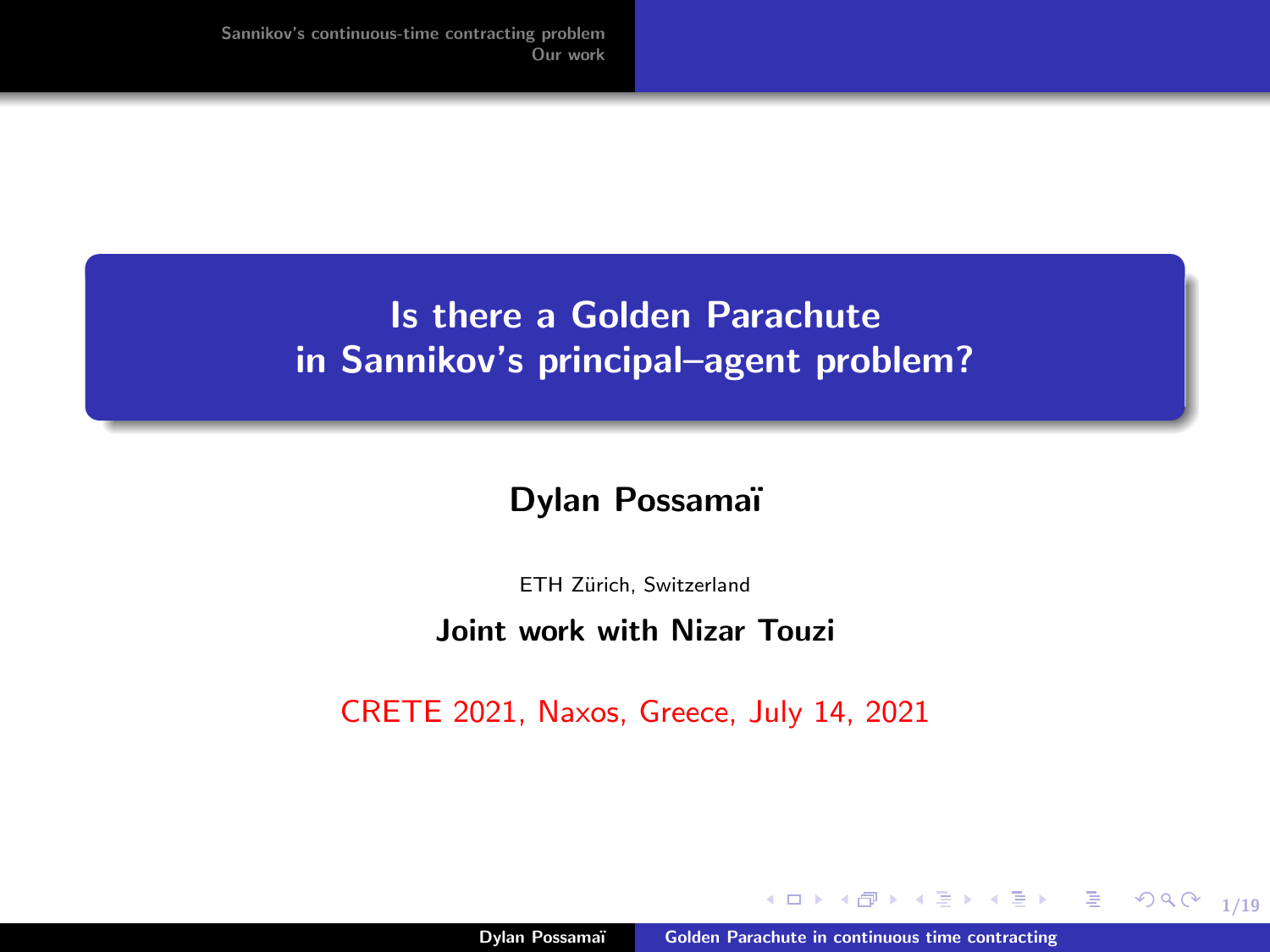<span id="page-1-0"></span>• Probability space  $(\Omega, \mathcal{F}, \mathbb{P})$ , carrying a one-dimensional Brownian motion W;

メロメメ 御き メミメメ ミメー

2/19

 $E = \Omega Q Q$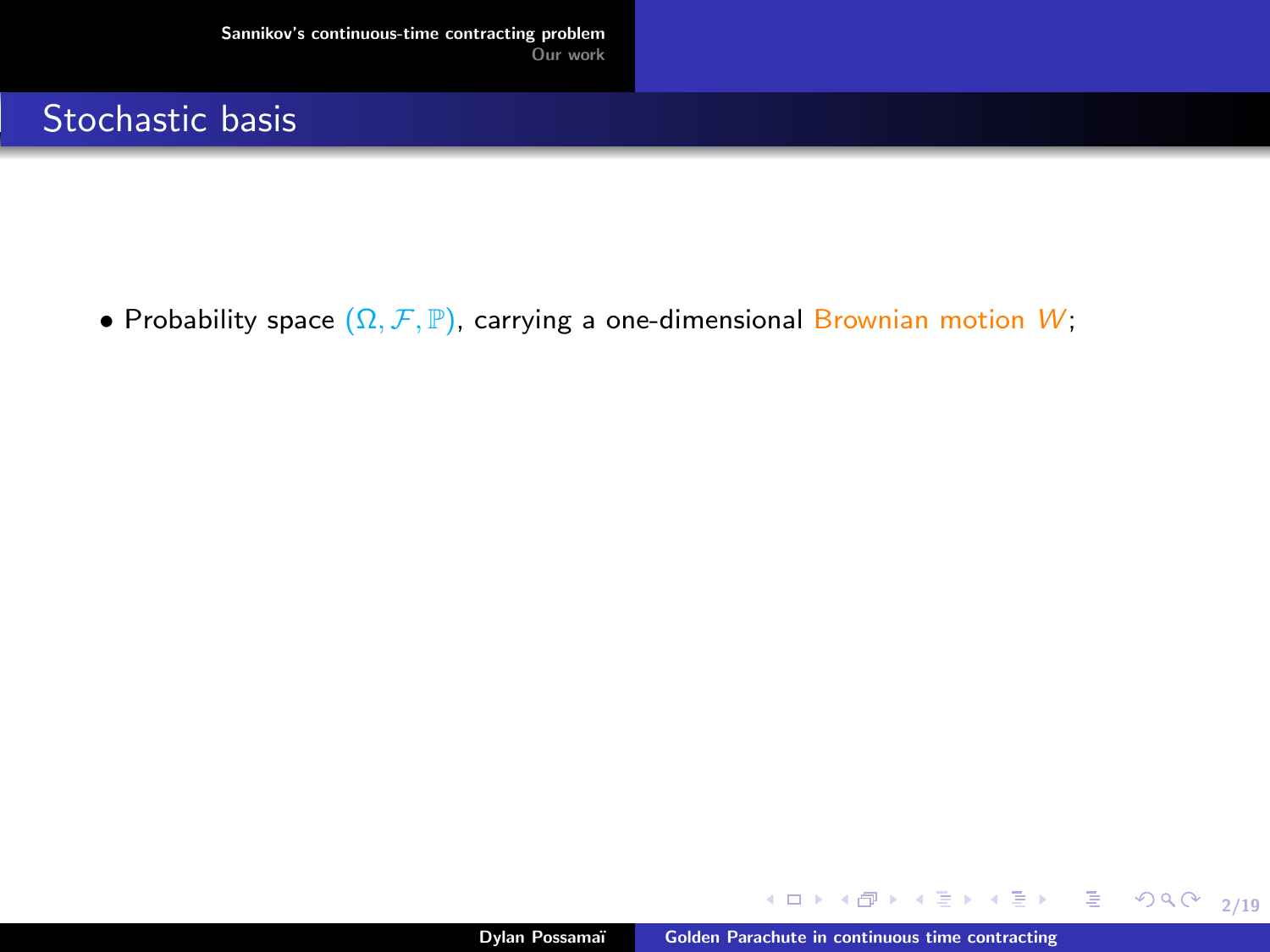- Probability space  $(\Omega, \mathcal{F}, \mathbb{P})$ , carrying a one-dimensional Brownian motion W;
- $\mathbb{F}$ :  $\mathbb{P}$ -completed natural filtration of  $W$ ;

メロメメ 御き メミメメ ミメー

2/19

 $E$   $\Omega$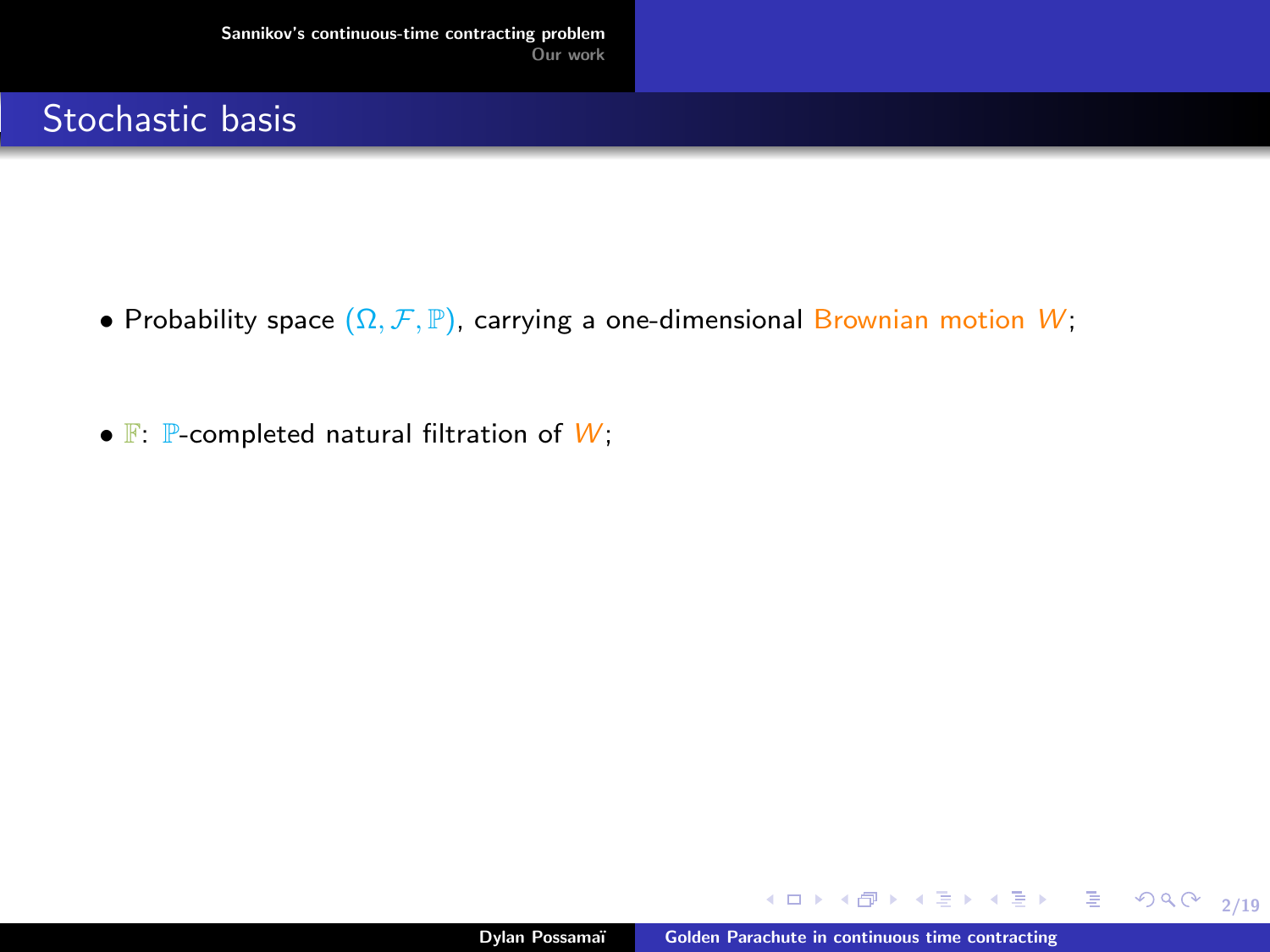- Probability space  $(\Omega, \mathcal{F}, \mathbb{P})$ , carrying a one-dimensional Brownian motion W;
- $\mathbb{F}$ :  $\mathbb{P}$ -completed natural filtration of  $W$ ;
- $\mathcal{A}$ :  $\mathbb{F}$ -predictable,  $\mathcal{A}$ -valued (compact  $\subset \mathbb{R}_+$ ,  $0 \in \mathcal{A}$ ) processes;

メロメメ 御き メミメメ ミメー

2/19

ミー  $2990$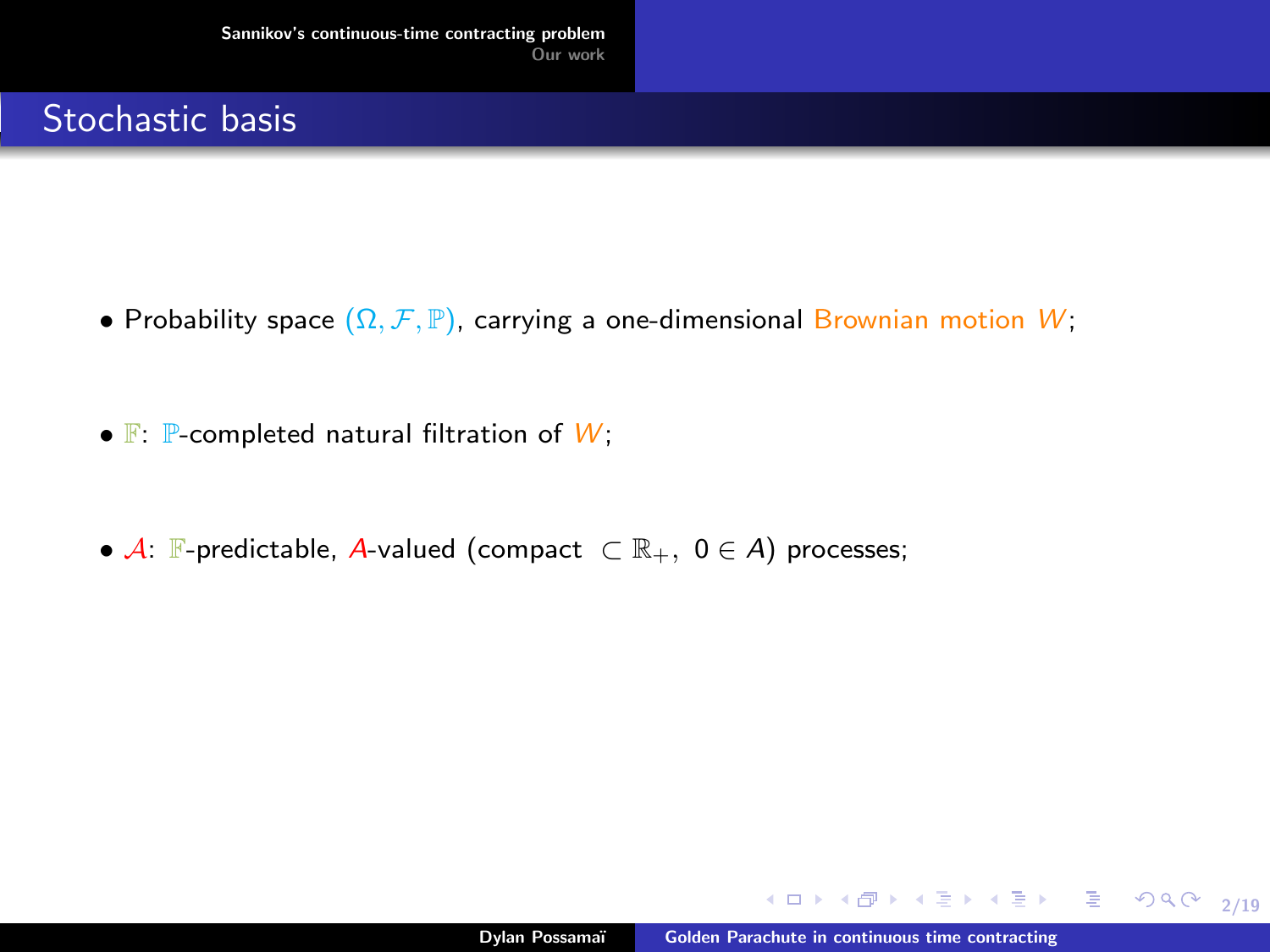- Probability space  $(\Omega, \mathcal{F}, \mathbb{P})$ , carrying a one-dimensional Brownian motion W;
- $\mathbb{F}$ :  $\mathbb{P}$ -completed natural filtration of  $W$ ;
- $\mathcal{A}$ :  $\mathbb{F}$ -predictable,  $\mathcal{A}$ -valued (compact  $\subset \mathbb{R}_+$ ,  $0 \in \mathcal{A}$ ) processes;
- $\mathbb{P}^{\alpha}$ : equivalent to  $\mathbb{P}$ , s.t.  $W_{\cdot}^{\alpha} := W_{\cdot} \int_{0}^{\cdot} \alpha_{s} ds$  is  $\mathbb{P}^{\alpha}$ -Brownian motion.

メロメメ 御き メミメメ ミメー

2/19

ミー  $299$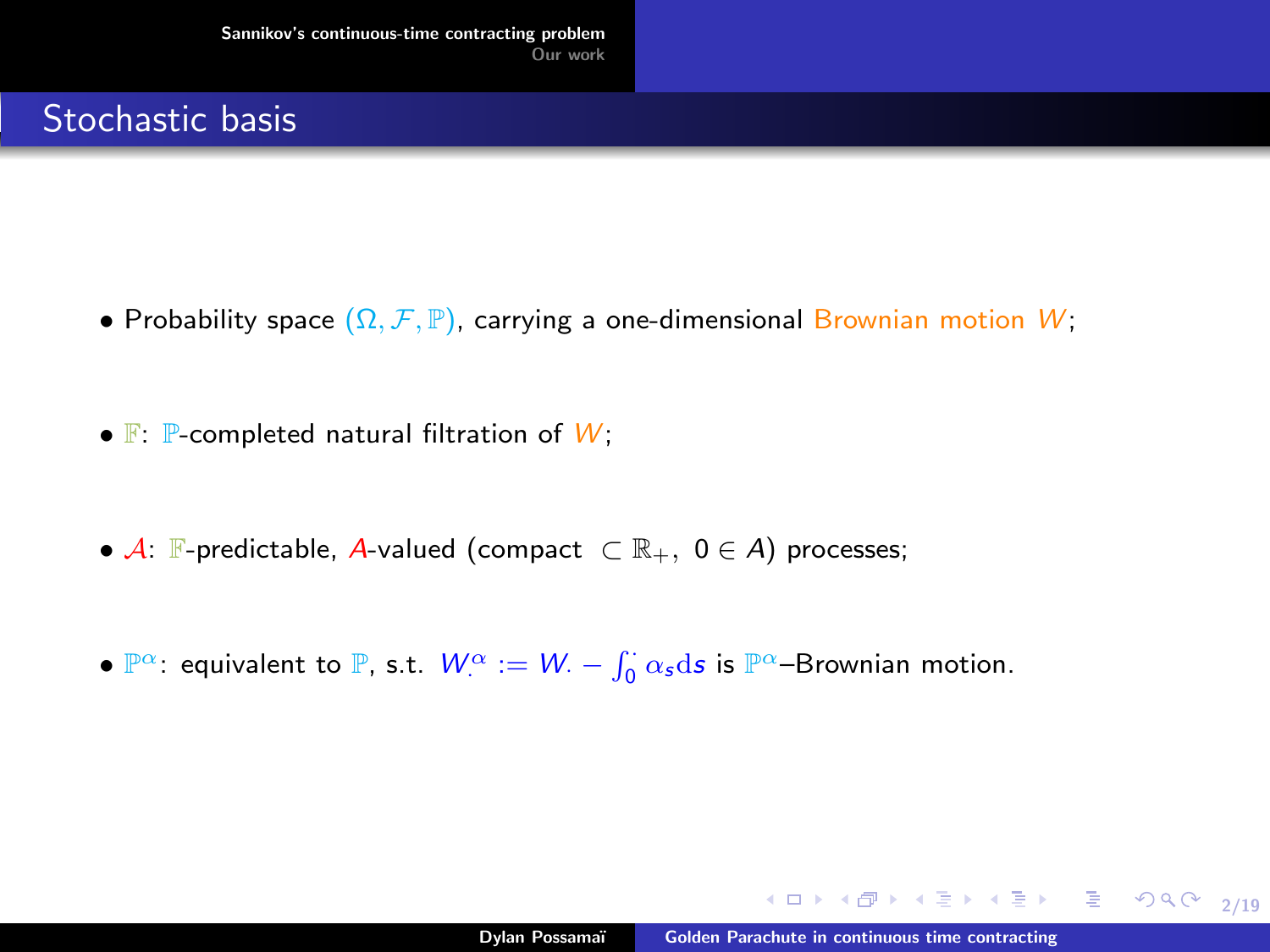#### **Contracts**

Agent is in charge of the output process

 $dX_t = \alpha_t dt + \sigma dW_t^{\alpha}, \ \alpha \in \mathcal{A}.$ 

メロトメ 御 トメ 君 トメ 君 ト

3/19

重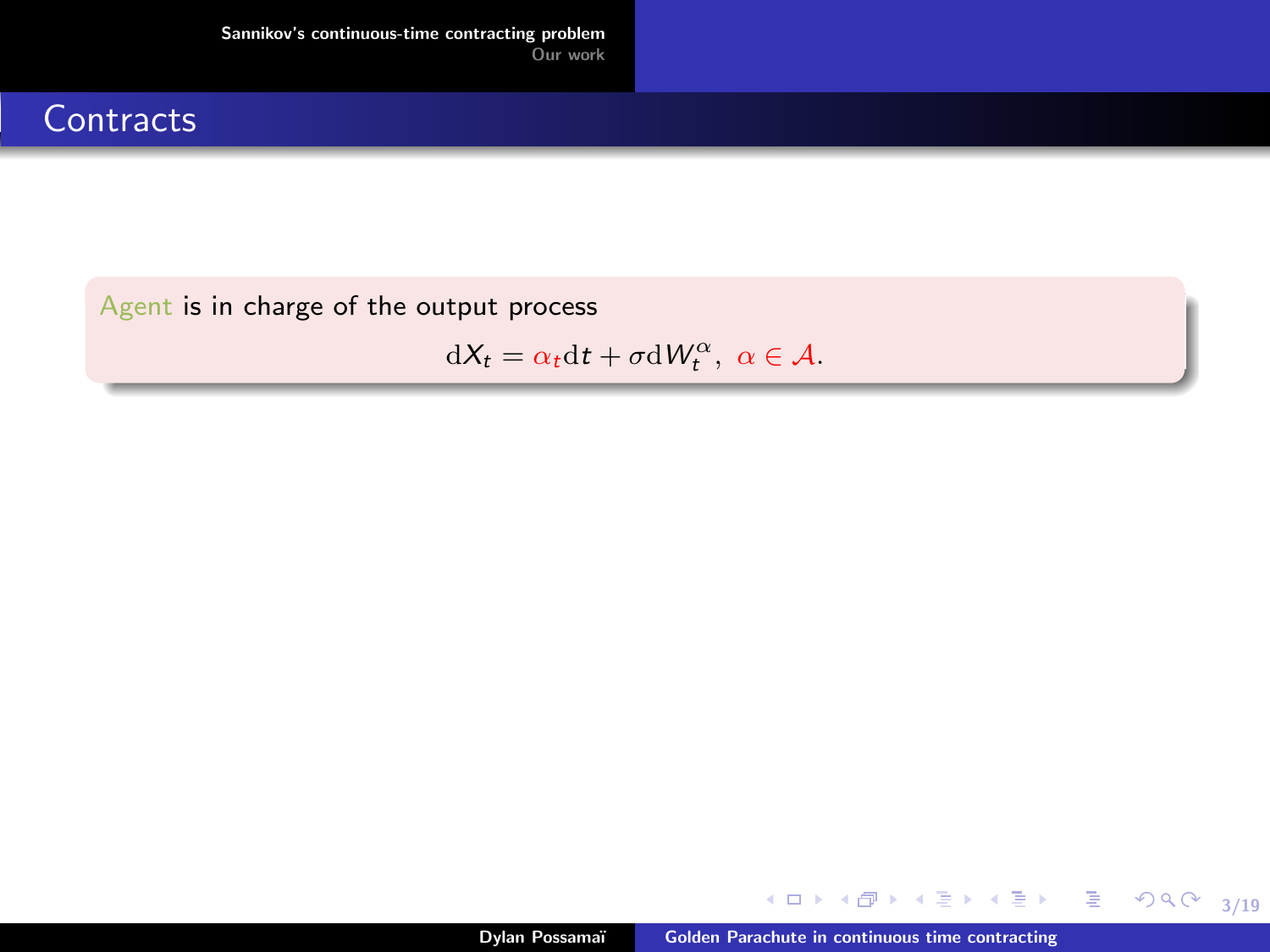#### **Contracts**

Agent is in charge of the output process

 $dX_t = \alpha_t dt + \sigma dW_t^{\alpha}, \ \alpha \in \mathcal{A}.$ 

Second best contracting: Principal chooses a contract  $C := (\tau, \pi, \xi) \in \mathfrak{C}$ , where

メロメ メ御 メメ きょくきょう 君の

3/19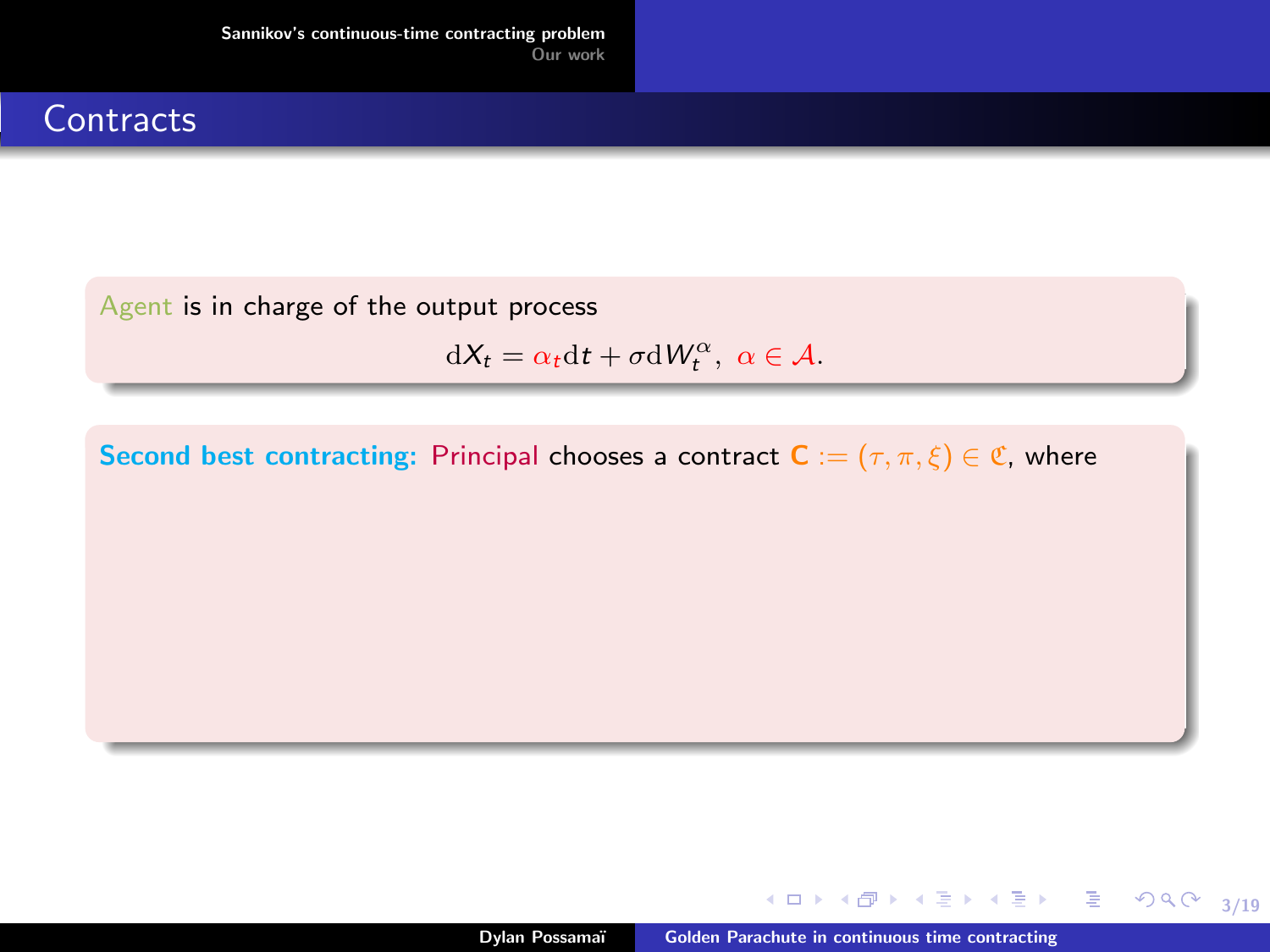### **Contracts**

Agent is in charge of the output process

$$
dX_t = \alpha_t dt + \sigma dW_t^{\alpha}, \ \alpha \in \mathcal{A}.
$$

Second best contracting: Principal chooses a contract  $C := (\tau, \pi, \xi) \in \mathfrak{C}$ , where

(i)  $\tau$ : stopping time, retirement of Agent;

メロメ メ御 メメ きょくきょう 君の

3/19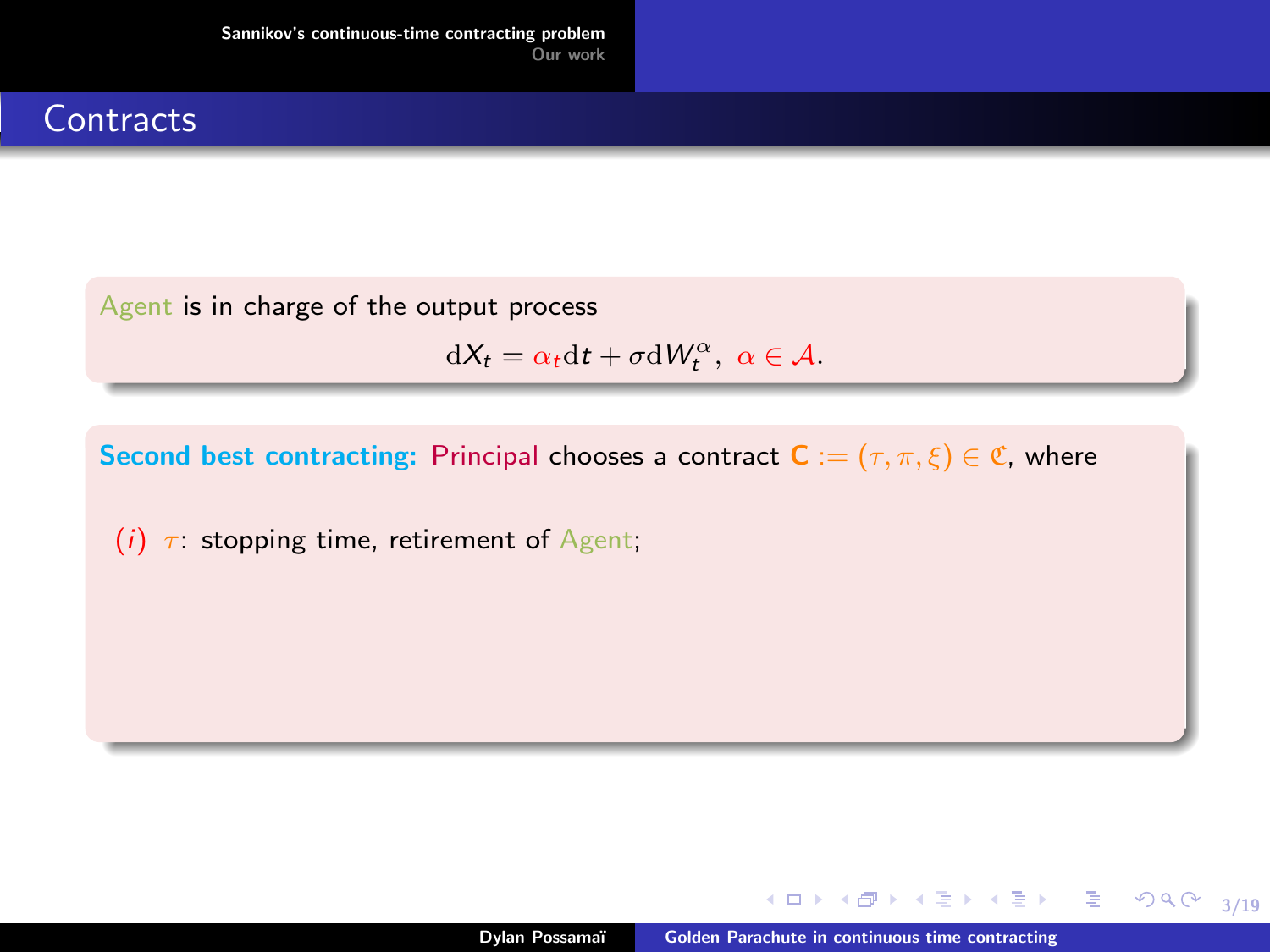### **Contracts**

Agent is in charge of the output process

$$
dX_t = \alpha_t dt + \sigma dW_t^{\alpha}, \ \alpha \in \mathcal{A}.
$$

Second best contracting: Principal chooses a contract  $C := (\tau, \pi, \xi) \in \mathfrak{C}$ , where

- (i)  $\tau$ : stopping time, retirement of Agent;
- (ii)  $\pi$ : F-predictable process, non-negative continuous payment;

メロメ メ御 メメ きょくきょう 君の

3/19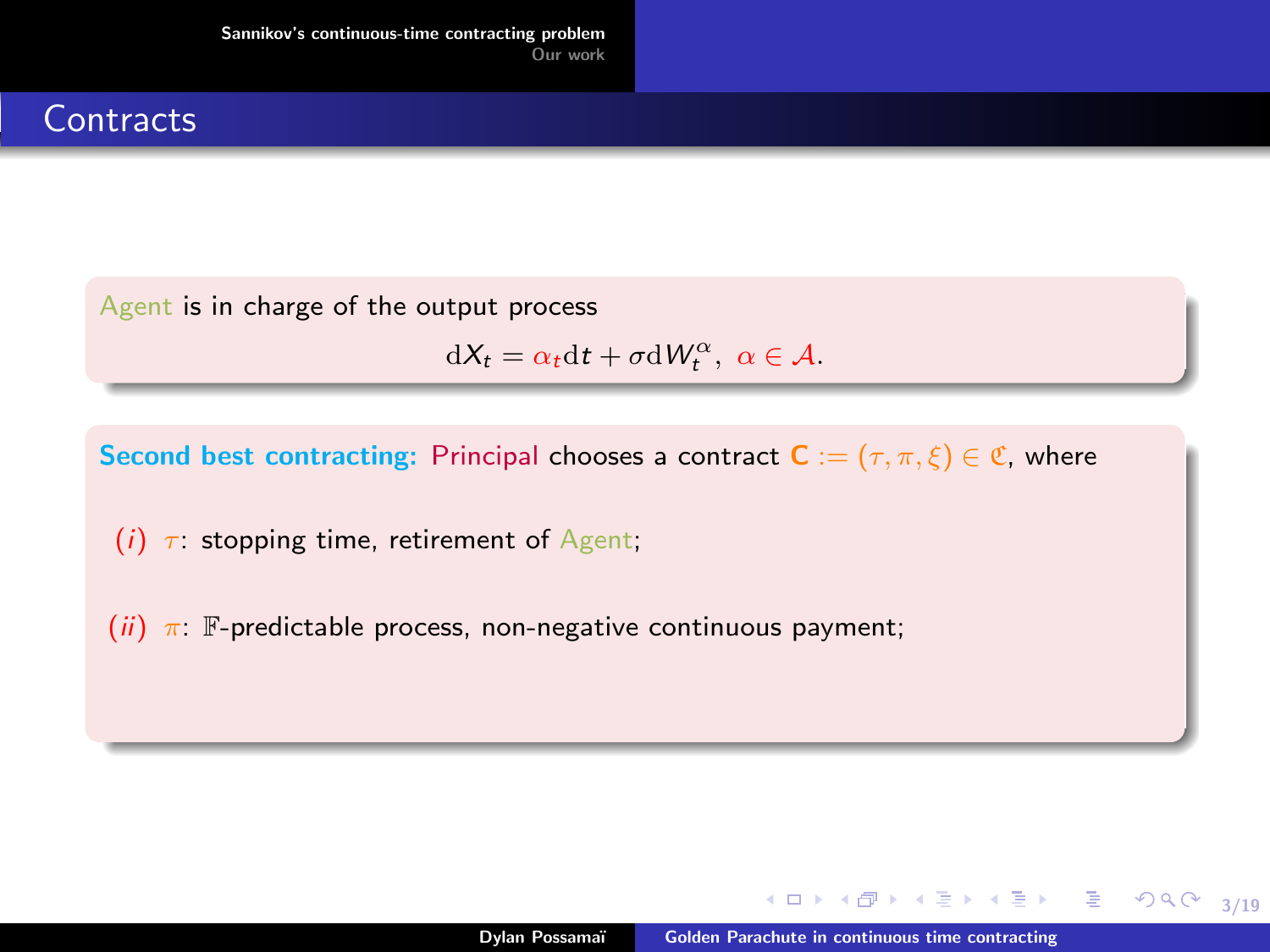### **Contracts**

Agent is in charge of the output process

$$
dX_t = \alpha_t dt + \sigma dW_t^{\alpha}, \ \alpha \in \mathcal{A}.
$$

Second best contracting: Principal chooses a contract  $C := (\tau, \pi, \xi) \in \mathfrak{C}$ , where

- (i)  $\tau$ : stopping time, retirement of Agent;
- (ii)  $\pi$ : F-predictable process, non-negative continuous payment;
- (iii)  $\xi$ :  $\mathcal{F}_{\tau}$ -measurable r.v., non-negative payment at retirement.

メロメ メ御 メメ きょくきょう 君の

3/19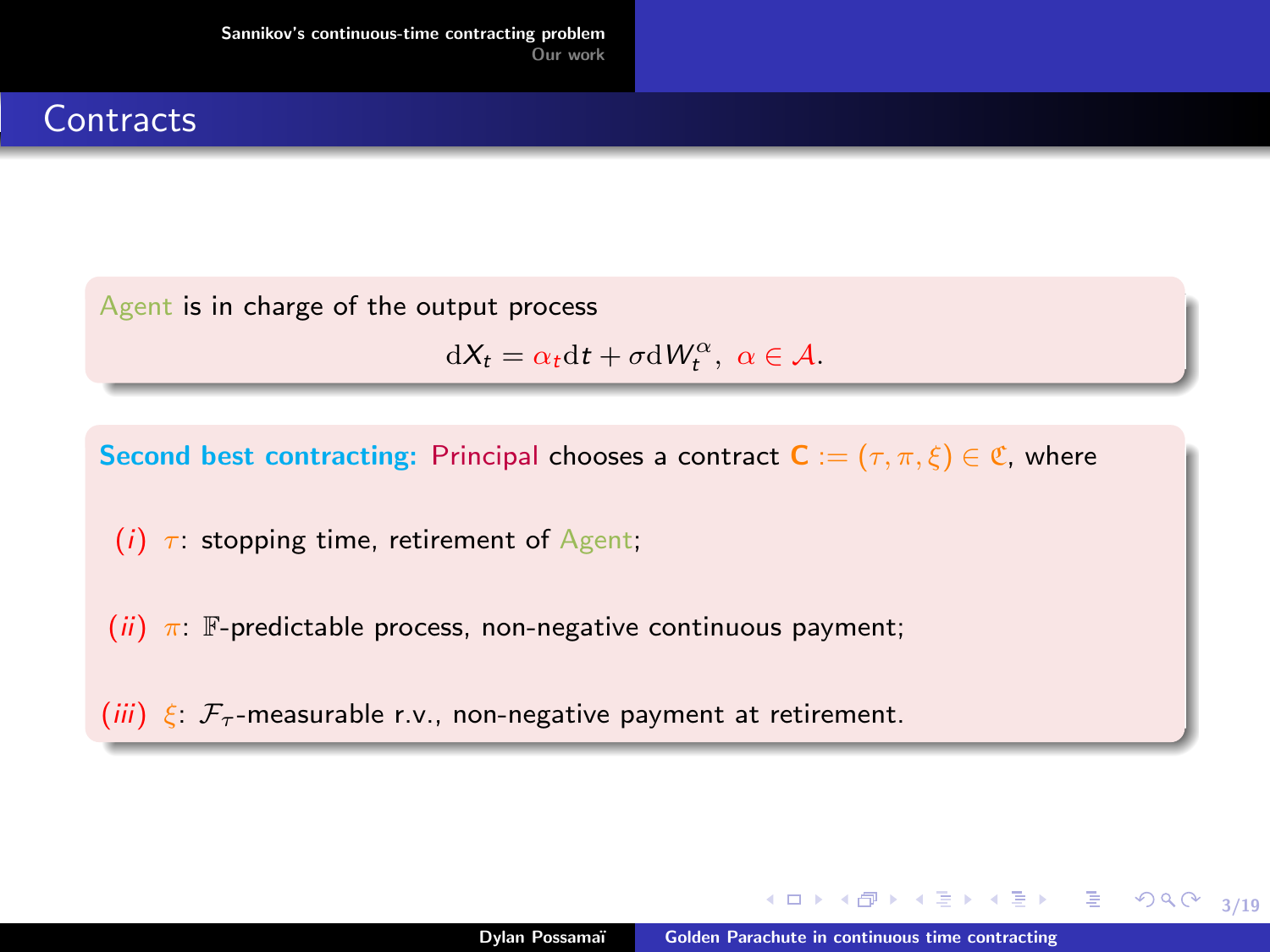• r and  $\rho$  discount rates of Agent and Principal; denote  $\delta := \frac{r}{\rho}$ . Typically:  $\delta \geq 1$ , Agent is more impatient than Principal.

イロト イ押 トイヨ トイヨ トー

4/19

 $\mathcal{P}(\mathcal{A}) \subset \mathcal{P}(\mathcal{A})$ 

■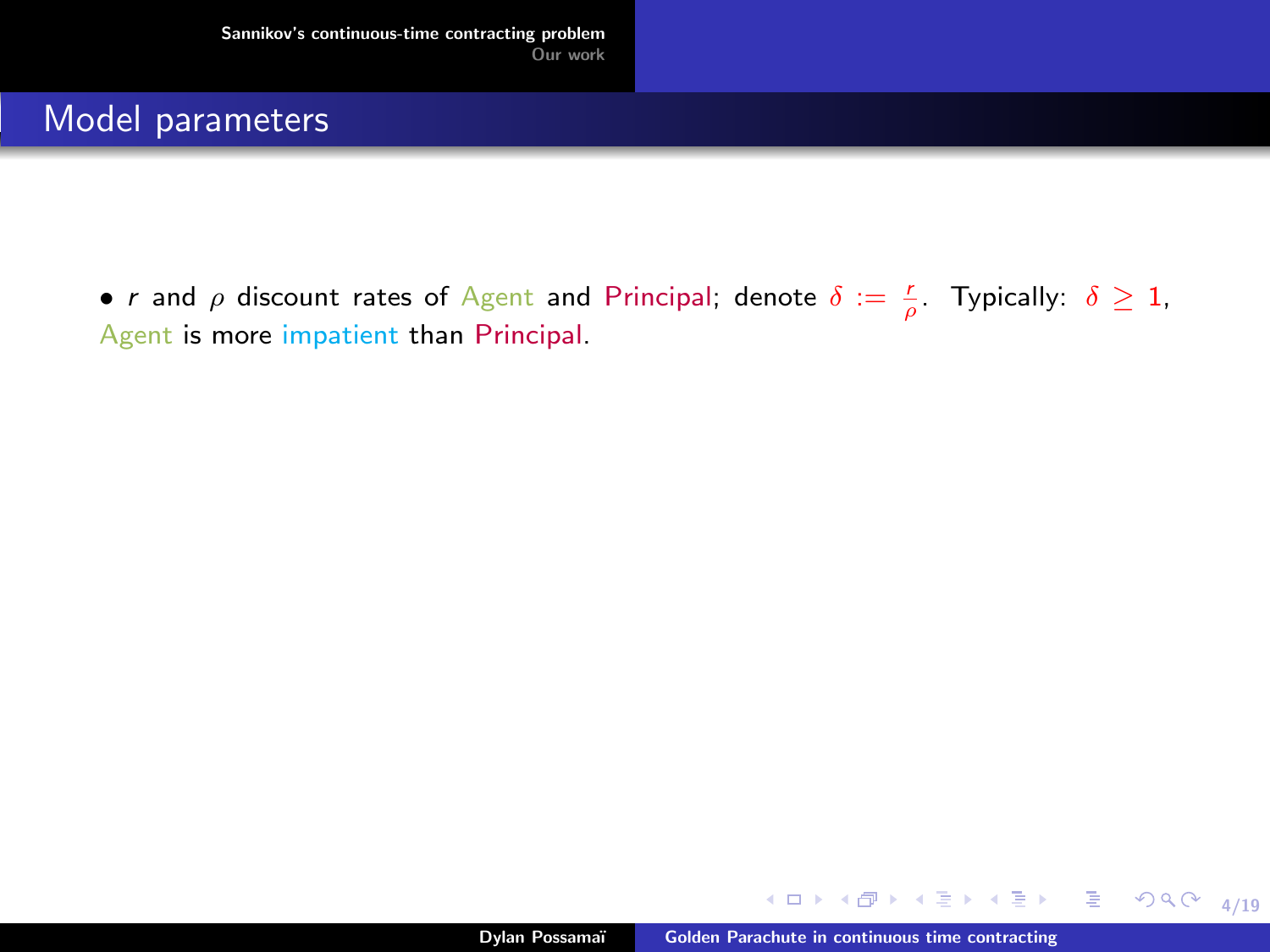• r and  $\rho$  discount rates of Agent and Principal; denote  $\delta := \frac{r}{\rho}$ . Typically:  $\delta \geq 1$ , Agent is more impatient than Principal.

•  $\gamma > 1$ : parameter related to the agent's utility function

 $c_0(-1+\pi^{\frac{1}{\gamma}})\leq u(\pi)\leq c_1\big(1+\pi^{\frac{1}{\gamma}}\big),\,\,\pi\geq 0,\,\,\text{for some}\,\,c_0,c_1>0.$ 

KID KA KE KA E KA E KORO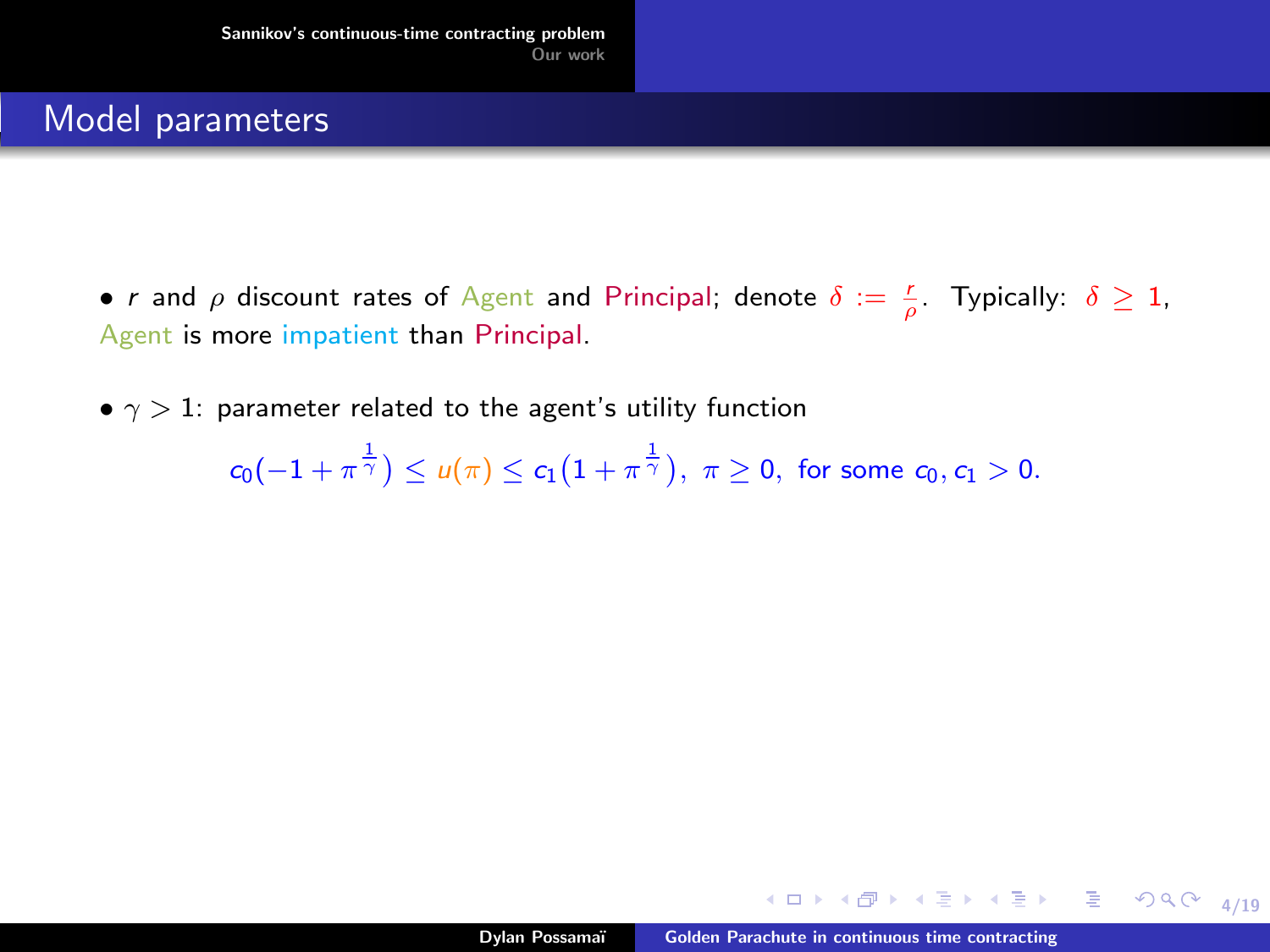- r and  $\rho$  discount rates of Agent and Principal; denote  $\delta := \frac{r}{\rho}$ . Typically:  $\delta \geq 1$ , Agent is more impatient than Principal.
- $\gamma > 1$ : parameter related to the agent's utility function

 $c_0(-1+\pi^{\frac{1}{\gamma}})\leq u(\pi)\leq c_1\big(1+\pi^{\frac{1}{\gamma}}\big),\,\,\pi\geq 0,\,\,\text{for some}\,\,c_0,c_1>0.$ 

•  $u: [0, \infty) \longrightarrow [0, \infty)$ , with  $u(0) = 0$ ,  $\lim_{\pi \to \infty} u'(\pi) = 0$ .

4 ロ → 4 @ → 4 블 → 4 블 → - 툴 → 9 Q O + 4/19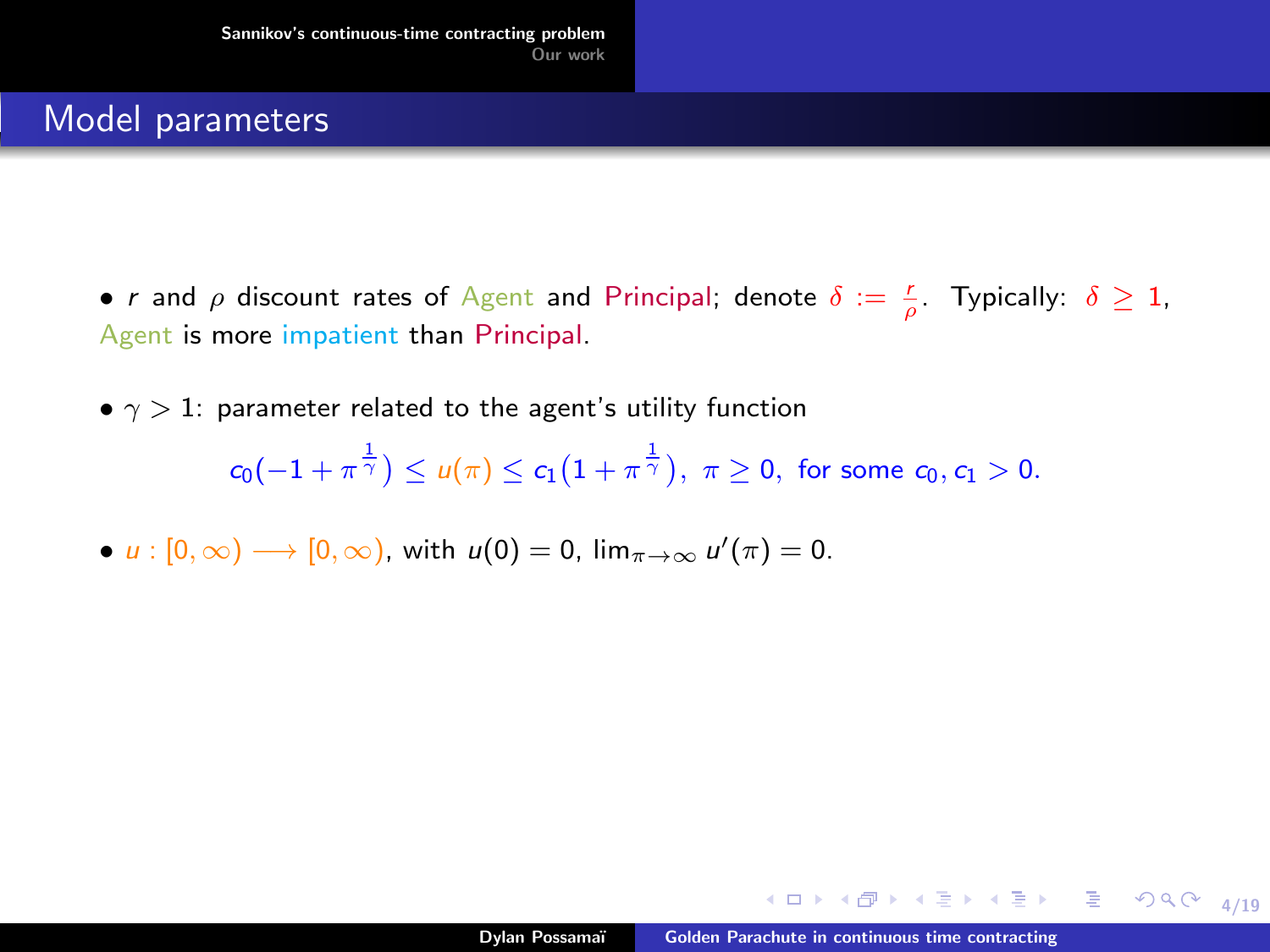- r and  $\rho$  discount rates of Agent and Principal; denote  $\delta := \frac{r}{\rho}$ . Typically:  $\delta \geq 1$ , Agent is more impatient than Principal.
- $\gamma > 1$ : parameter related to the agent's utility function  $c_0(-1+\pi^{\frac{1}{\gamma}})\leq u(\pi)\leq c_1\big(1+\pi^{\frac{1}{\gamma}}\big),\,\,\pi\geq 0,\,\,\text{for some}\,\,c_0,c_1>0.$
- $u: [0, \infty) \longrightarrow [0, \infty)$ , with  $u(0) = 0$ ,  $\lim_{\pi \to \infty} u'(\pi) = 0$ .
- Cost function of Agent given by map  $h$ , increasing, strictly convex,  $h(0) = 0$ .

4 ロ → 4 @ → 4 블 → 4 블 → - 툴 → 9 Q O + 4/19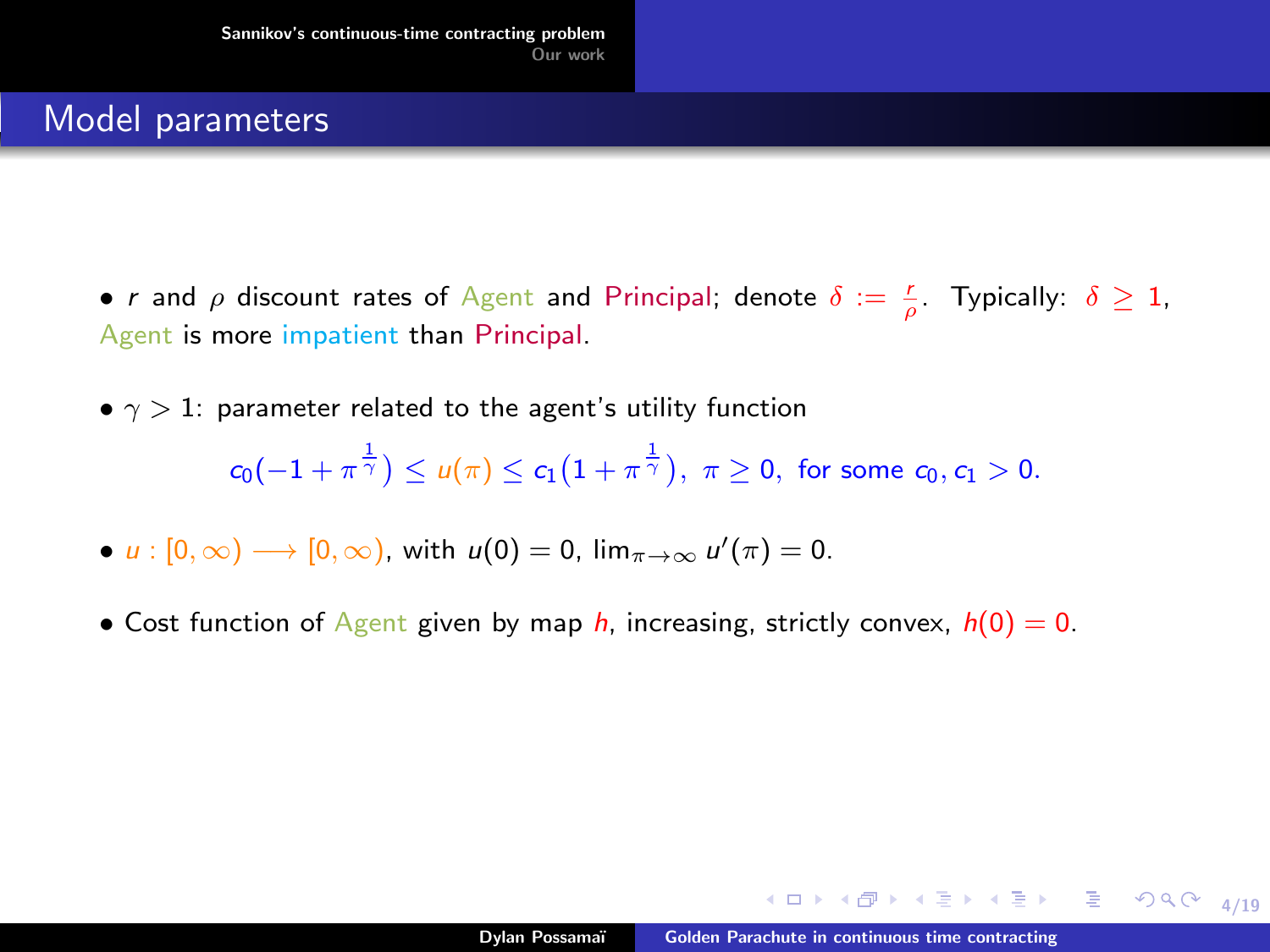- r and  $\rho$  discount rates of Agent and Principal; denote  $\delta := \frac{r}{\rho}$ . Typically:  $\delta \geq 1$ , Agent is more impatient than Principal.
- $\gamma > 1$ : parameter related to the agent's utility function  $c_0(-1+\pi^{\frac{1}{\gamma}})\leq u(\pi)\leq c_1\big(1+\pi^{\frac{1}{\gamma}}\big),\,\,\pi\geq 0,\,\,\text{for some}\,\,c_0,c_1>0.$
- $u: [0, \infty) \longrightarrow [0, \infty)$ , with  $u(0) = 0$ ,  $\lim_{\pi \to \infty} u'(\pi) = 0$ .
- Cost function of Agent given by map h, increasing, strictly convex,  $h(0) = 0$ .
- Principal is risk-neutral.

4 ロ → 4 @ → 4 블 → 4 블 → - 툴 → 9 Q O + 4/19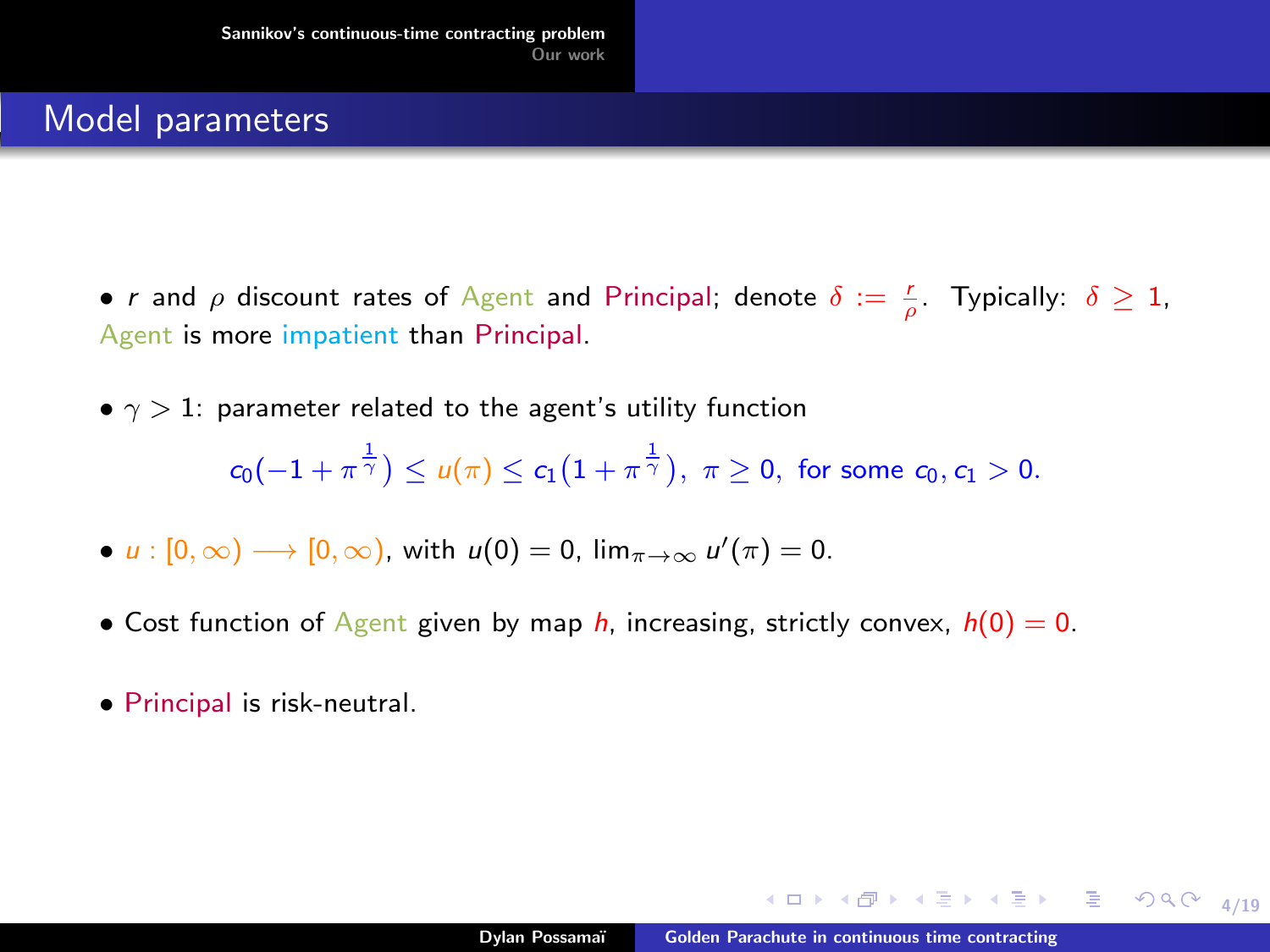### The contracting problem

Utility criteria of Agent and Principal

$$
J^{\mathcal{A}}(\mathbf{C},\alpha) := \mathbb{E}^{\mathbb{P}^{\alpha}} \bigg[ e^{-r\tau} u(\xi) + \int_0^{\tau} r e^{-rs} \big( u(\pi_s) - h(\alpha_s) \big) \mathrm{d} s \bigg],
$$

4. 0. 3.

同

- 4  $\sim$ 14 5/19

 $299$ 

重

ヨメ メヨメ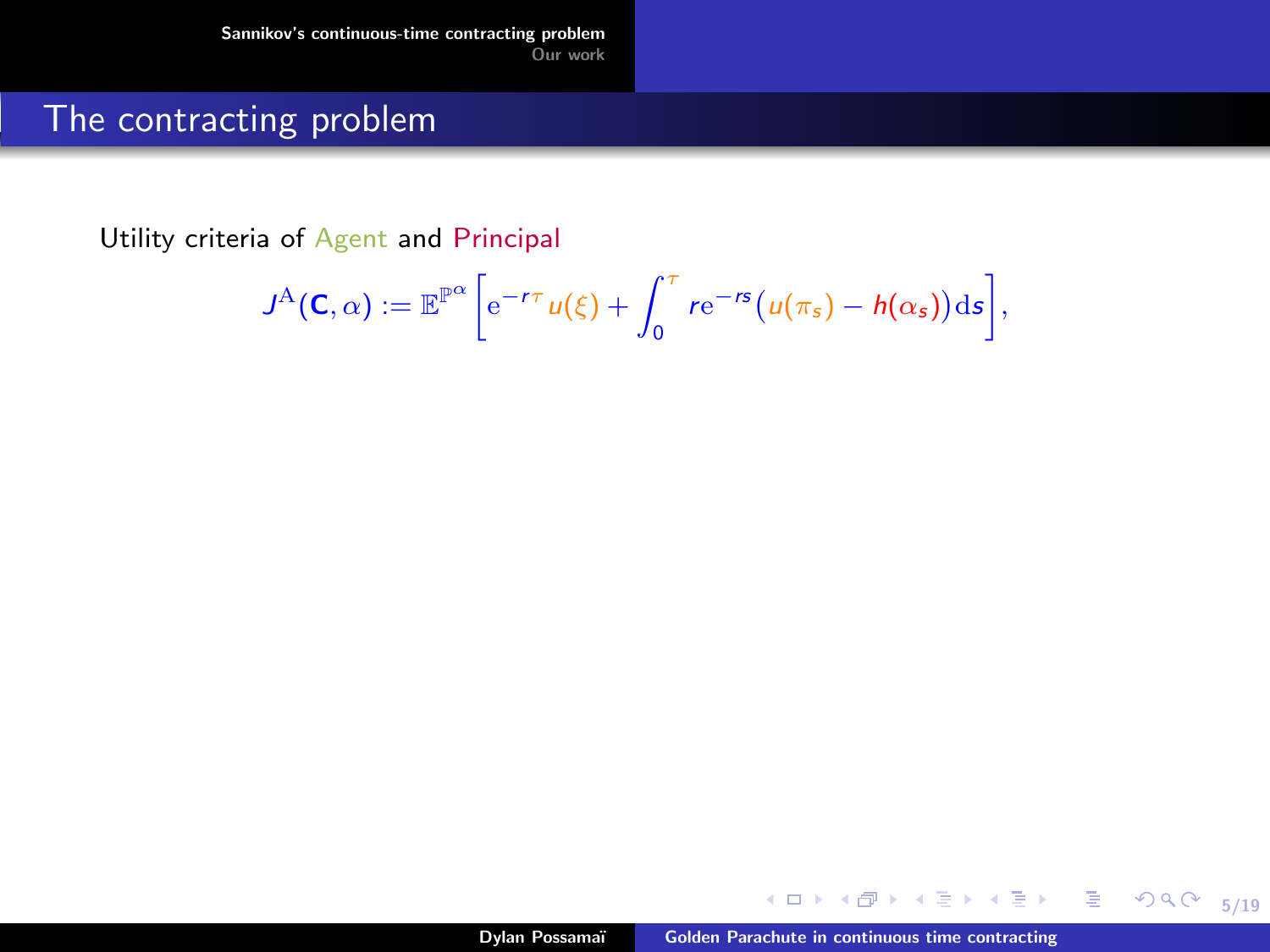### The contracting problem

Utility criteria of Agent and Principal

$$
J^{\mathsf{A}}(\mathbf{C}, \alpha) := \mathbb{E}^{\mathbb{P}^{\alpha}} \bigg[ e^{-r\tau} u(\xi) + \int_0^{\tau} r e^{-rs} (u(\pi_s) - h(\alpha_s)) \mathrm{d}s \bigg],
$$
  

$$
J^{\mathsf{P}}(\mathbf{C}, \alpha) := \mathbb{E}^{\mathbb{P}^{\alpha}} \bigg[ -e^{-\rho\tau} \xi + \int_0^{\tau} \rho e^{-\rho s} (-\pi_s + \alpha_s) \mathrm{d}s \bigg].
$$

4. 0. 3.

同

- 4  $\sim$ 14 5/19

 $299$ 

重

ヨメ メヨメ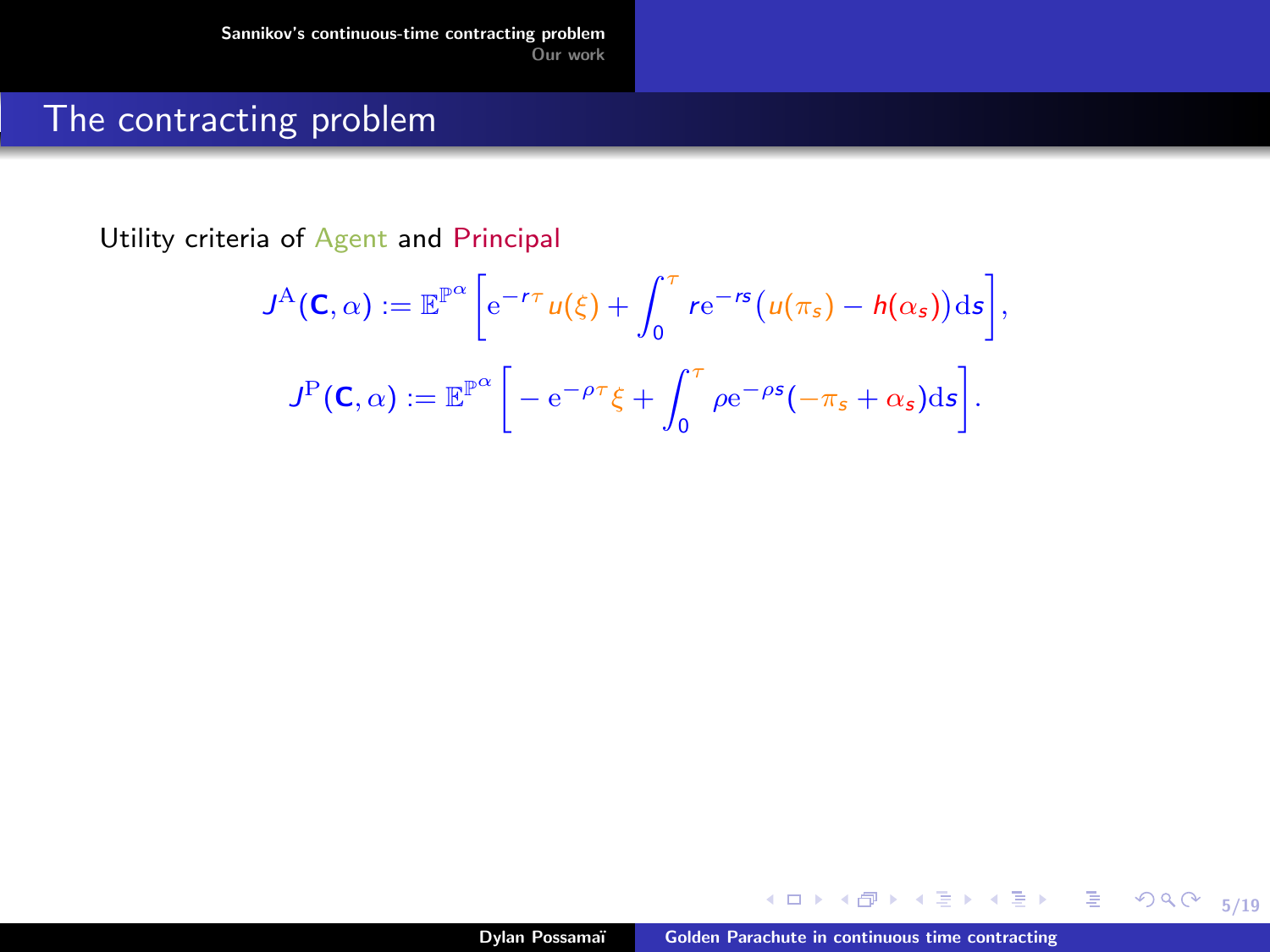### The contracting problem

Utility criteria of Agent and Principal

$$
J^{\mathsf{A}}(\mathbf{C}, \alpha) := \mathbb{E}^{\mathbb{P}^{\alpha}} \bigg[ e^{-r\tau} u(\xi) + \int_0^{\tau} r e^{-rs} (u(\pi_s) - h(\alpha_s)) \mathrm{d}s \bigg],
$$
  

$$
J^{\mathsf{P}}(\mathbf{C}, \alpha) := \mathbb{E}^{\mathbb{P}^{\alpha}} \bigg[ -e^{-\rho\tau} \xi + \int_0^{\tau} \rho e^{-\rho s} (-\pi_s + \alpha_s) \mathrm{d}s \bigg].
$$

Agent's utility maximisation problem

$$
V^{\mathcal{A}}(\mathsf{C}):=\sup_{\alpha\in\mathcal{A}}J^{\mathcal{A}}(\mathsf{C},\alpha),\,\,\text{and}\,\,\widehat{\mathcal{A}}(\mathsf{C}):=\left\{\widehat{\alpha}\in\mathcal{A}:\,V^{\mathcal{A}}(\mathsf{C})=J^{\mathcal{A}}(\mathsf{C},\widehat{\alpha})\right\}
$$

5/19

 $299$ 

重

ヨメ メヨメ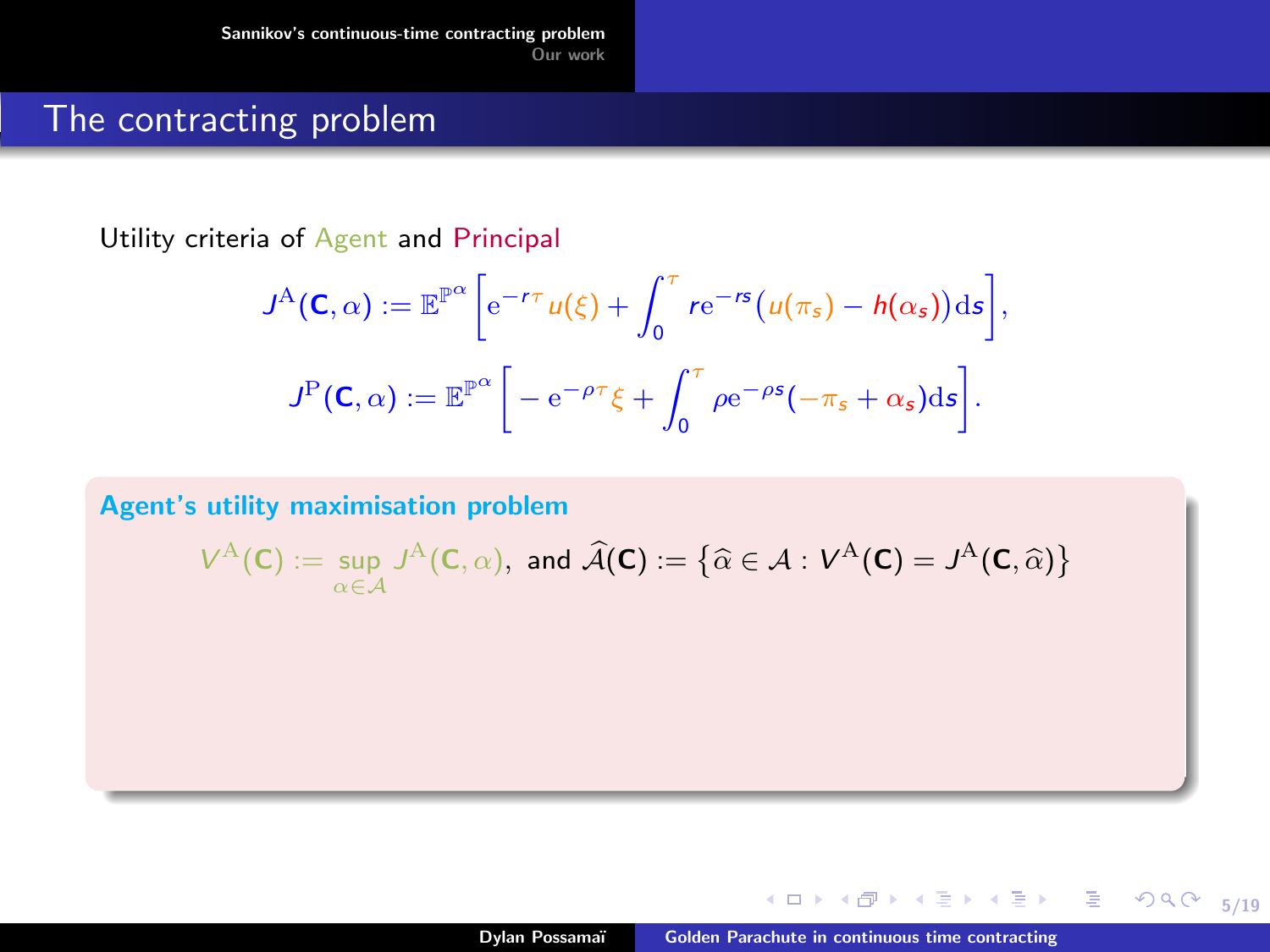### The contracting problem

Utility criteria of Agent and Principal

$$
J^{\mathsf{A}}(\mathbf{C}, \alpha) := \mathbb{E}^{\mathbb{P}^{\alpha}} \bigg[ e^{-r\tau} u(\xi) + \int_0^{\tau} r e^{-rs} (u(\pi_s) - h(\alpha_s)) \mathrm{d}s \bigg],
$$
  

$$
J^{\mathsf{P}}(\mathbf{C}, \alpha) := \mathbb{E}^{\mathbb{P}^{\alpha}} \bigg[ -e^{-\rho\tau} \xi + \int_0^{\tau} \rho e^{-\rho s} (-\pi_s + \alpha_s) \mathrm{d}s \bigg].
$$

Agent's utility maximisation problem

$$
V^{\mathcal{A}}(\mathbf{C}):=\sup_{\alpha\in\mathcal{A}}J^{\mathcal{A}}(\mathbf{C},\alpha),\,\,\text{and}\,\,\widehat{\mathcal{A}}(\mathbf{C}):=\left\{\widehat{\alpha}\in\mathcal{A}:\,V^{\mathcal{A}}(\mathbf{C})=J^{\mathcal{A}}(\mathbf{C},\widehat{\alpha})\right\}
$$

Principal's problem

$$
V^{\mathrm{P}} := \sup_{\mathbf{C} \in \mathfrak{C}_R} \sup_{\widehat{\alpha} \in \widehat{\mathcal{A}}(\mathbf{C})} J^{\mathrm{P}}(\mathbf{C}, \alpha), \text{ where } \mathfrak{C}_R := \left\{ \mathbf{C} \in \mathfrak{C} : V^{\mathrm{A}}(\mathbf{C}) \ge R \right\}
$$

4 0 8 4

**State** 

5/19

重

 $298$ 

→ 君 → → 君 →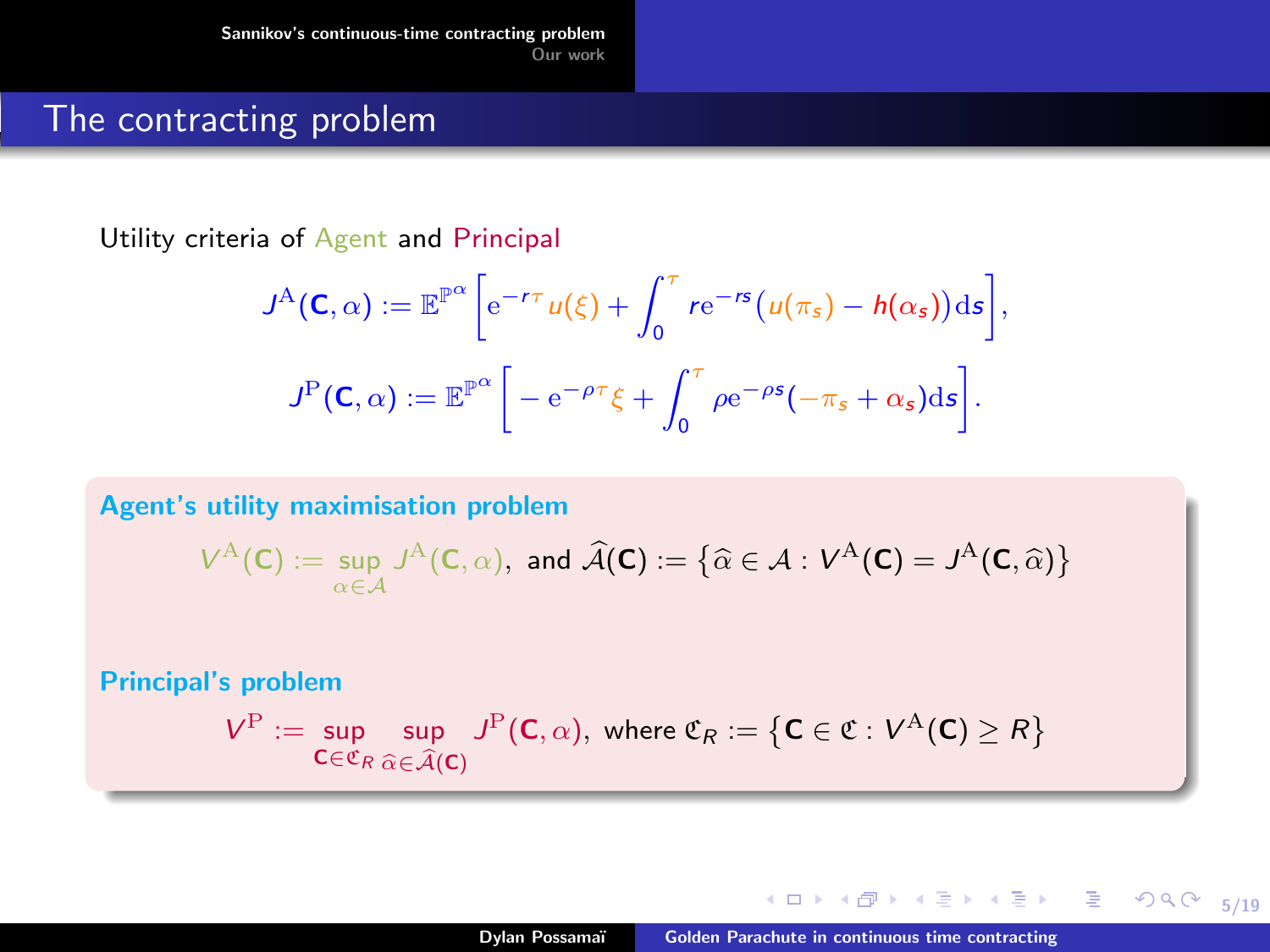Sannikov defines contract differently

(i) no explicit retirement time  $\tau$ ;

4 0 8 4 向

**State** 

6/19

■  $\Omega$ 

化重氮化重氮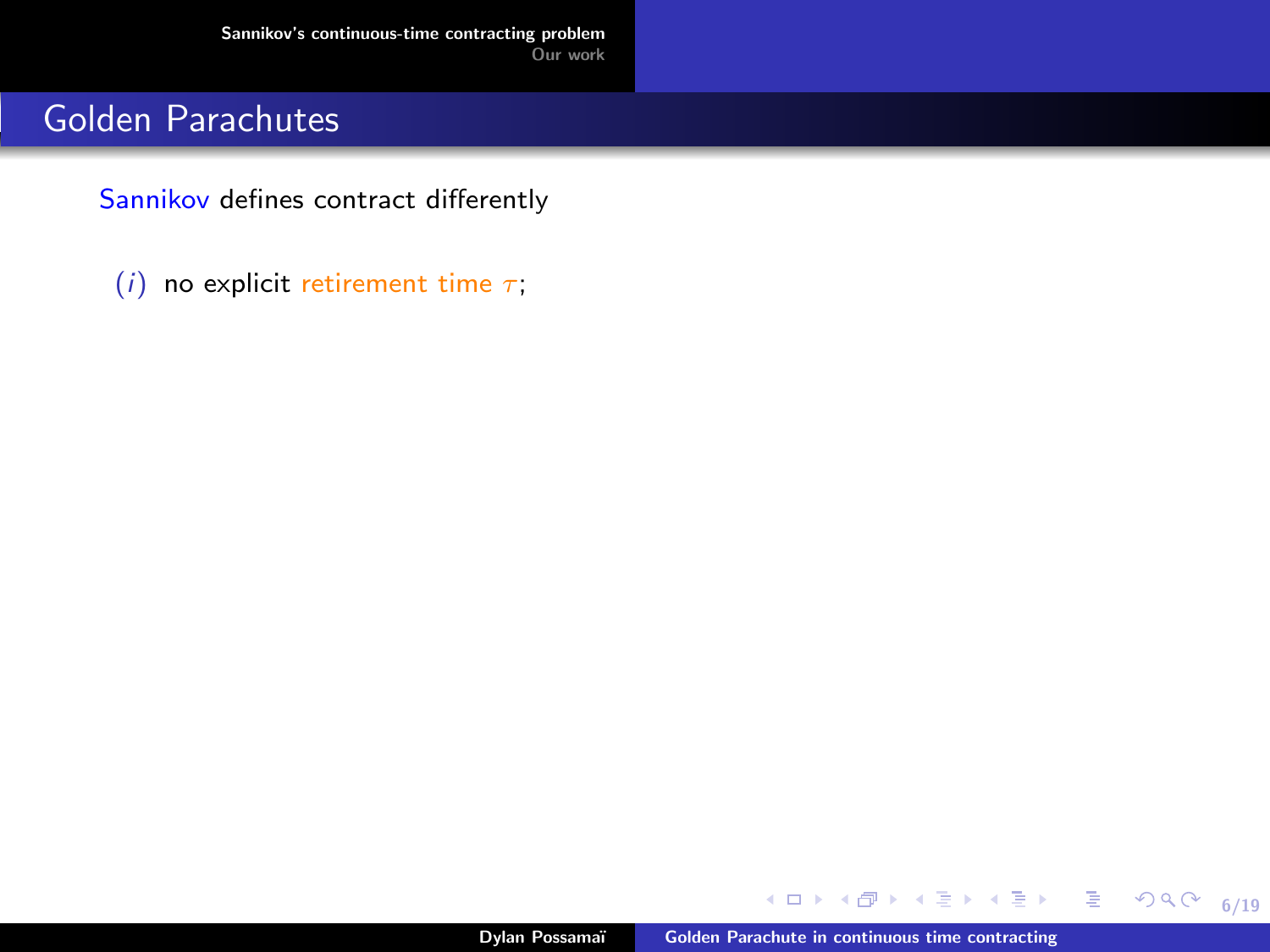Sannikov defines contract differently

- (i) no explicit retirement time  $\tau$ ;
- (ii) no explicit lump-sum payement  $\xi$ ;

向  $\sim$  $\prec$  6/19

重

ほう メヨシ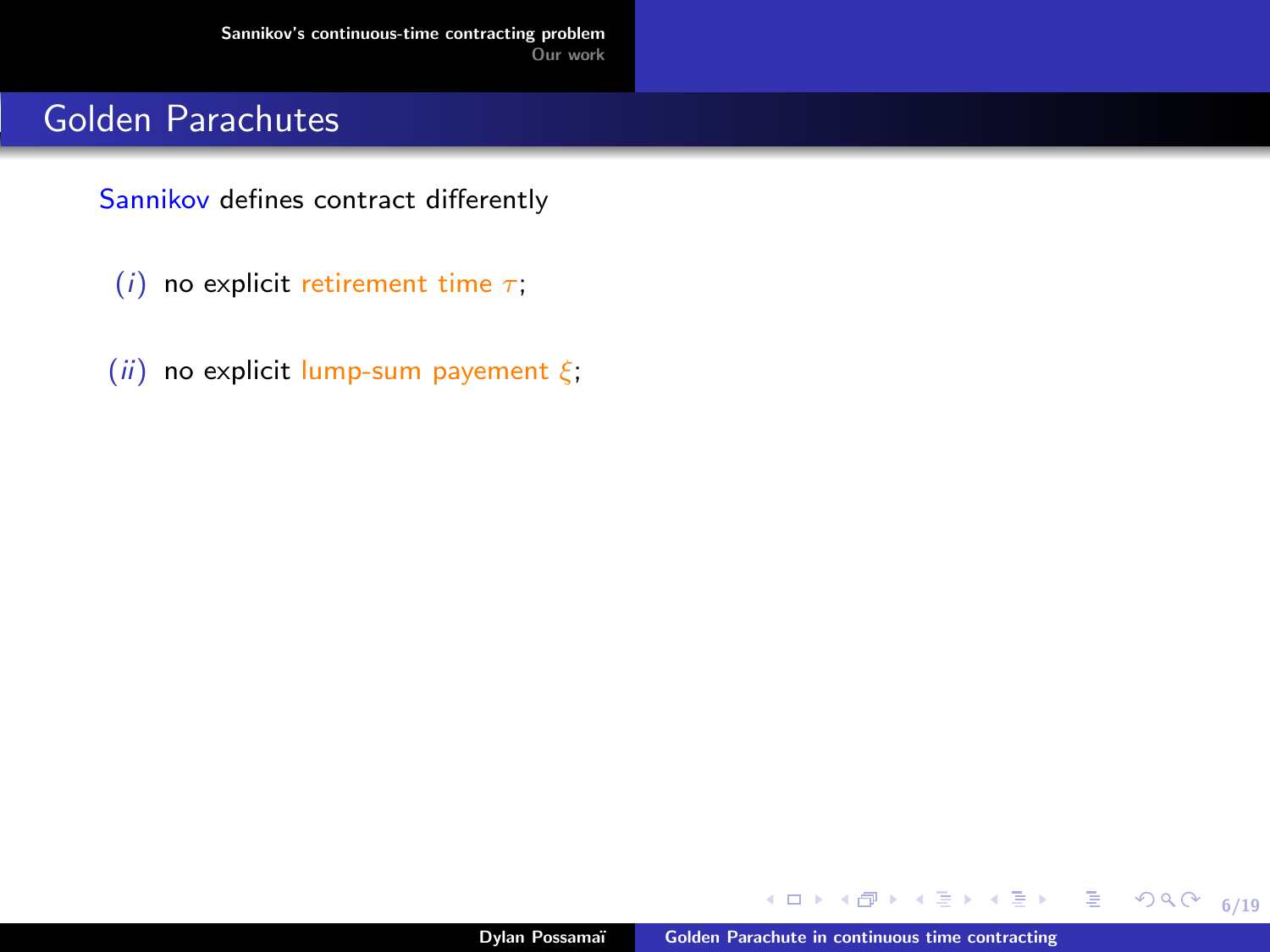Sannikov defines contract differently

- (i) no explicit retirement time  $\tau$ ;
- (ii) no explicit lump-sum payement  $\xi$ ;
- (iii) termination of contract at some  $t_0$  corresponds to lifetime payment of  $\pi_{t_0}$  on  $[t_0, +\infty) \Longrightarrow$  Agent stops making any efforts on  $[t_0, +\infty)$ .

**◆ ロ ▶ → 何** 

医阿里氏阿里氏

6/19

 $299$ 

造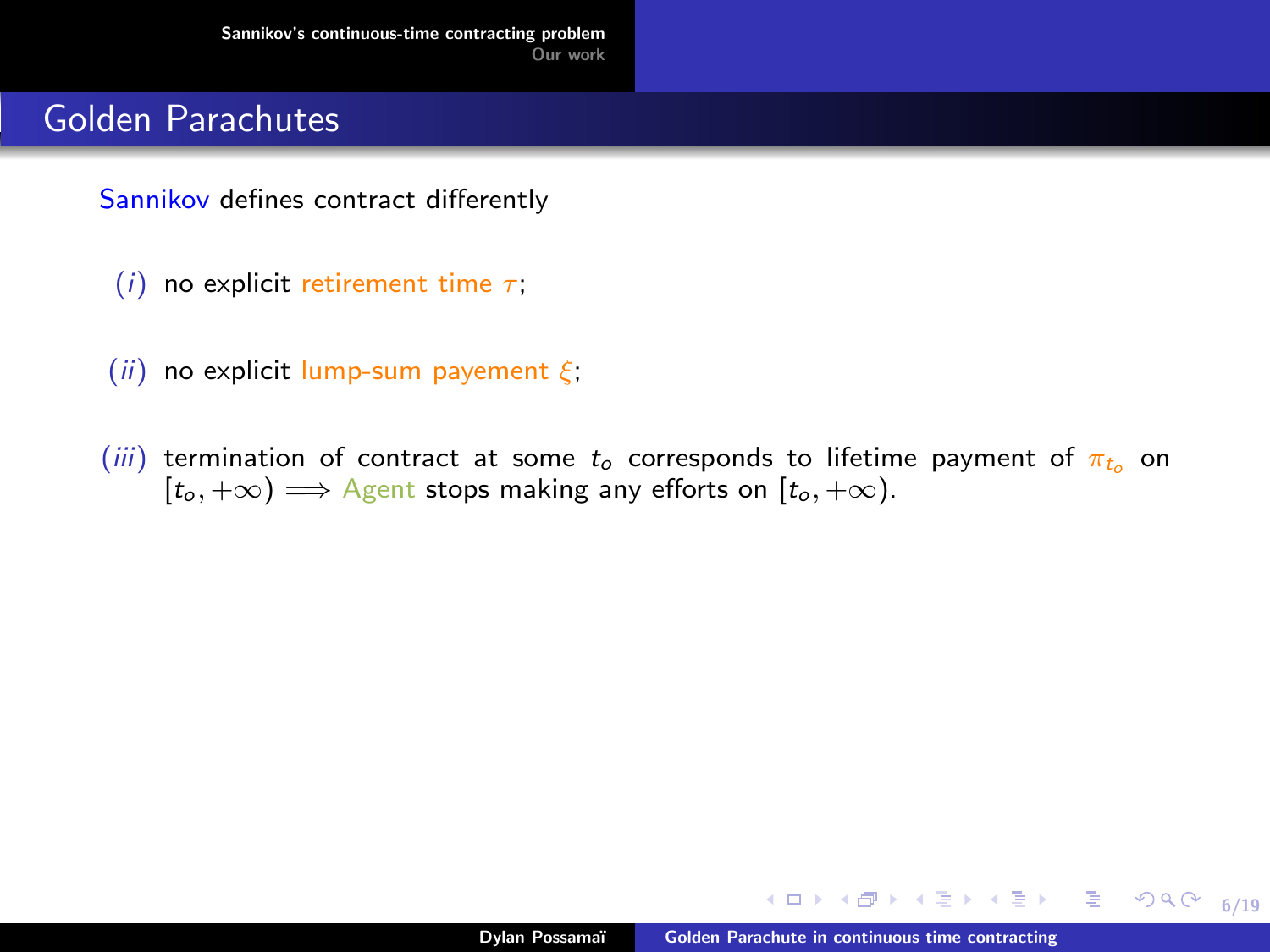Sannikov defines contract differently

- (i) no explicit retirement time  $\tau$ ;
- (ii) no explicit lump-sum payement  $\xi$ ;
- (iii) termination of contract at some  $t_0$  corresponds to lifetime payment of  $\pi_{t_0}$  on  $[t_0, +\infty) \Longrightarrow$  Agent stops making any efforts on  $[t_0, +\infty)$ .

When  $\pi_{t_0} > 0$ , this is exactly what Sannikov calls a Golden Parachute. However

∢ロ ▶ ∢何 ▶ ∢ ヨ ▶ ∢ ヨ ▶

6/19

目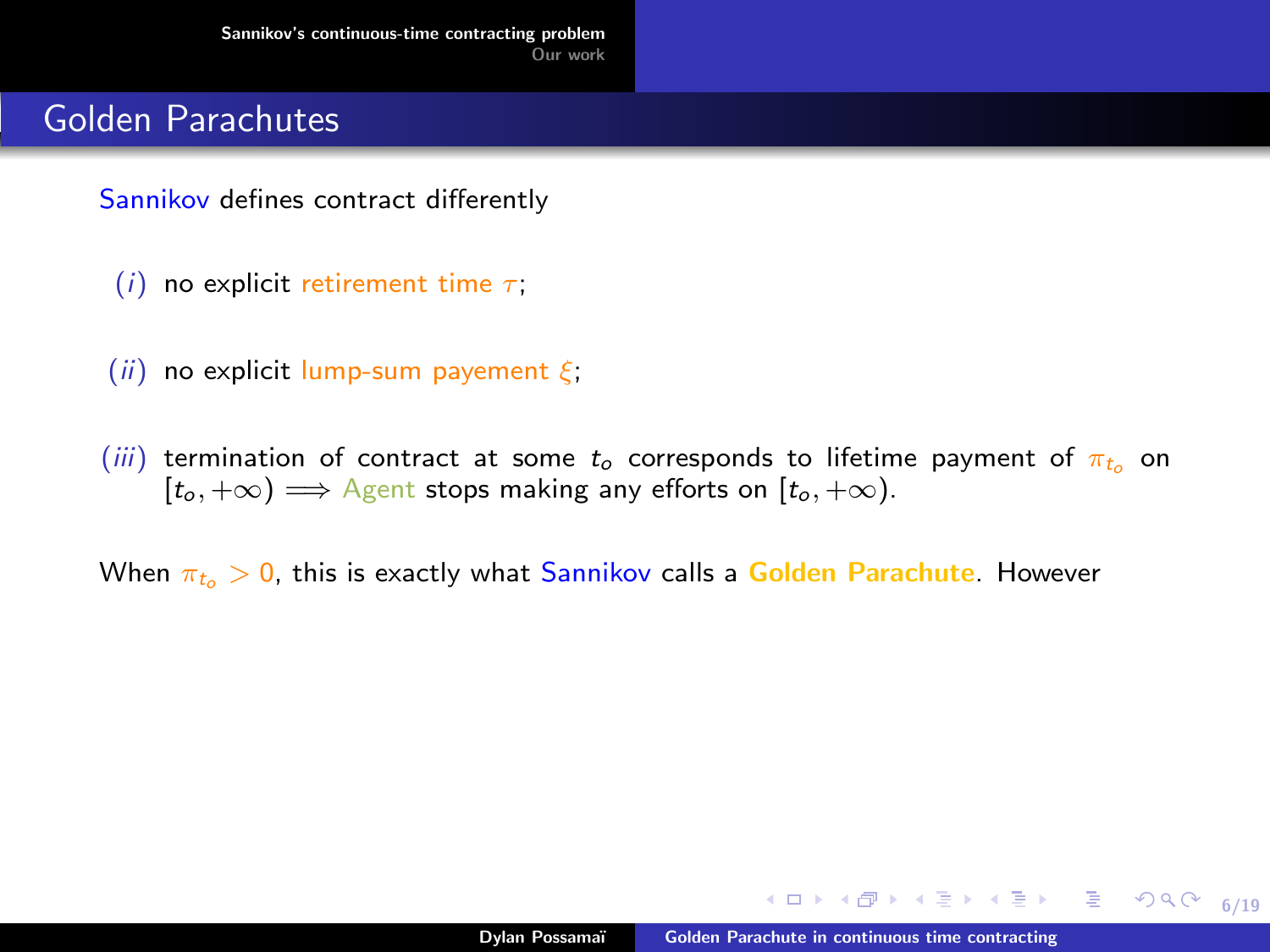Sannikov defines contract differently

- (i) no explicit retirement time  $\tau$ ;
- (ii) no explicit lump-sum payement  $\xi$ ;
- (iii) termination of contract at some  $t_0$  corresponds to lifetime payment of  $\pi_{t_0}$  on  $[t_0, +\infty) \Longrightarrow$  Agent stops making any efforts on  $[t_0, +\infty)$ .

When  $\pi_{t_0} > 0$ , this is exactly what Sannikov calls a Golden Parachute. However

$$
\int_{t_o}^{+\infty} r e^{-rs} u(\pi_{t_o}) ds = e^{-rt_o} u(\pi_{t_o}).
$$

∢ロ ▶ ∢何 ▶ ∢ ヨ ▶ ∢ ヨ ▶

6/19

目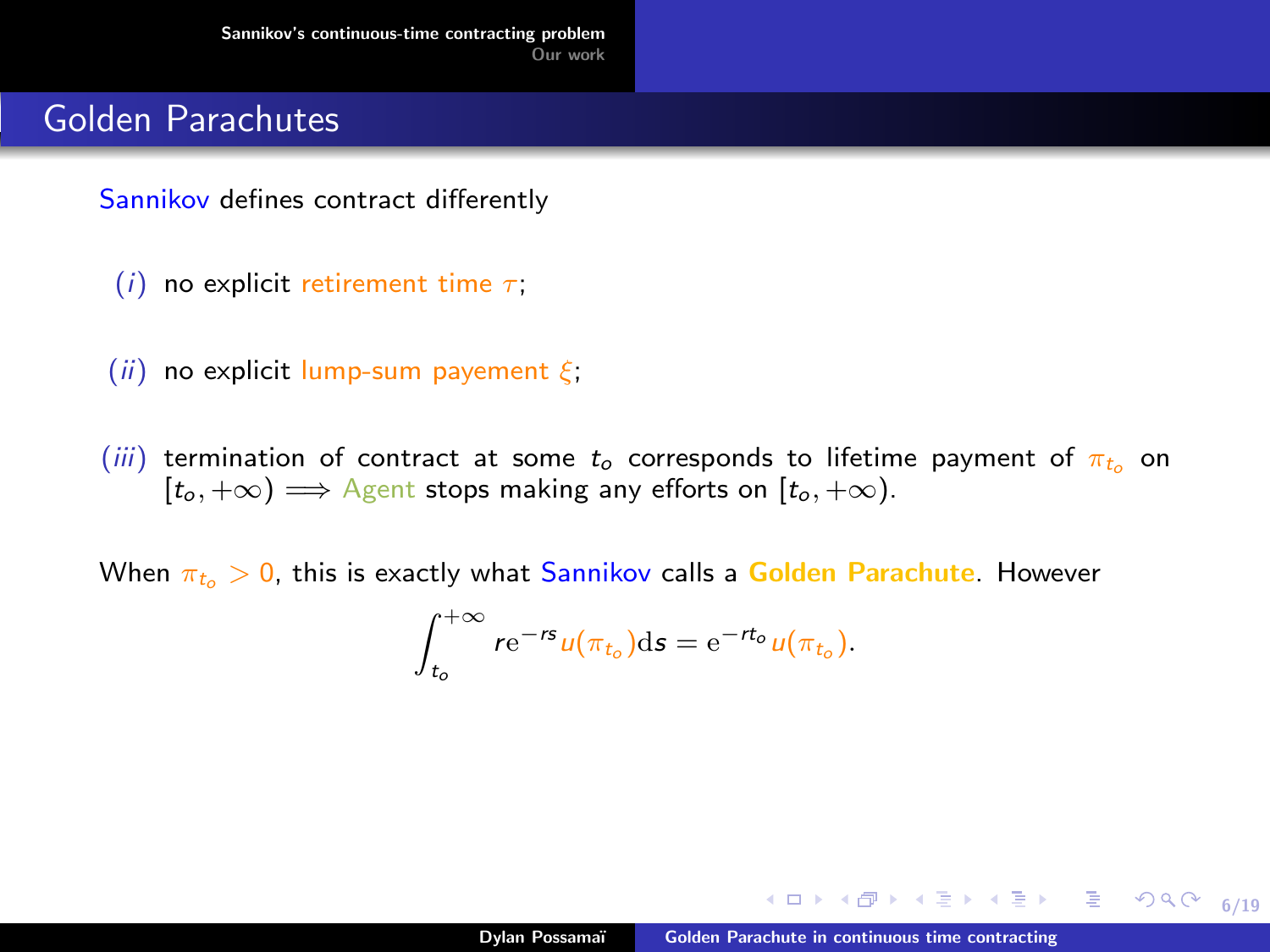Sannikov defines contract differently

- (i) no explicit retirement time  $\tau$ ;
- (ii) no explicit lump-sum payement  $\xi$ ;
- (iii) termination of contract at some  $t_0$  corresponds to lifetime payment of  $\pi_{t_0}$  on  $[t_0, +\infty) \Longrightarrow$  Agent stops making any efforts on  $[t_0, +\infty)$ .

When  $\pi_{t_0} > 0$ , this is exactly what Sannikov calls a Golden Parachute. However

$$
\int_{t_o}^{+\infty} r e^{-rs} u(\pi_{t_o}) ds = e^{-rt_o} u(\pi_{t_o}).
$$

This means that for  $A$ gent, lifetime payment is equivalent to lump-sum payment at  $t_o$ .

 $\mathcal{A} \subseteq \mathcal{F} \times \{ \bigoplus \mathcal{F} \times \{ \bigoplus \mathcal{F} \times \{ \bigoplus \mathcal{F} \} \}$ 

6/19

 $299$ 

目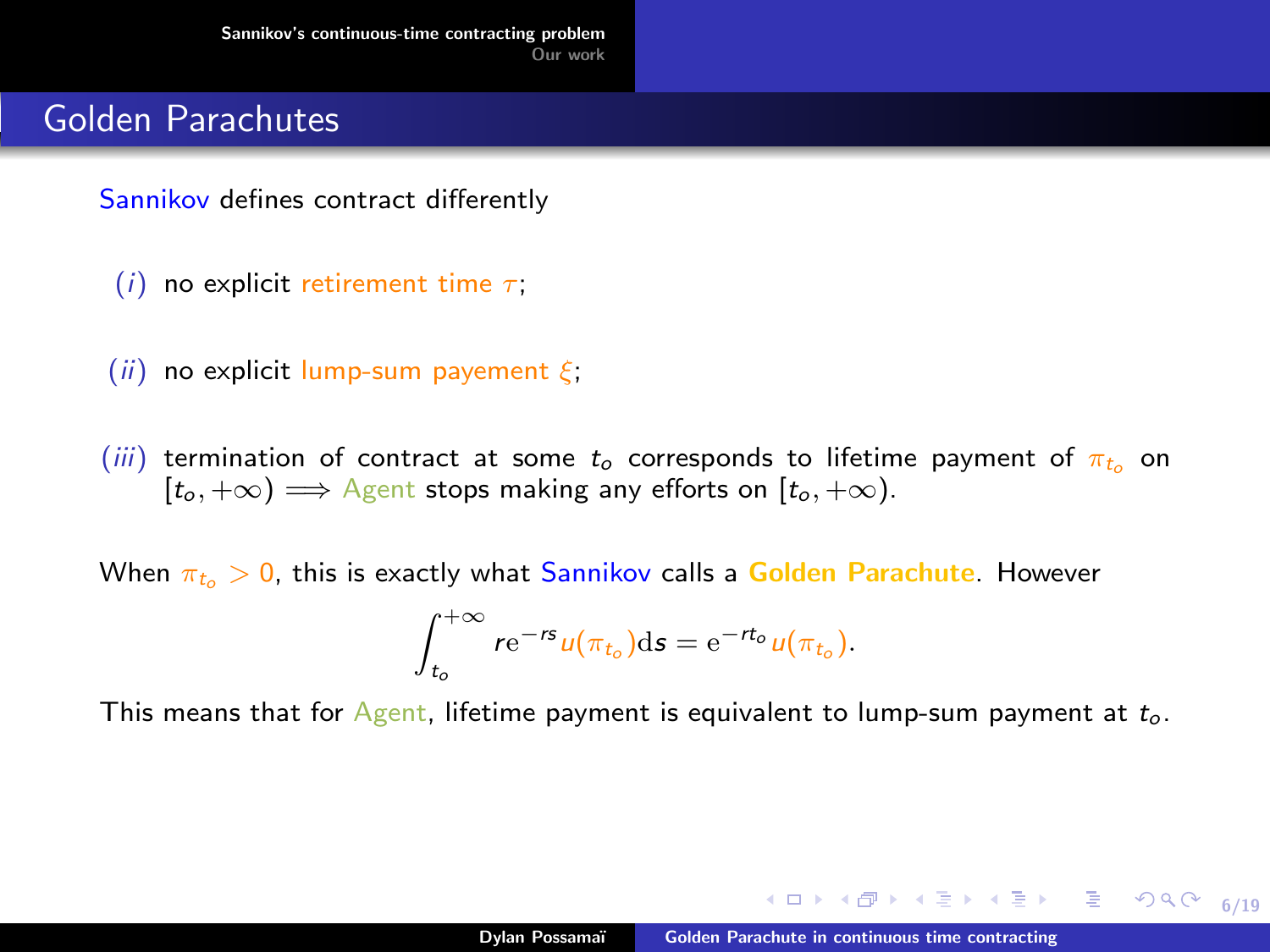Sannikov defines contract differently

- (i) no explicit retirement time  $\tau$ ;
- (ii) no explicit lump-sum payement  $\xi$ ;
- (iii) termination of contract at some  $t_0$  corresponds to lifetime payment of  $\pi_{t_0}$  on  $[t_0, +\infty) \Longrightarrow$  Agent stops making any efforts on  $[t_0, +\infty)$ .

When  $\pi_{t_0} > 0$ , this is exactly what Sannikov calls a Golden Parachute. However

$$
\int_{t_o}^{+\infty} r e^{-rs} u(\pi_{t_o}) ds = e^{-rt_o} u(\pi_{t_o}).
$$

This means that for  $\Delta g$ ent, lifetime payment is equivalent to lump-sum payment at  $t_o$ .

#### Question

How can one formulate mathematically that the model exhibits a Golden Parachute?

←ロト ←何ト ←ヨト ←ヨト

6/19

 $299$ 

重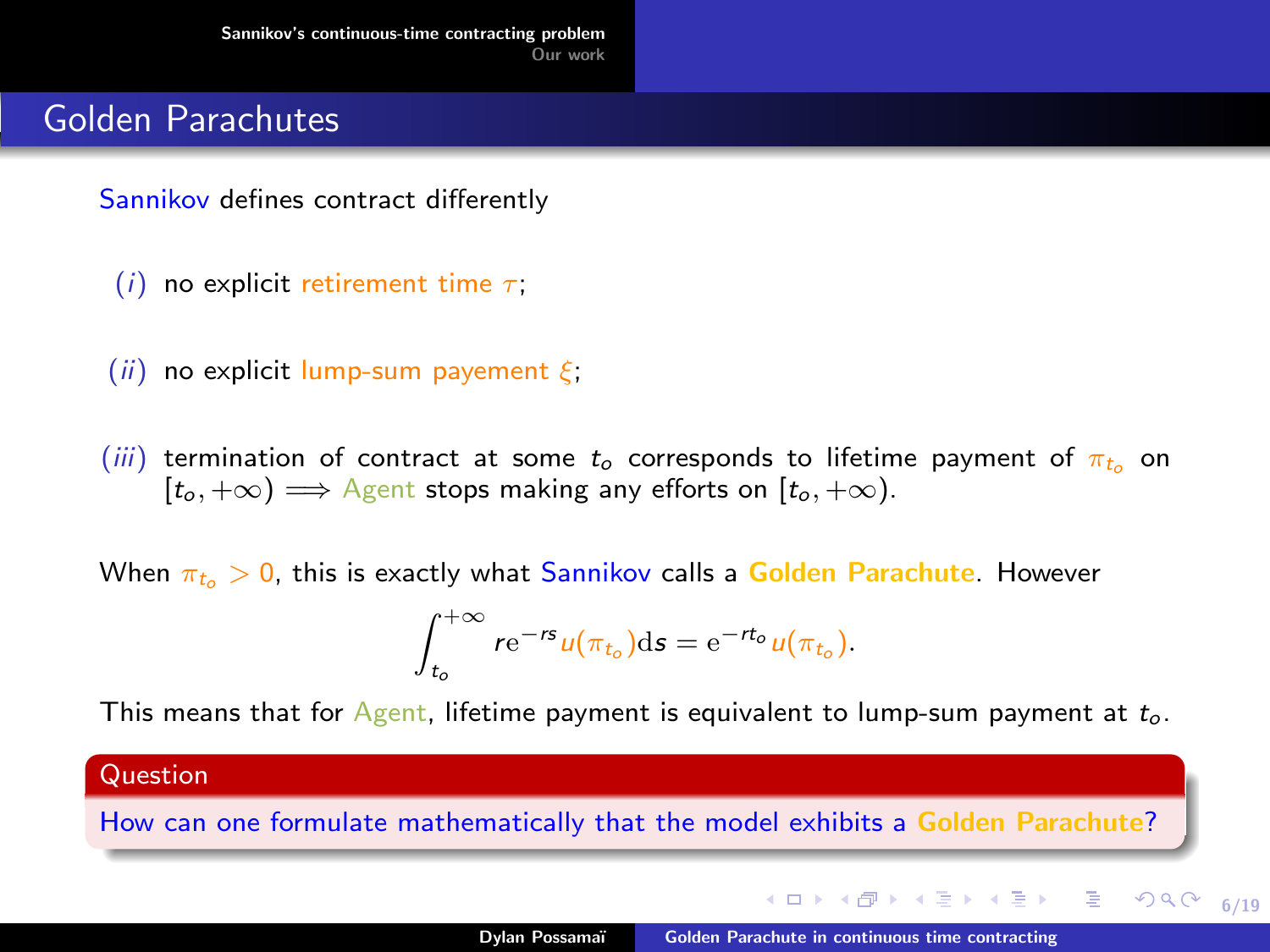• By standard martingale optimality principle, value function of Agent satisfies  $dY_t = rZ_t dX_t + r(Y_t + u(\pi_t) + H(Z_t))dt$ , where  $H(z) := \sup \{az - h(a)\},$ a∈A

with optimal effort process satisfying  $\hat{a}_t \in \hat{A}(Z_t) := \text{argmax } H(Z_t)$ .

メロメ オ何 メメミメ オミメー

7/19

 $299$ 

目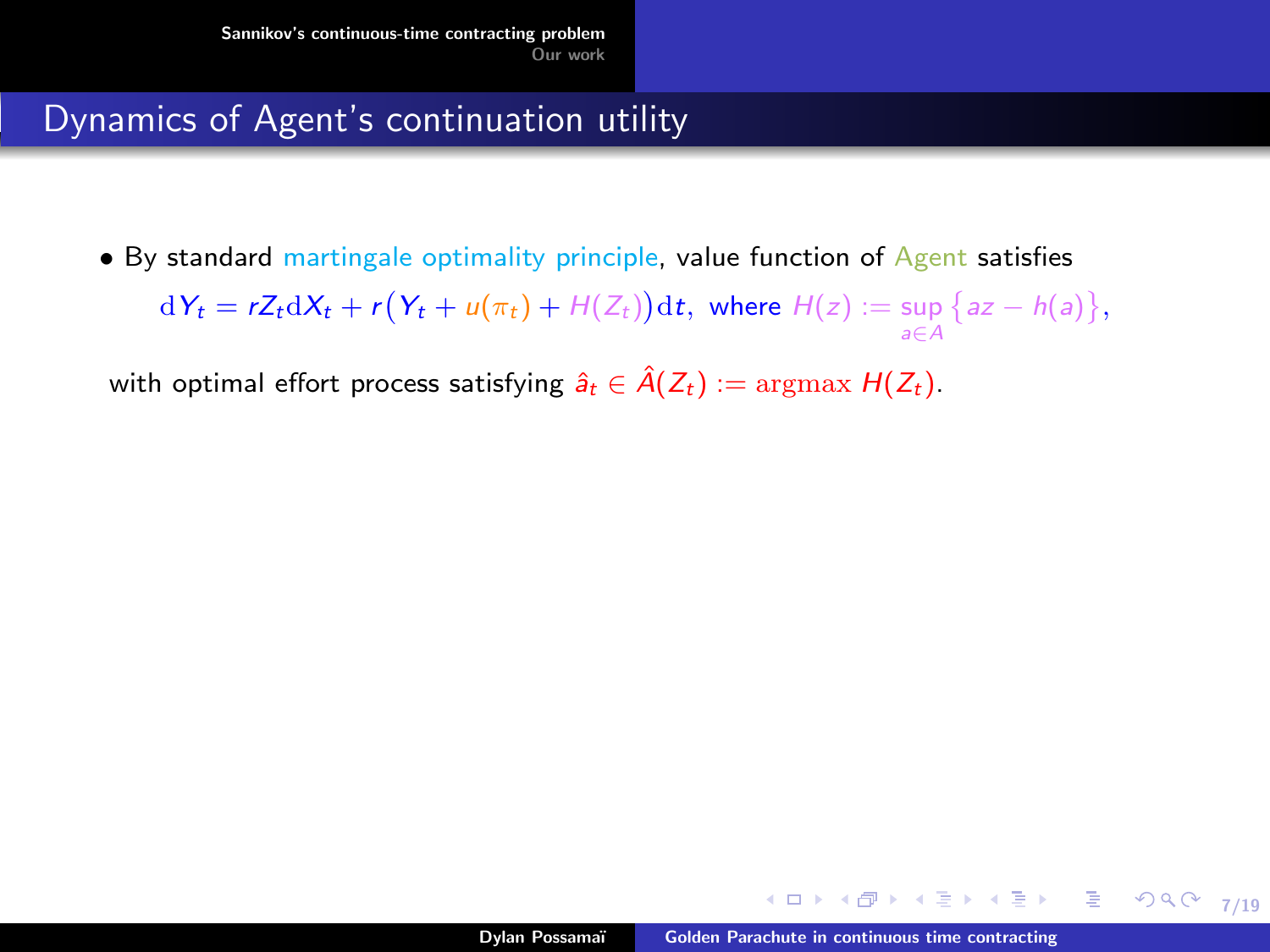• By standard martingale optimality principle, value function of Agent satisfies  $dY_t = rZ_t dX_t + r(Y_t + u(\pi_t) + H(Z_t))dt$ , where  $H(z) := \sup \{az - h(a)\},$ a∈A

with optimal effort process satisfying  $\hat{a}_t \in \hat{A}(Z_t) := \text{argmax } H(Z_t)$ .

• Trick: Y is unique state variable for Principal.

∢ ロ ▶ ( 何 ) ( ミ ) ( ミ ) (

7/19

 $299$ 

目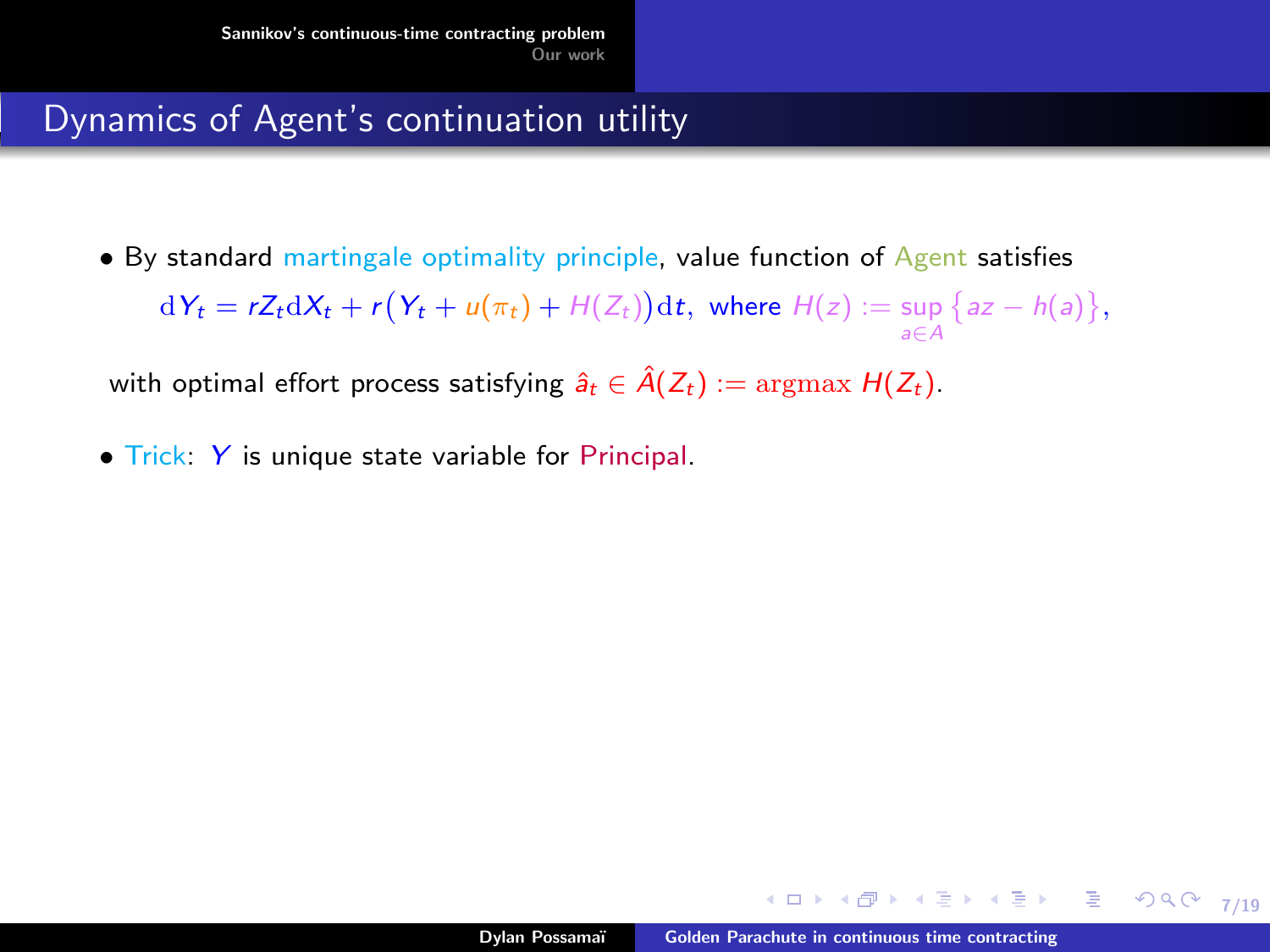• By standard martingale optimality principle, value function of Agent satisfies  $dY_t = rZ_t dX_t + r(Y_t + u(\pi_t) + H(Z_t))dt$ , where  $H(z) := \sup \{az - h(a)\},$ a∈A

with optimal effort process satisfying  $\hat{a}_t \in \hat{A}(Z_t) := \text{argmax } H(Z_t)$ .

- Trick: Y is unique state variable for Principal.
- W.l.o.g. can concentrate on contracts of the form  $u^{-1}(Y^{y,\overline{Z},\pi}_\mathcal{T})$ , with

$$
Y_t^{y,Z,\pi} := y + r \int_0^t (Y_s^{y,Z,\pi} + u(\pi_s) + H(Z_s)) ds + \int_0^t r Z_s dX_s, \ t \in [0,T].
$$

イロト イ押 トイヨ トイヨ トー

7/19

 $298$ 

G.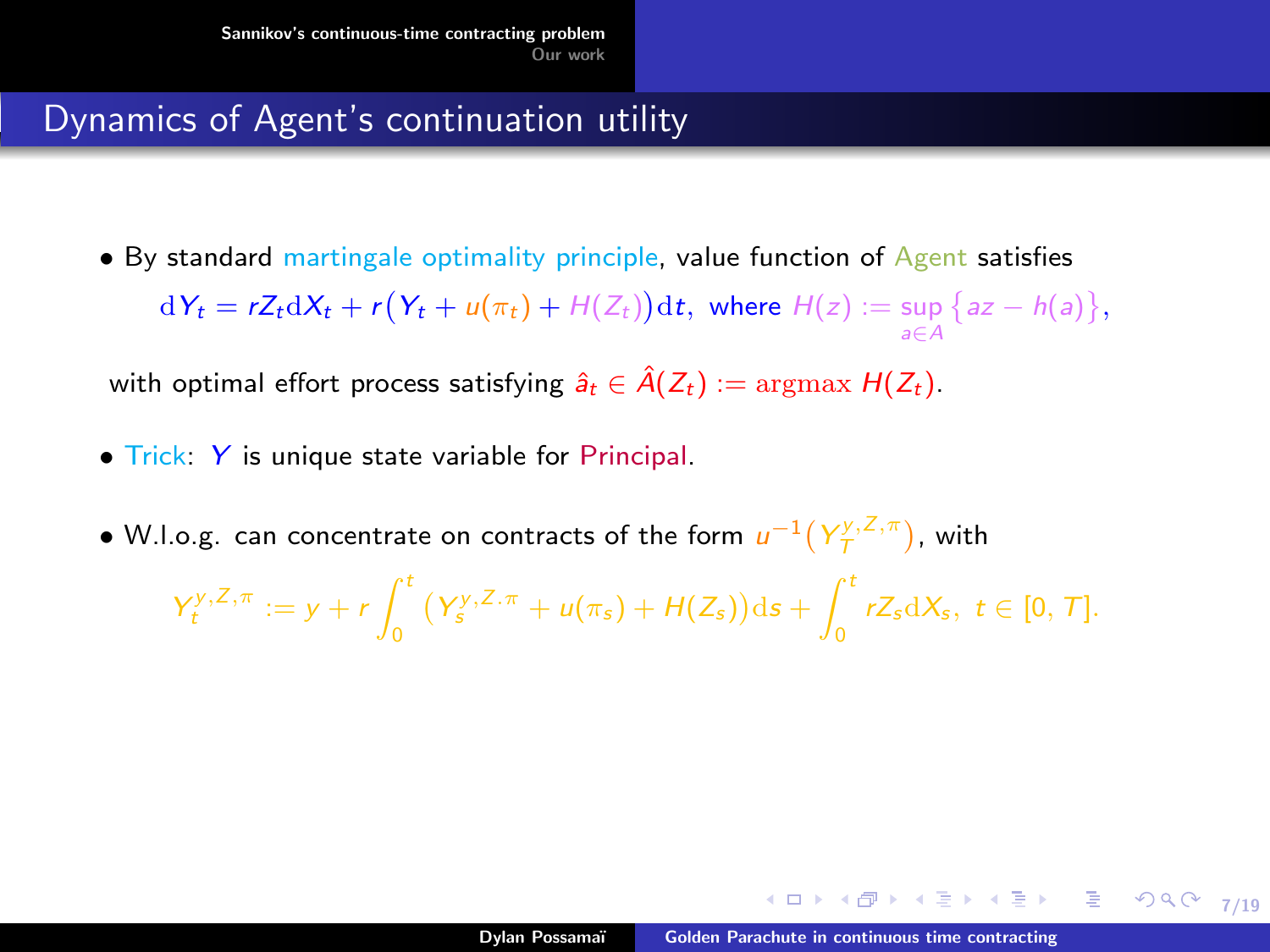• By standard martingale optimality principle, value function of Agent satisfies  $dY_t = rZ_t dX_t + r(Y_t + u(\pi_t) + H(Z_t))dt$ , where  $H(z) := \sup \{az - h(a)\},$ a∈A

with optimal effort process satisfying  $\hat{a}_t \in \hat{A}(Z_t) := \text{argmax } H(Z_t)$ .

- Trick: Y is unique state variable for Principal.
- W.l.o.g. can concentrate on contracts of the form  $u^{-1}(Y^{y,\overline{Z},\pi}_\mathcal{T})$ , with

$$
Y_t^{y,Z,\pi} := y + r \int_0^t (Y_s^{y,Z,\pi} + u(\pi_s) + H(Z_s)) ds + \int_0^t r Z_s dX_s, \ t \in [0,T].
$$

• Starting point of Cvitanić, P. and Touzi (2018), extended to random horizon by Lin, Ren, Touzi and Yang (2020).

4 ロ → 4 @ → 4 블 → 4 블 → 1 를 → 9 Q O + 7/19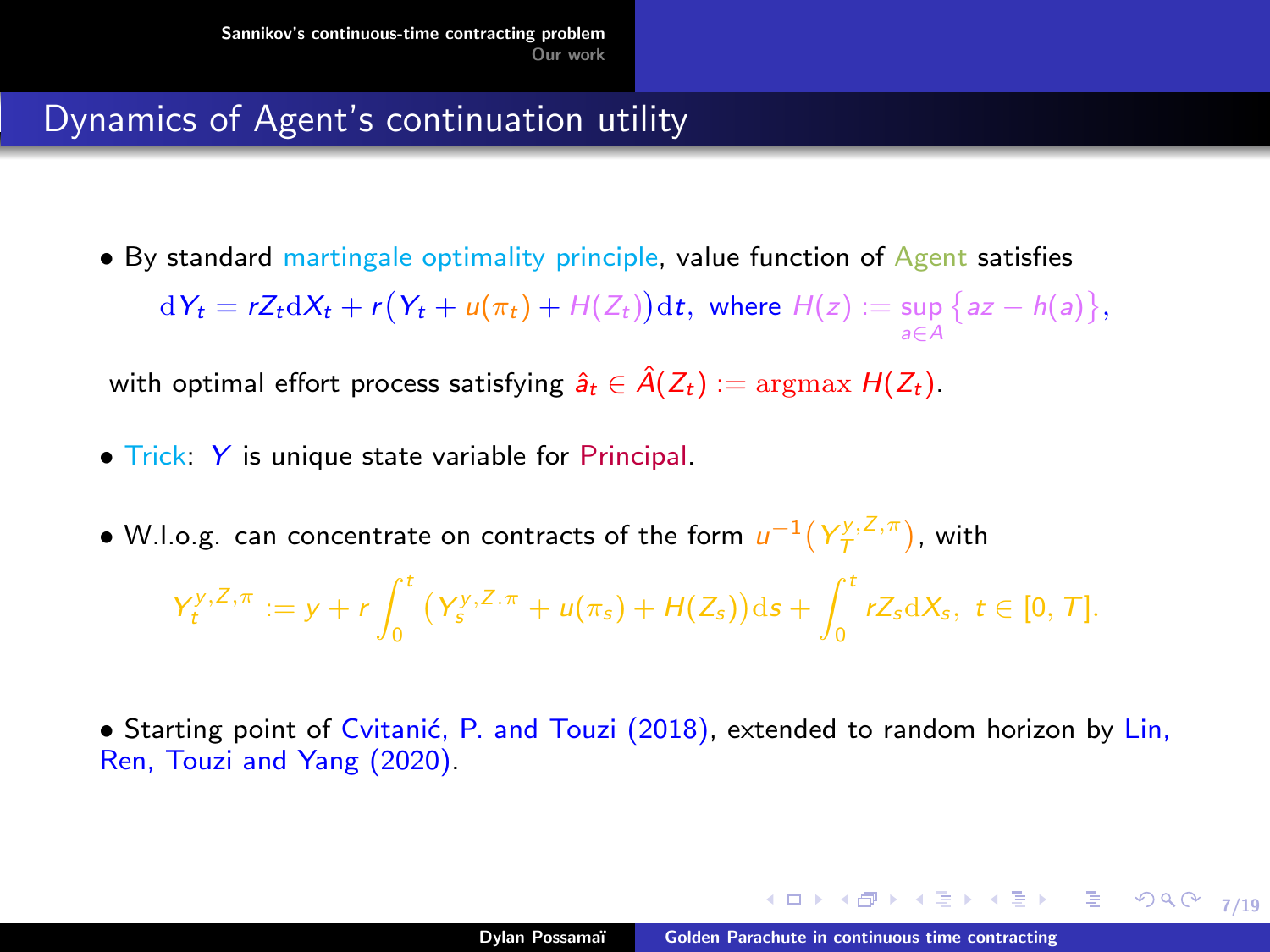By the reduction result of Lin, Ren, Touzi and Yang (2020), we have

$$
V^{\mathrm{P}}=\sup_{y\geq R}V(y),
$$

where

$$
V(y) := \sup_{\tau, Z, \pi} \sup_{\hat{a} \in \hat{A}(Z)} J(\tau, \pi, Z, \hat{a}),
$$

4. 0. 3.

8/19

重

 $2990$ 

 $\rightarrow$   $\equiv$   $\rightarrow$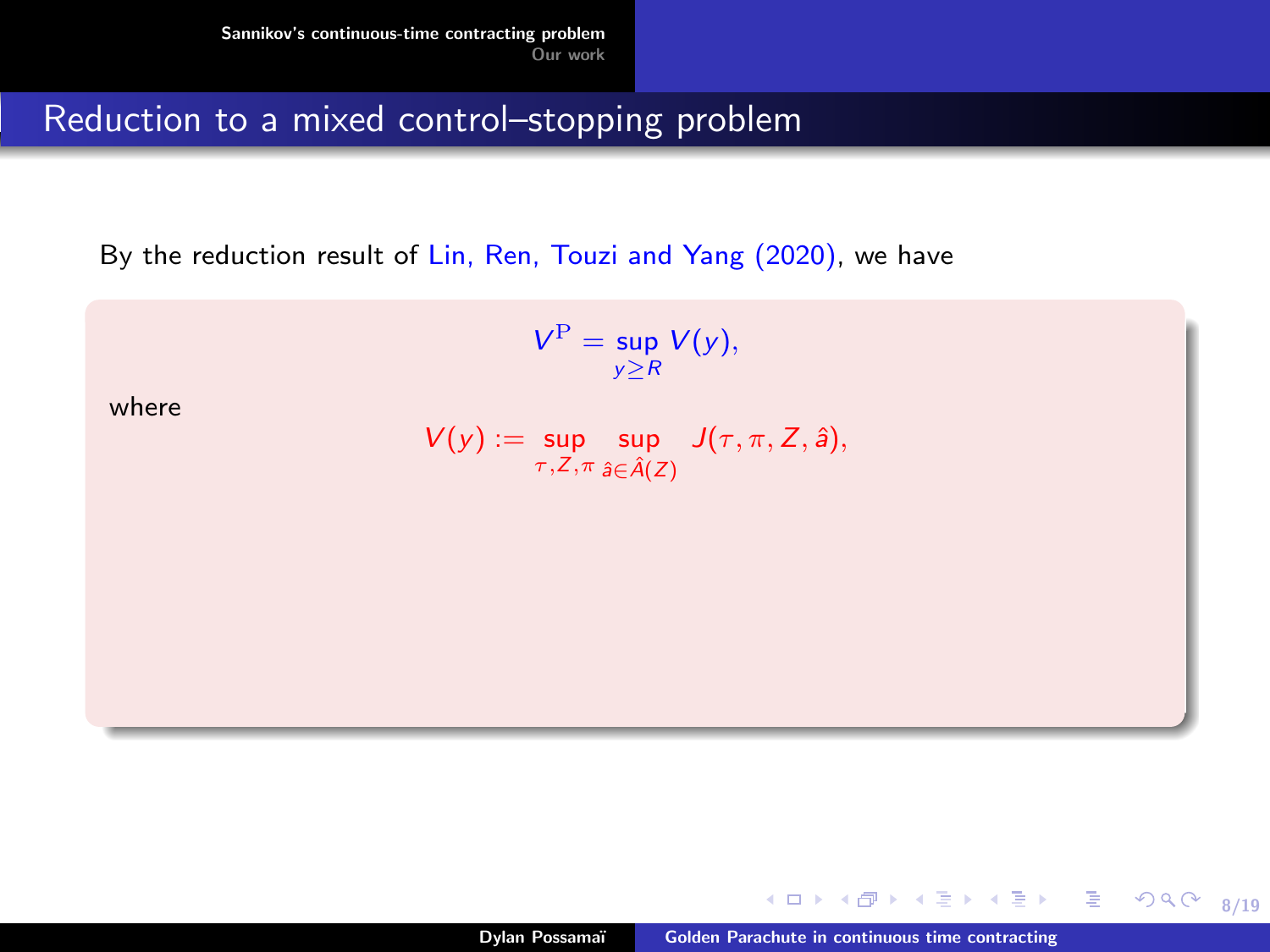By the reduction result of Lin, Ren, Touzi and Yang (2020), we have

$$
V^{\mathrm{P}}=\sup_{y\geq R}V(y),
$$

where

$$
V(y) := \sup_{\tau, Z, \pi} \sup_{\hat{a} \in \hat{A}(Z)} J(\tau, \pi, Z, \hat{a}),
$$

$$
J(\tau,\pi,Z,\hat{a}):=\mathbb{E}^{\mathbb{P}^{\hat{a}}}\bigg[-\mathrm{e}^{-\rho\tau}u^{-1}\big(Y^{y,Z,\pi}_\tau\big)+\int_0^\tau\rho\mathrm{e}^{-\rho t}\big(\hat{a}_t-\pi_t\big)\mathrm{d} t\bigg],
$$

with controlled state

$$
Y_t^{y,Z,\pi}=y+\int_0^t r(Y_s^{y,Z,\pi}+h(\hat{a}_s)+u(\pi_s))\mathrm{d} s+\int_0^t rZ_s\sigma\mathrm{d} W_s^{\hat{a}},\ t\in[0,T].
$$

4. 0. 3.

8/19

重

医间周的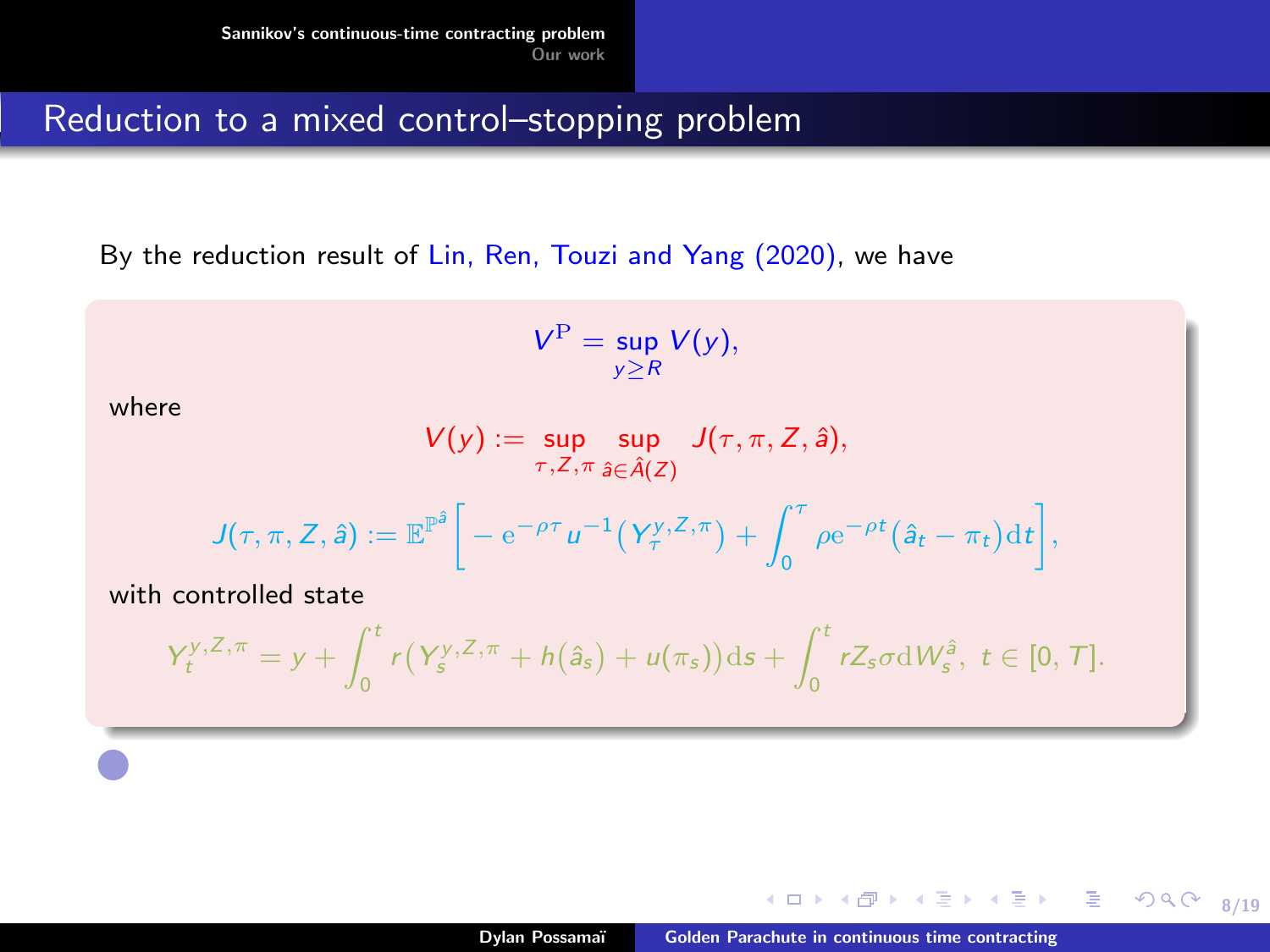The dynamic programming equation is

$$
(DPE) \t v(0) = 0, \text{ and } \min \{ v - F, Lv \} = 0, \text{ on } (0, \infty),
$$

where  $\eta := \frac{1}{2} r \sigma^2$ ,  $F := -u^{-1}$ , and

④重き ④重き 。

重

 $2990$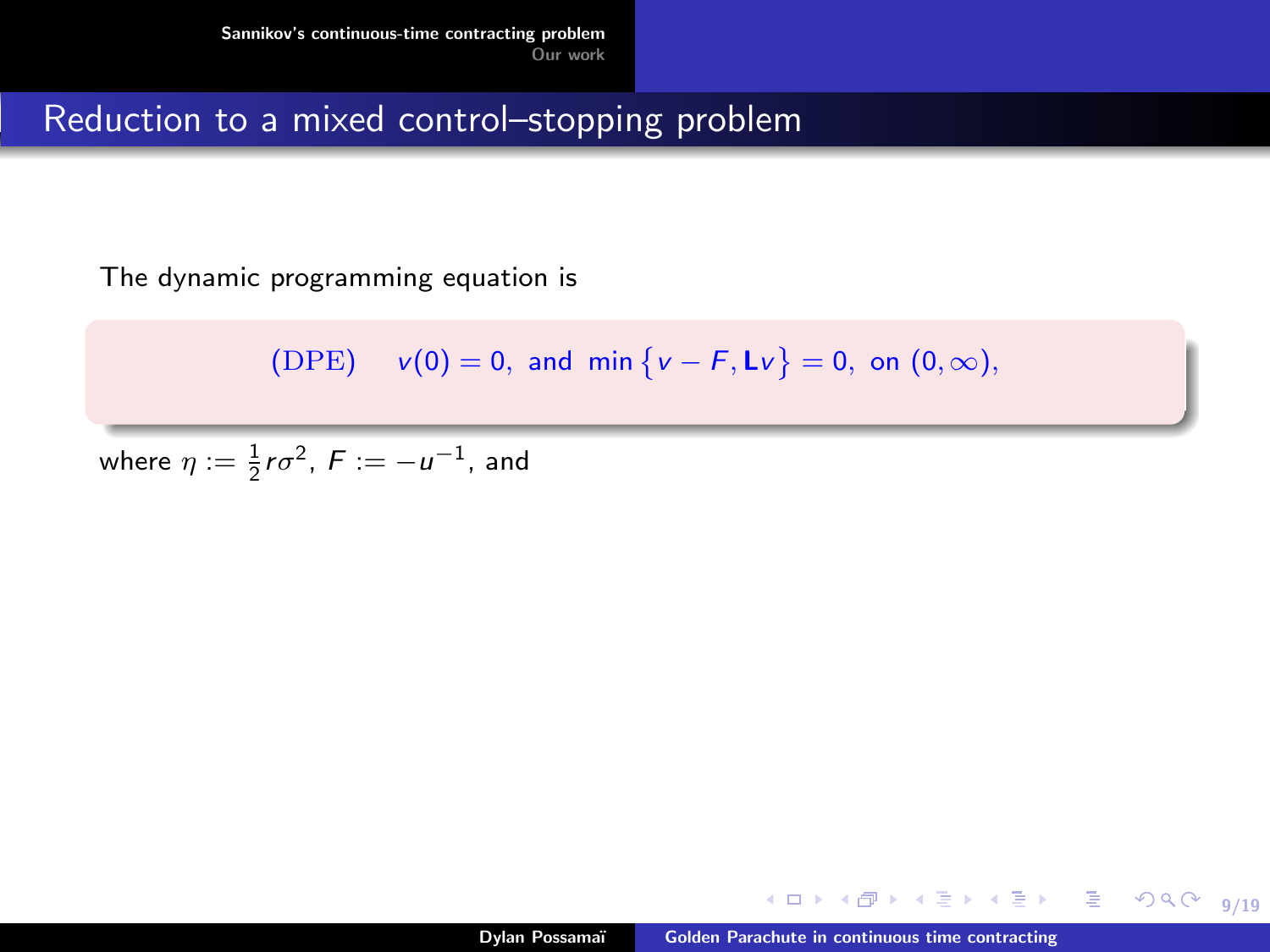The dynamic programming equation is

$$
(DPE) \t v(0) = 0, \text{ and } \min \{ v - F, Lv \} = 0, \text{ on } (0, \infty),
$$

where  $\eta := \frac{1}{2} r \sigma^2$ ,  $F := -u^{-1}$ , and  $\mathsf{L}v := v - \delta yv' + F^{\star}(\delta v') - I_0^+(\delta v', \delta v''),$  $F^{\star}(p) := \inf_{y \geq 0} \{ py - F(y) \},$  $I_0(p,q) := \sup_{z \ge h'(0), \hat{a} \in \hat{A}(z)}$  $\{\hat{a} + h(\hat{a})p + \eta z^2 q\}.$ 

K ロ ▶ K @ ▶ K 로 ▶ K 로 ▶ 『로 → Y) Q @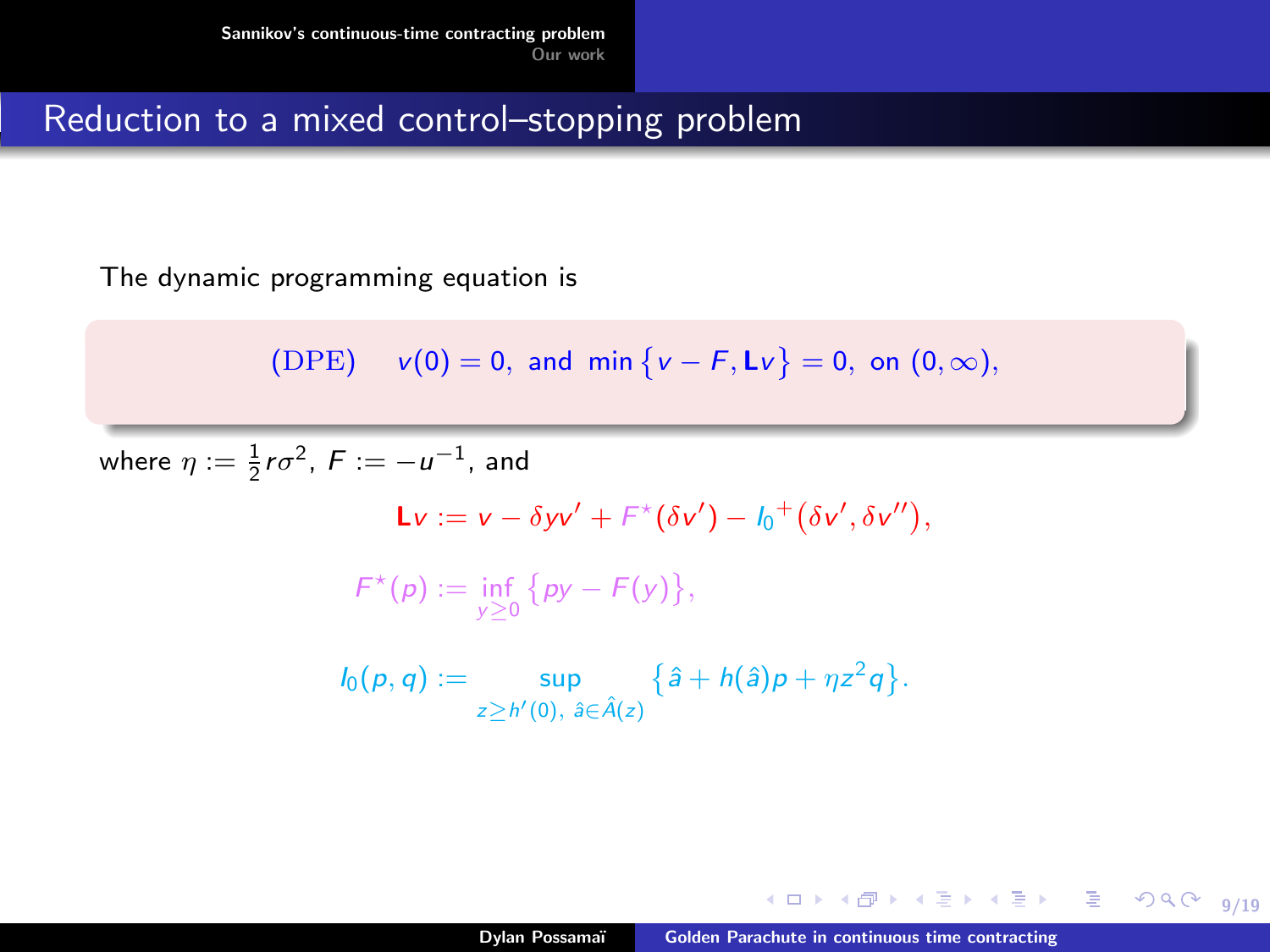#### Back to Golden Parachutes

• According to Sannikov (for  $\delta = 1$ ) previous variational ODE has a unique solution of the form

 $v(0) = 0$ ,  $Lv = 0$ , on  $[0, y_{gp}]$ , and  $v = F$ , on  $[y_{gp}, +\infty)$ ,

where  $y_{gp}$  is a free boundary such that

 $v(y_{gp}) = F(y_{gp}),$  and  $v'(y_{gp}) = F'(y_{gp})$  (smoothfit).

K ロ ▶ K @ ▶ K ミ » K ミ » - 를 → 9 Q @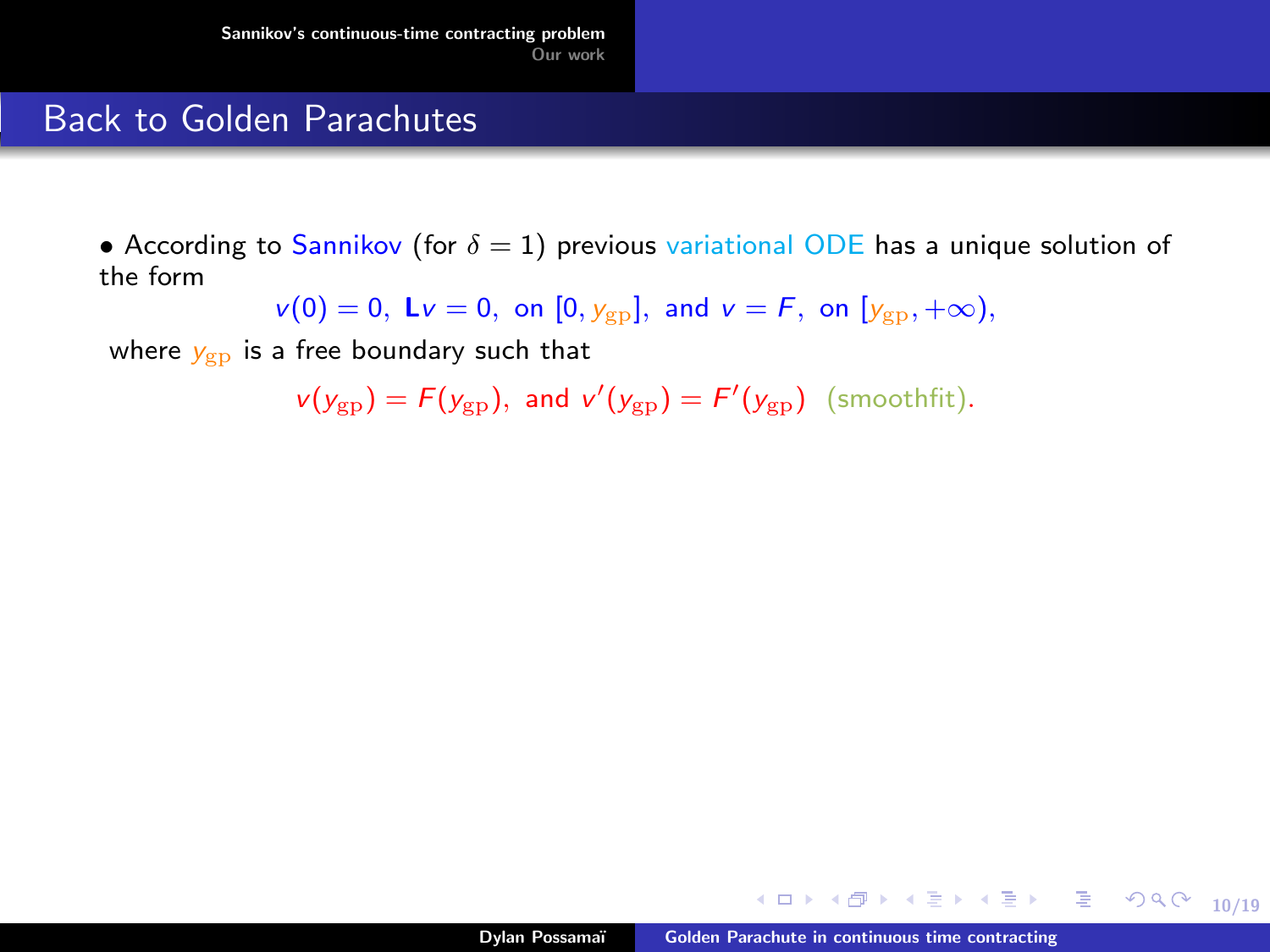#### Back to Golden Parachutes

• According to Sannikov (for  $\delta = 1$ ) previous variational ODE has a unique solution of the form

 $v(0) = 0$ ,  $Lv = 0$ , on  $[0, y_{gp}]$ , and  $v = F$ , on  $[y_{gp}, +\infty)$ ,

where  $y_{gp}$  is a free boundary such that

 $v(y_{gp}) = F(y_{gp}),$  and  $v'(y_{gp}) = F'(y_{gp})$  (smoothfit).

• Stopping region is  $\{0\} \cup [y_{\nu_D}, \infty)$ .

K ロ ▶ K @ ▶ K ミ K K E X 는 일 → 9 Q @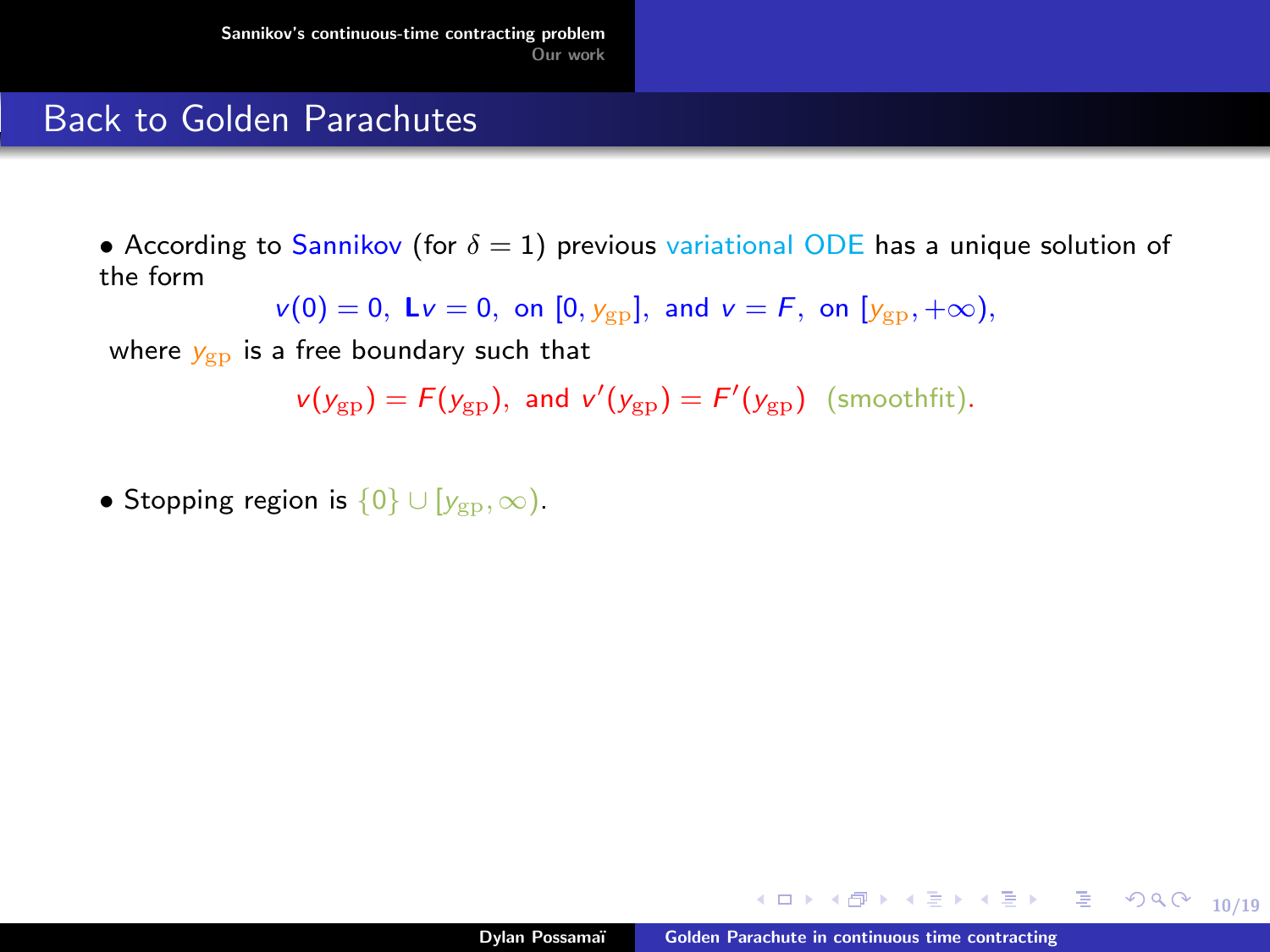#### Back to Golden Parachutes

• According to Sannikov (for  $\delta = 1$ ) previous variational ODE has a unique solution of the form

$$
v(0) = 0
$$
,  $Lv = 0$ , on  $[0, y_{gp}]$ , and  $v = F$ , on  $[y_{gp}, +\infty)$ ,

where  $y_{\text{g}p}$  is a free boundary such that

$$
v(y_{\rm gp}) = F(y_{\rm gp}), \text{ and } v'(y_{\rm gp}) = F'(y_{\rm gp}) \text{ (smoothfit)}.
$$

- Stopping region is  $\{0\} \cup [y_{\nu_D}, \infty)$ .
- With earlier reasoning, Golden Parachute should correspond to

#### Definition

The model exhibits a Golden Parachute if Principal's value function satisfies  $v = F$  on  $[y_{\rm gp}, +\infty)$  for some  $y_{\rm gp} > 0$ .

K ロ ▶ K @ ▶ K ミ » K ミ » - 를 → 9 Q @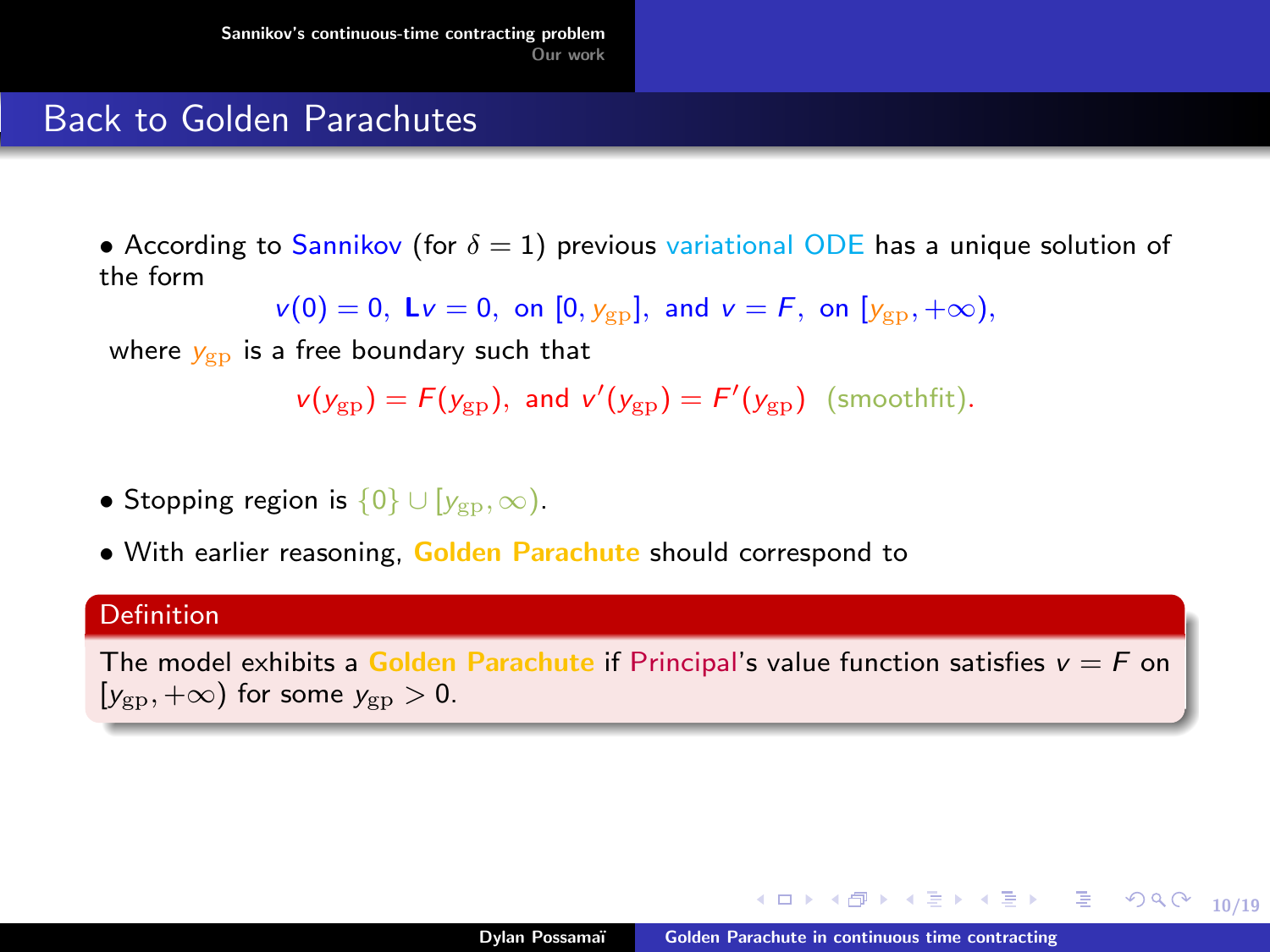#### Back to Golden Parachutes

• According to Sannikov (for  $\delta = 1$ ) previous variational ODE has a unique solution of the form

$$
v(0) = 0
$$
,  $Lv = 0$ , on  $[0, y_{gp}]$ , and  $v = F$ , on  $[y_{gp}, +\infty)$ ,

where  $y_{\text{g}p}$  is a free boundary such that

$$
v(y_{\rm gp}) = F(y_{\rm gp}), \text{ and } v'(y_{\rm gp}) = F'(y_{\rm gp}) \text{ (smoothfit)}.
$$

- Stopping region is  $\{0\} \cup [y_{\nu_D}, \infty)$ .
- With earlier reasoning, Golden Parachute should correspond to

#### **Definition**

The model exhibits a Golden Parachute if Principal's value function satisfies  $v = F$  on  $[y_{\rm gp}, +\infty)$  for some  $y_{\rm gp} > 0$ .

• According to Sannikov, Golden Parachute always exists.

K ロ ▶ K @ ▶ K ミ » K ミ » - 를 → 9 Q @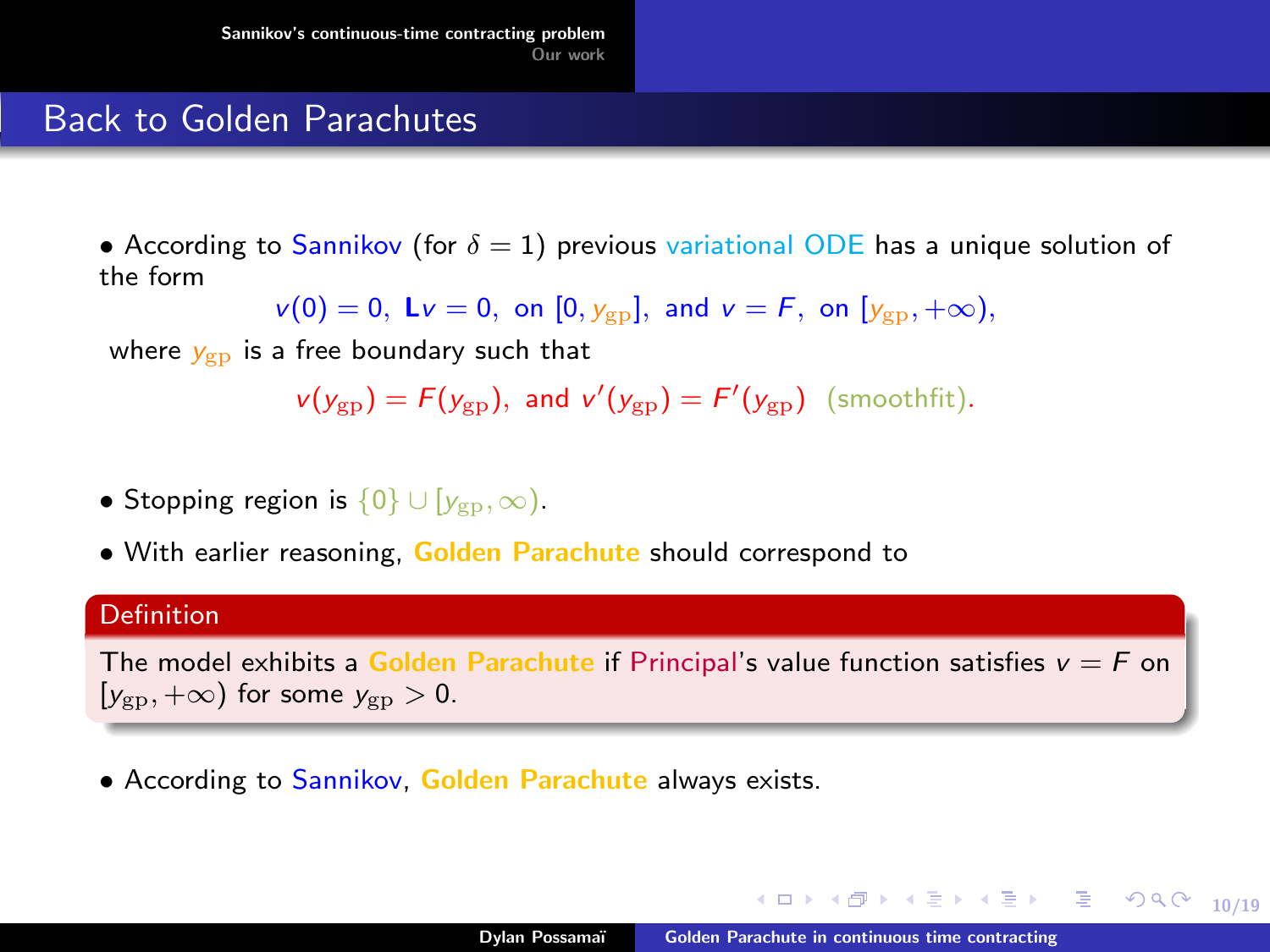[Face-lifted utility](#page-43-0) [Some cases of NGP](#page-60-0) [Numerical results](#page-63-0) [To conclude](#page-65-0)

# <span id="page-38-0"></span>Objectives of our work

• Rigorous formulation (and proofs)

メロトメ 伊 トメ ミトメ ミト

11/19

 $\equiv$  990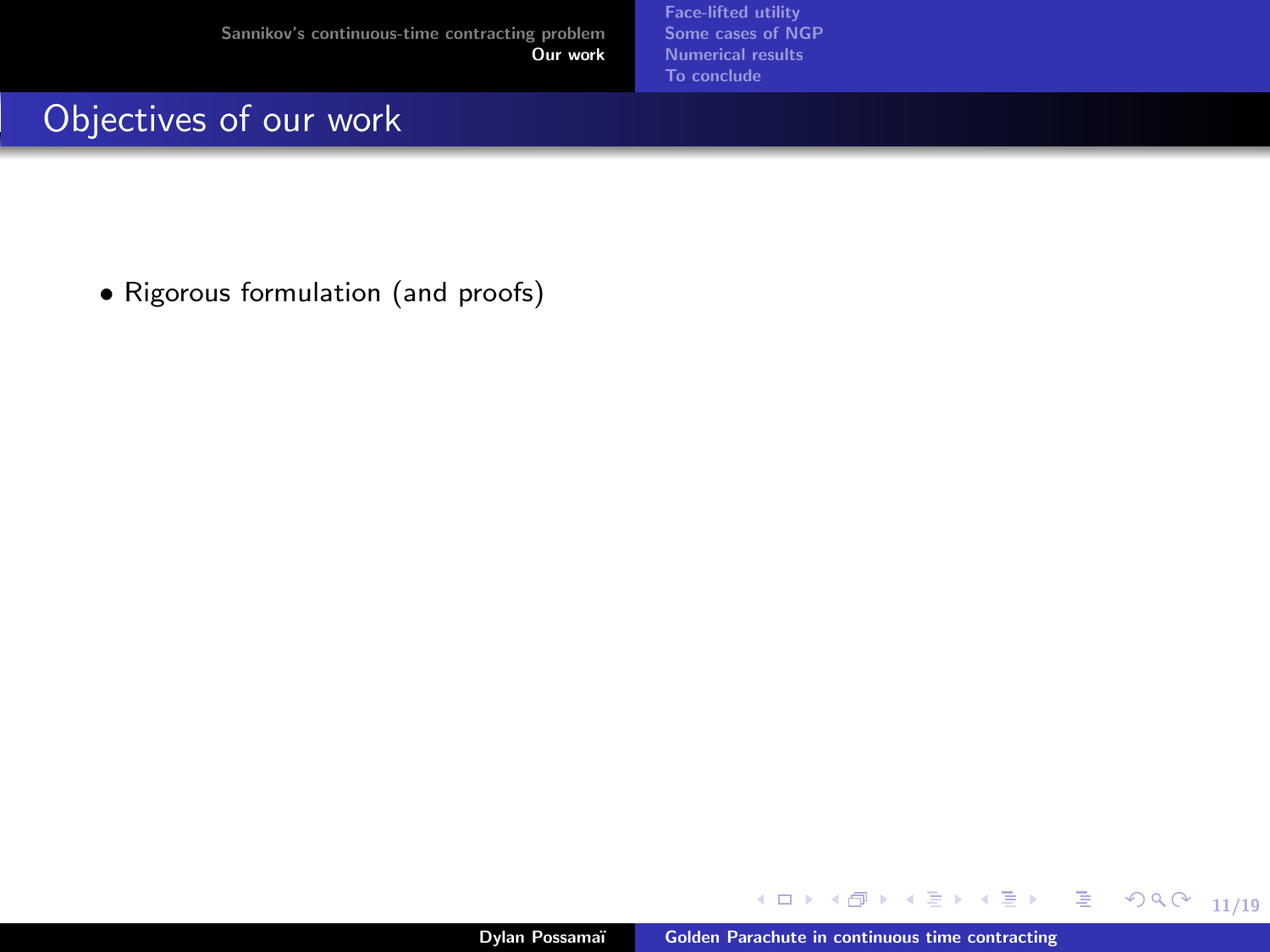# Objectives of our work

- Rigorous formulation (and proofs)
- Golden Parachute does not always exist!

**K ロ ▶ K 何 ▶ K** 

11/19

重

ミドマミド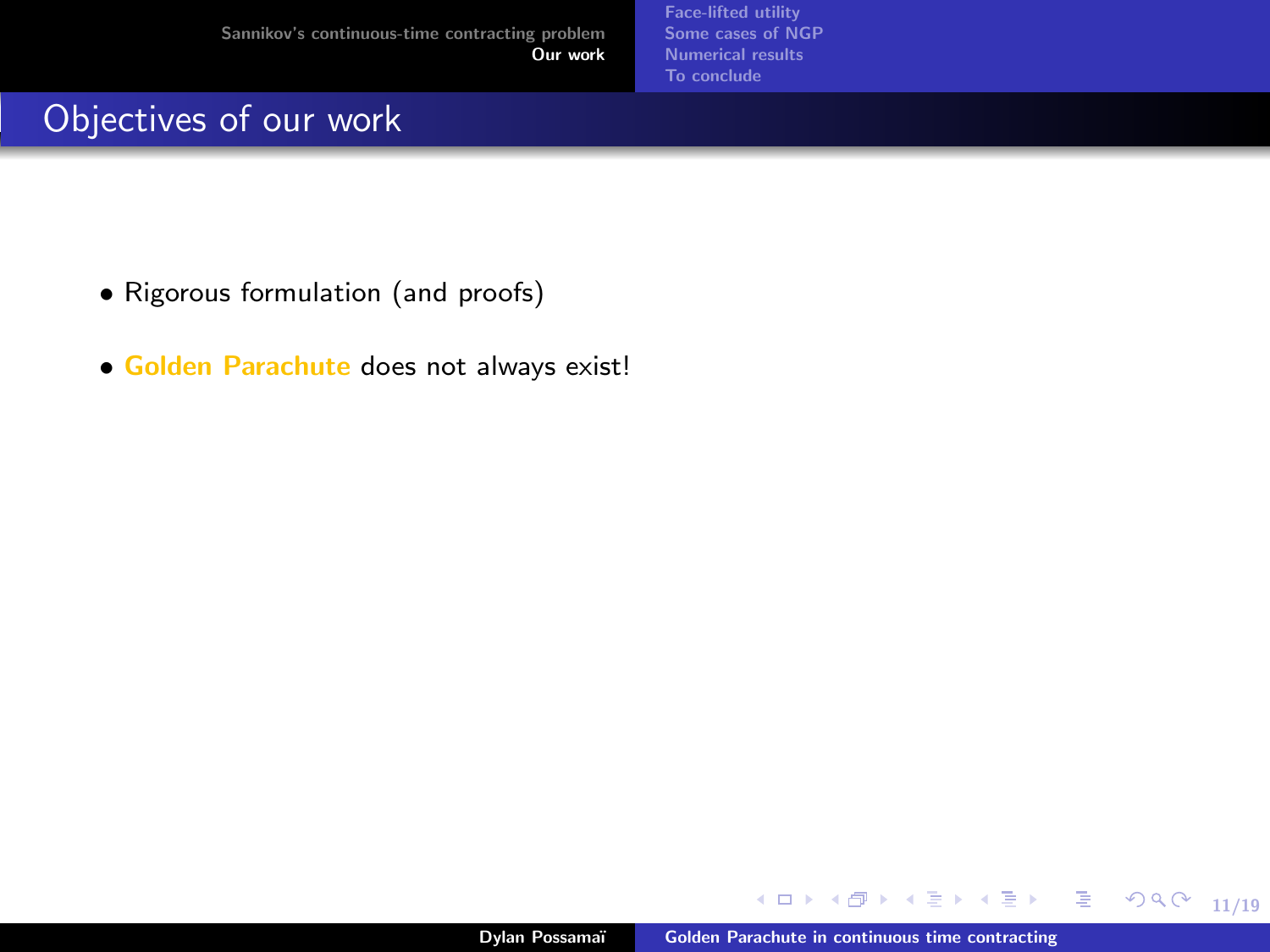# Objectives of our work

- Rigorous formulation (and proofs)
- Golden Parachute does not always exist!
- Something happens when Agent and Principal have different discount factors
	- $(i)$  previous definition of Golden Parachute no longer relevant;

11/19

 $\Rightarrow$ 

ミドマミド

**The State**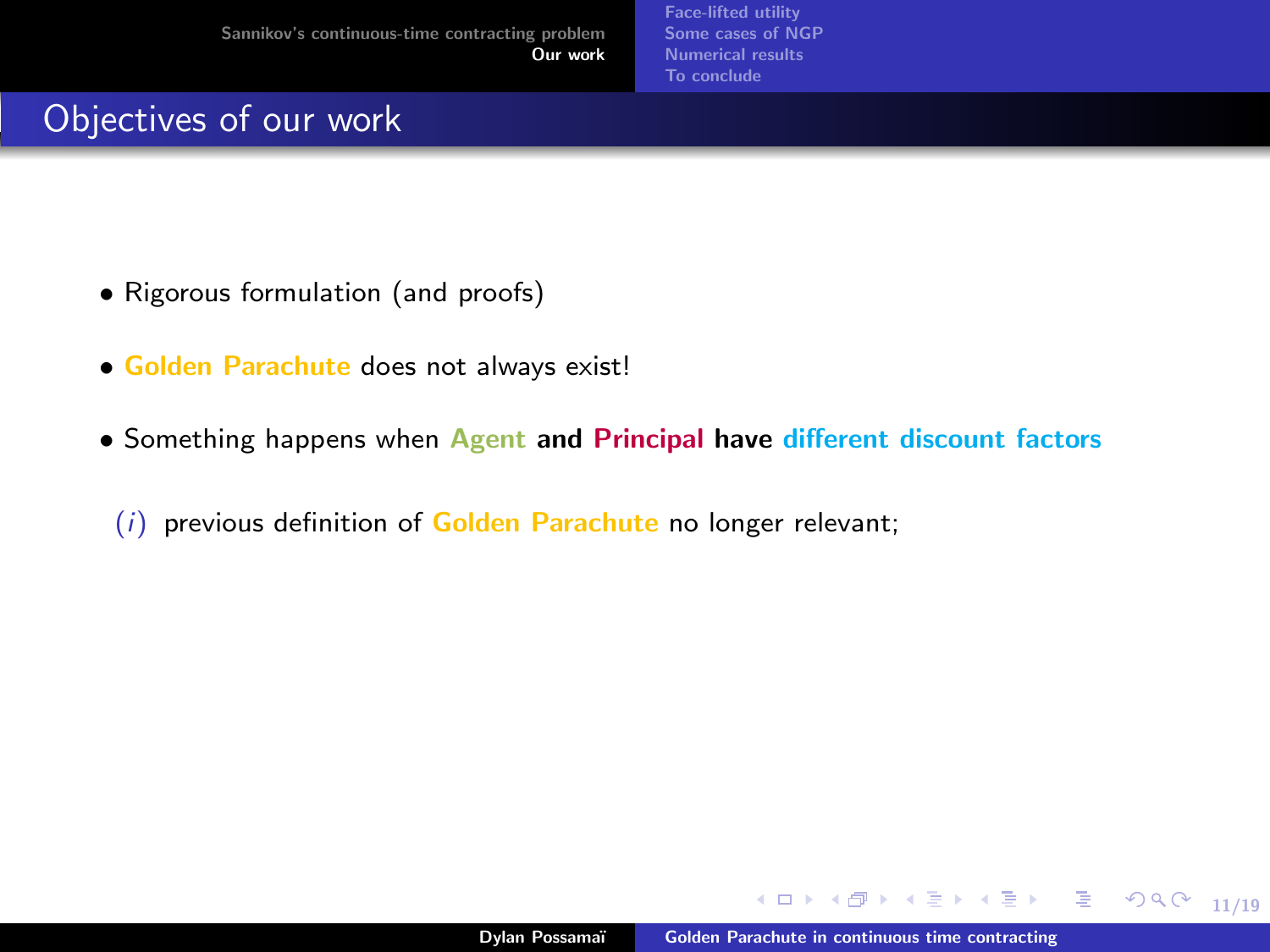# Objectives of our work

- Rigorous formulation (and proofs)
- Golden Parachute does not always exist!
- Something happens when Agent and Principal have different discount factors
	- $(i)$  previous definition of Golden Parachute no longer relevant;
- $(ii)$  requires to introduce a face-lifted agent's utility function;

11/19

 $299$ 

目

 $\rightarrow$   $\rightarrow$   $\equiv$   $\rightarrow$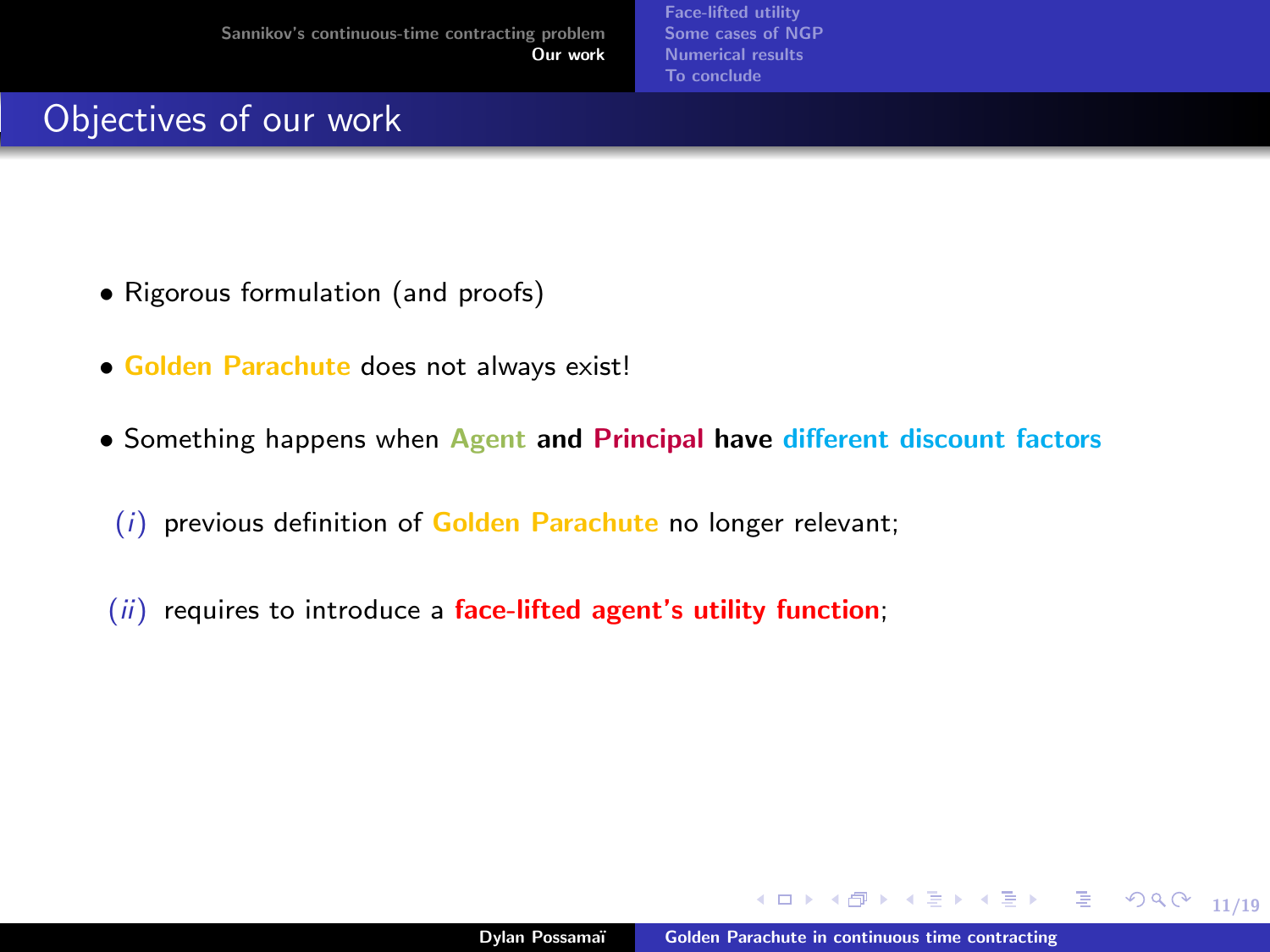# Objectives of our work

- Rigorous formulation (and proofs)
- Golden Parachute does not always exist!
- Something happens when Agent and Principal have different discount factors
	- $(i)$  previous definition of Golden Parachute no longer relevant;
- $(ii)$  requires to introduce a face-lifted agent's utility function;
- (iii) contrasting some conjectures/claims by Sannikov.

 $\rightarrow$   $\rightarrow$   $\equiv$   $\rightarrow$ 

目

 $298$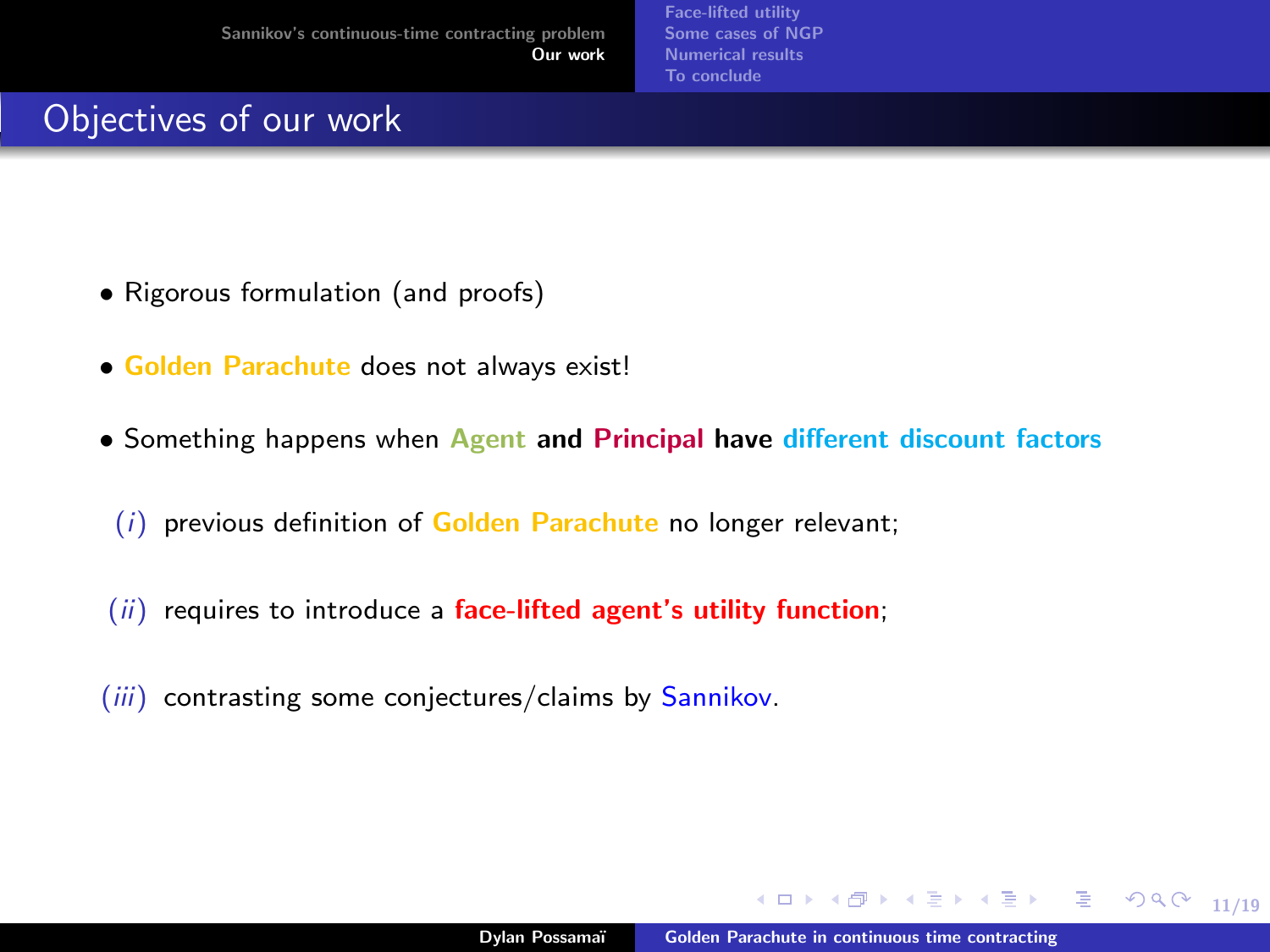[Face-lifted utility](#page-48-0) [Some cases of NGP](#page-60-0) [Numerical results](#page-63-0) [To conclude](#page-65-0)

# <span id="page-43-0"></span>Face-lifted utility

• When Principal stops contract at  $\tau$ , Agent is indifferent between immediate lump-sum payment, and stopping working and receiving a lifetime rent.

**K ロ ▶ K 何 ▶ K** 

12/19

Þ

ミドマミド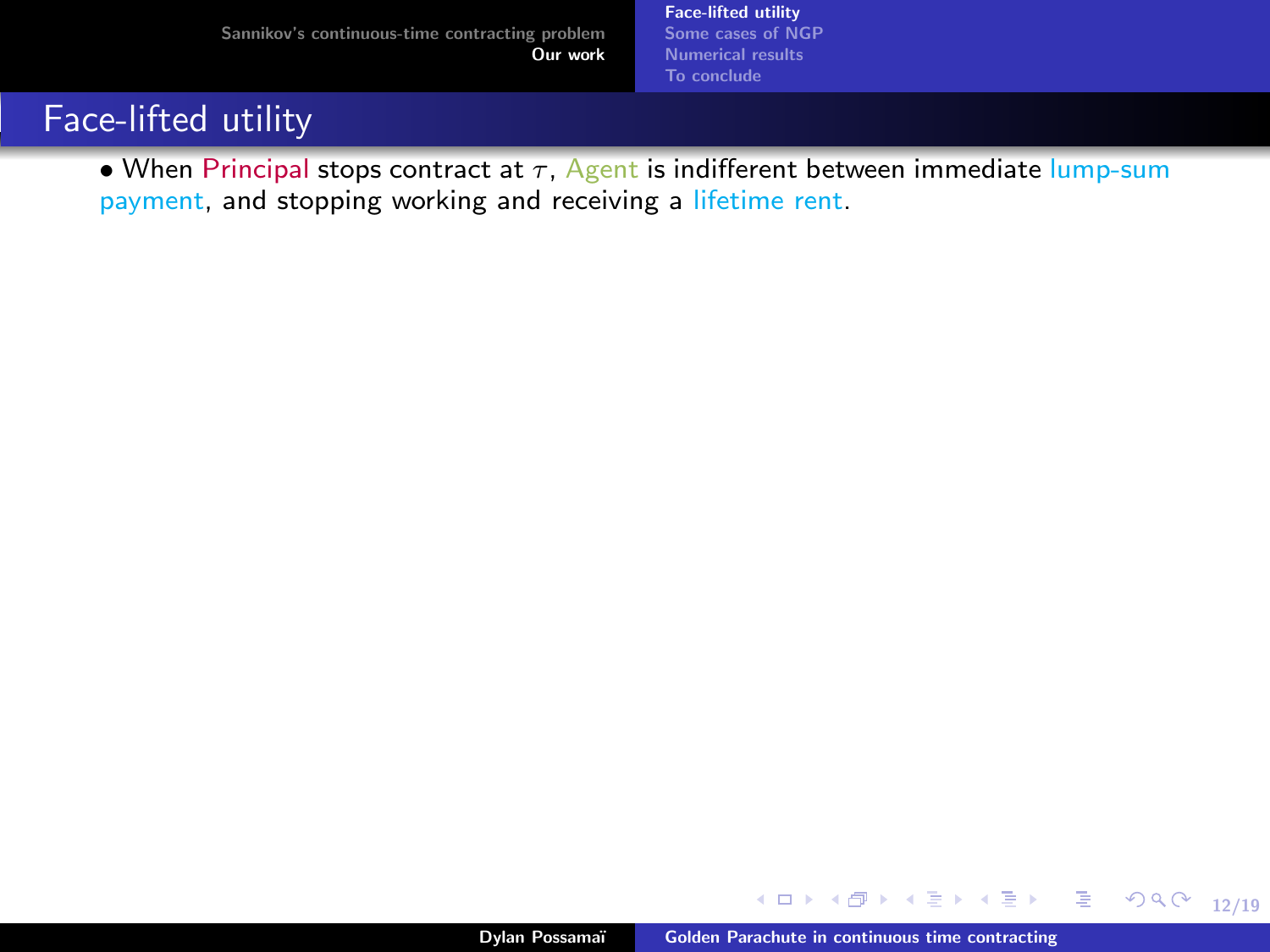[Face-lifted utility](#page-48-0) [Some cases of NGP](#page-60-0) [Numerical results](#page-63-0) [To conclude](#page-65-0)

# Face-lifted utility

• When Principal stops contract at  $\tau$ , Agent is indifferent between immediate lump-sum payment, and stopping working and receiving a lifetime rent.

• However, is Principal indifferent?

**← ロ ▶ → 何 ▶** 

12/19

 $\Rightarrow$ 

ミドマミド

×.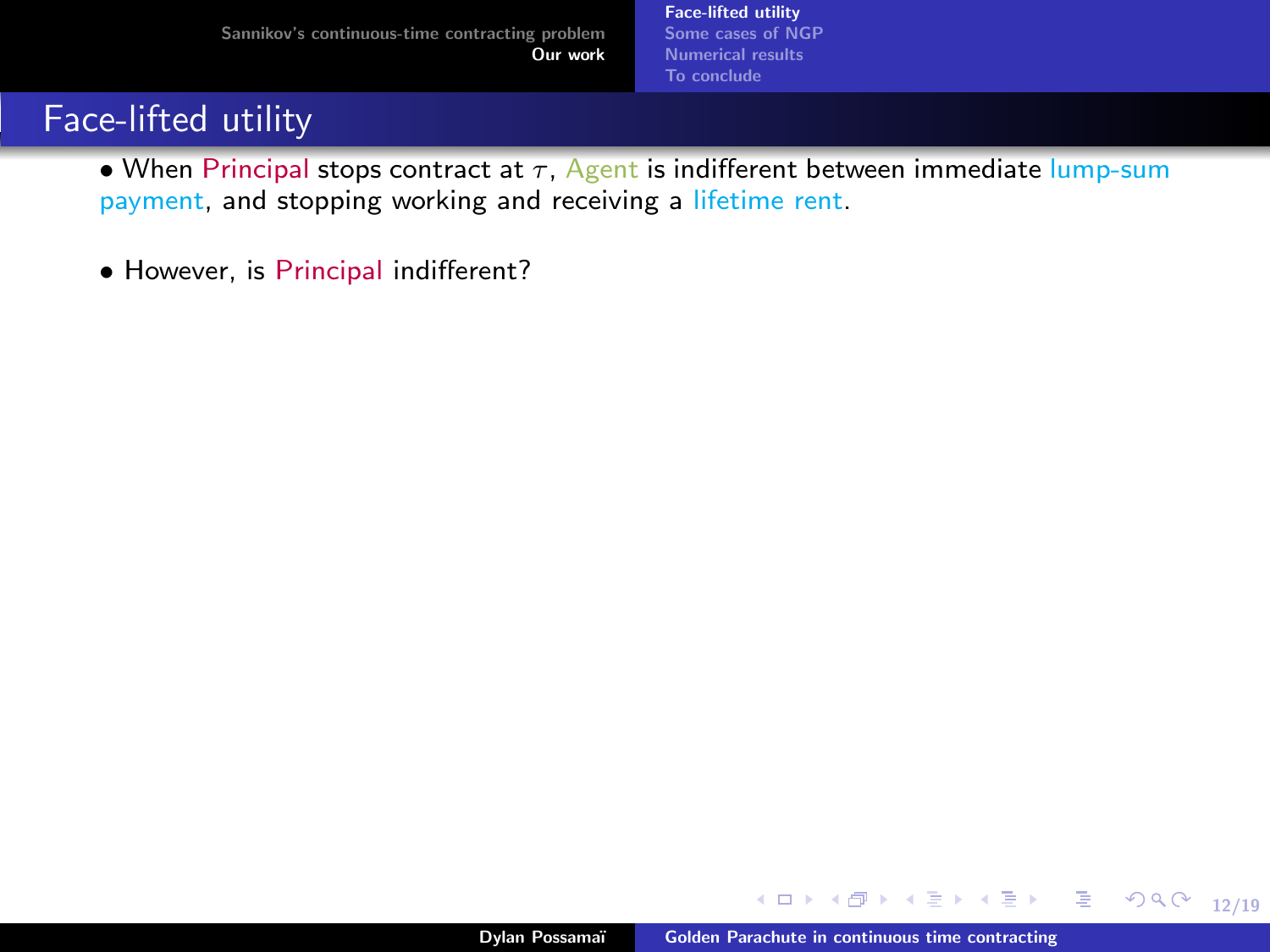# Face-lifted utility

- When Principal stops contract at  $\tau$ . Agent is indifferent between immediate lump-sum payment, and stopping working and receiving a lifetime rent.
- However, is Principal indifferent?
- Let  $y^{y_0,\pi}(0) = y_0, \; \dot{y}^{y_0,\pi}(t) = r(y^{y_0,p}(t) + u(\pi(t))), \; t > 0.$  Then

 $y_0 = e^{-rT} y^{y_0, \pi}(T) - \int_0^T$  $\int_{0}^{\pi} e^{-rt} u(\pi(t)) dt$ ,  $\tau \leq \tau_{0}^{\gamma_{0}, \rho} := \inf \{ t \geq 0 : y^{\gamma_{0}, \rho}(t) \leq 0 \}.$ 

12/19 → 12/19 → 12/19 → 12/19 → 12/19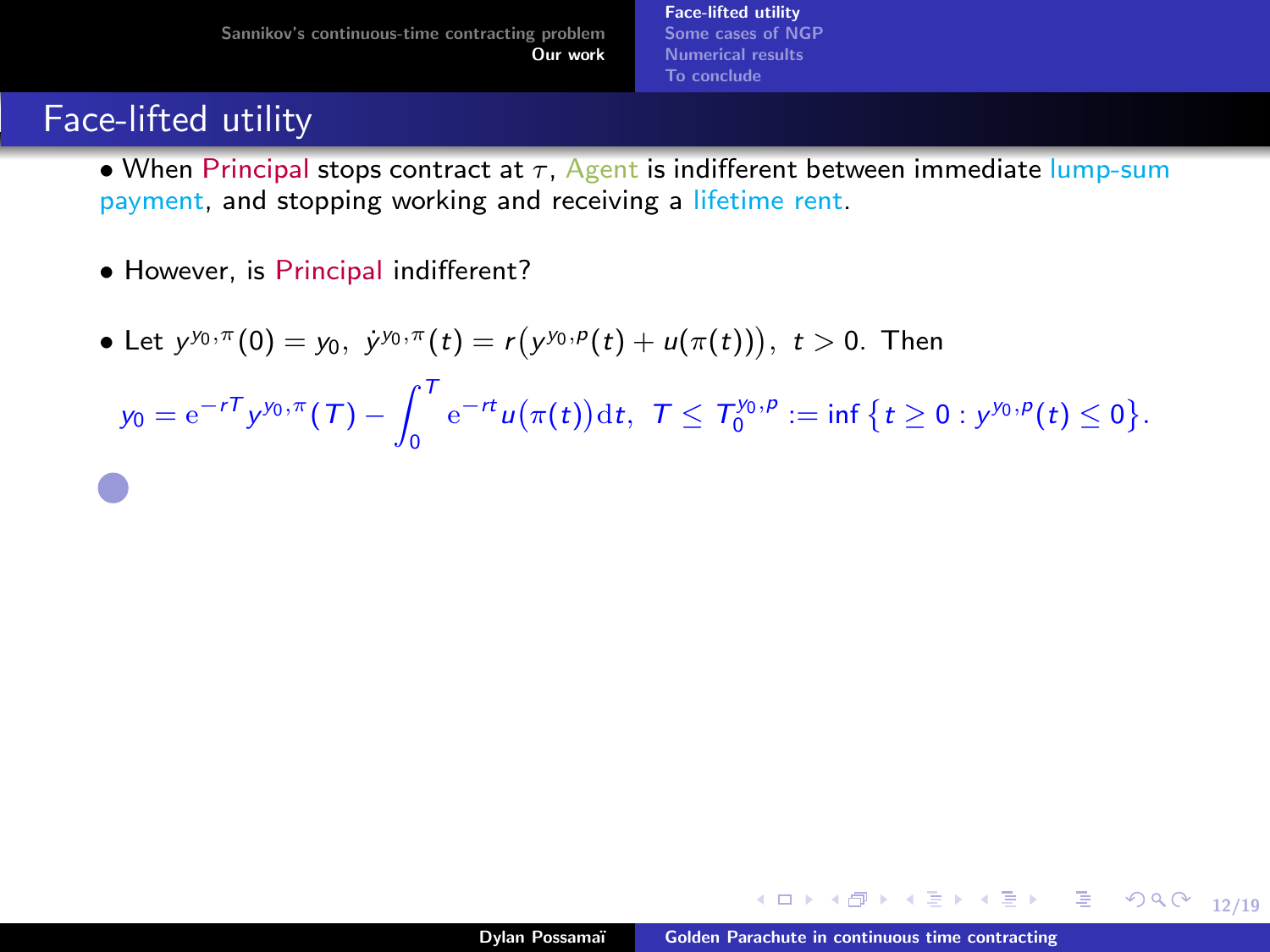[Face-lifted utility](#page-48-0) [Some cases of NGP](#page-60-0) [Numerical results](#page-63-0) [To conclude](#page-65-0)

# Face-lifted utility

- When Principal stops contract at  $\tau$ . Agent is indifferent between immediate lump-sum payment, and stopping working and receiving a lifetime rent.
- However, is Principal indifferent?
- Let  $y^{y_0,\pi}(0) = y_0, \; \dot{y}^{y_0,\pi}(t) = r(y^{y_0,p}(t) + u(\pi(t))), \; t > 0.$  Then

 $y_0 = e^{-rT} y^{y_0, \pi}(T) - \int_0^T$  $\int_{0}^{\pi} e^{-rt} u(\pi(t)) dt$ ,  $\tau \leq \tau_{0}^{\gamma_{0}, \rho} := \inf \{ t \geq 0 : y^{\gamma_{0}, \rho}(t) \leq 0 \}.$ 

• Agent is indifferent between

(i) lump-sum payment  $\xi$  at  $\tau$ ,

12/19 12/19 12/19 12/19 12/19 12/19 12/19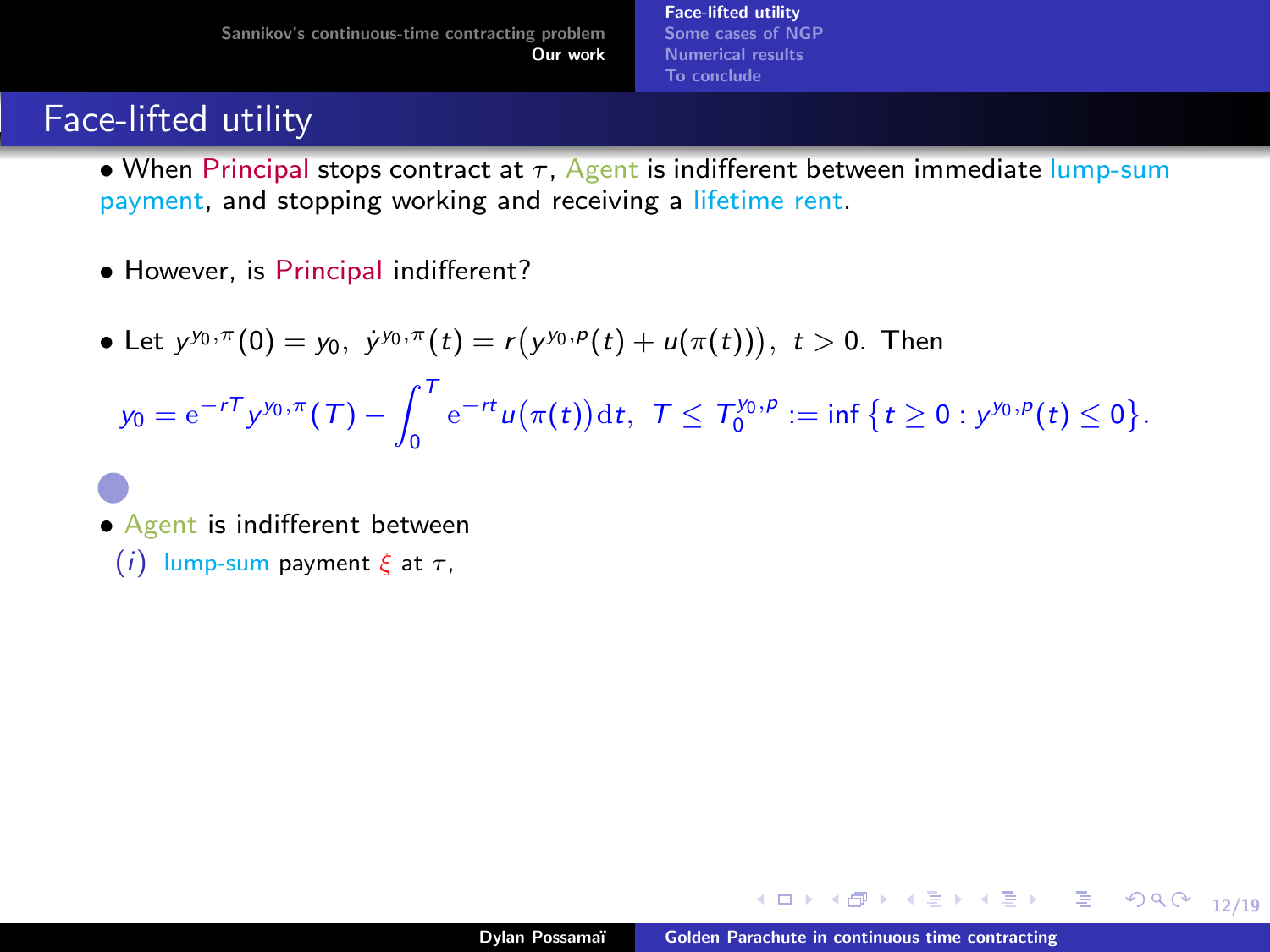# Face-lifted utility

- When Principal stops contract at  $\tau$ , Agent is indifferent between immediate lump-sum payment, and stopping working and receiving a lifetime rent.
- However, is Principal indifferent?
- Let  $y^{y_0,\pi}(0) = y_0, \; \dot{y}^{y_0,\pi}(t) = r(y^{y_0,p}(t) + u(\pi(t))), \; t > 0.$  Then

 $y_0 = e^{-rT} y^{y_0, \pi}(T) - \int_0^T$  $\int_{0}^{\pi} e^{-rt} u(\pi(t)) dt$ ,  $\tau \leq \tau_{0}^{\gamma_{0}, \rho} := \inf \{ t \geq 0 : y^{\gamma_{0}, \rho}(t) \leq 0 \}.$ 

- Agent is indifferent between
	- (i) lump-sum payment  $\xi$  at  $\tau$ ,
	- (ii) continuous payment  $\pi(t)$  and zero effort on  $[\tau, \tau + T]$ , retirement at  $\tau + T$ , with lump-sum payment  $\xi' := -F(y^{\mu(\xi), \pi}(T))$ .

12/19 12/19 12/19 12/19 12/19 12/19 12/19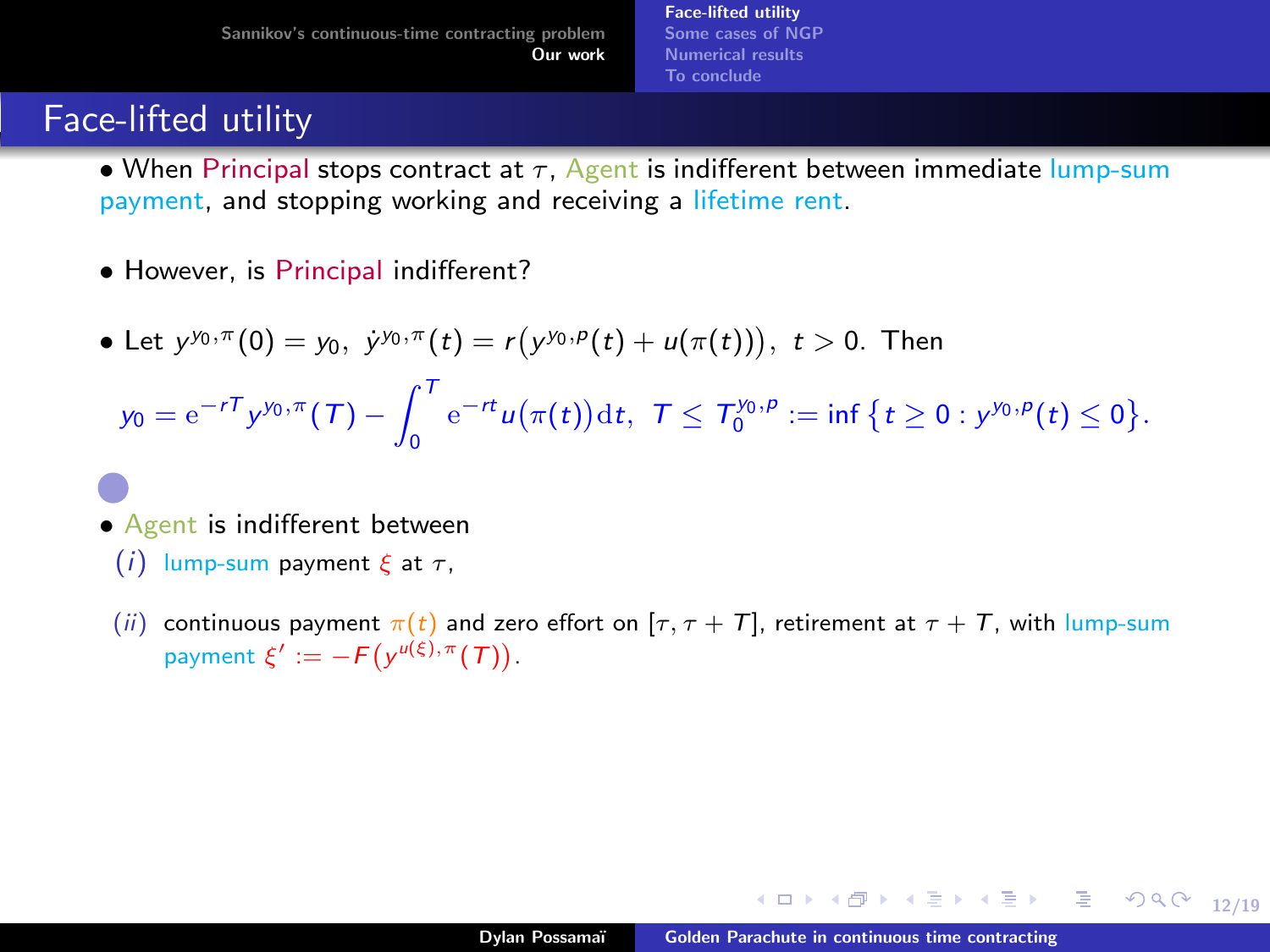# <span id="page-48-0"></span>Face-lifted utility

- When Principal stops contract at  $\tau$ . Agent is indifferent between immediate lump-sum payment, and stopping working and receiving a lifetime rent.
- However, is Principal indifferent?
- Let  $y^{y_0,\pi}(0) = y_0, \; \dot{y}^{y_0,\pi}(t) = r(y^{y_0,p}(t) + u(\pi(t))), \; t > 0.$  Then

 $y_0 = e^{-rT} y^{y_0, \pi}(T) - \int_0^T$  $\int_{0}^{\pi} e^{-rt} u(\pi(t)) dt$ ,  $\tau \leq \tau_{0}^{\gamma_{0}, \rho} := \inf \{ t \geq 0 : y^{\gamma_{0}, \rho}(t) \leq 0 \}.$ 

- Agent is indifferent between
	- (i) lump-sum payment  $\xi$  at  $\tau$ ,
	- (ii) continuous payment  $\pi(t)$  and zero effort on  $[\tau, \tau + T]$ , retirement at  $\tau + T$ , with lump-sum payment  $\xi' := -F(y^{\mu(\xi), \pi}(T))$ .

Face-lifted (inverse) utility

$$
\overline{F}(y_0):=\sup_{\pi\geq 0}\sup_{\mathcal{T}\in[0,\mathcal{T}_0^{y_0,\pi}]}\Big\{{\rm e}^{-\rho\mathcal{T}}\bm{F}\big(y^{y_0,\rho}(\mathcal{T})\big)-\int_0^\mathcal{T}\rho{\rm e}^{-\rho t}\pi(t){\rm d}t\Big\}.
$$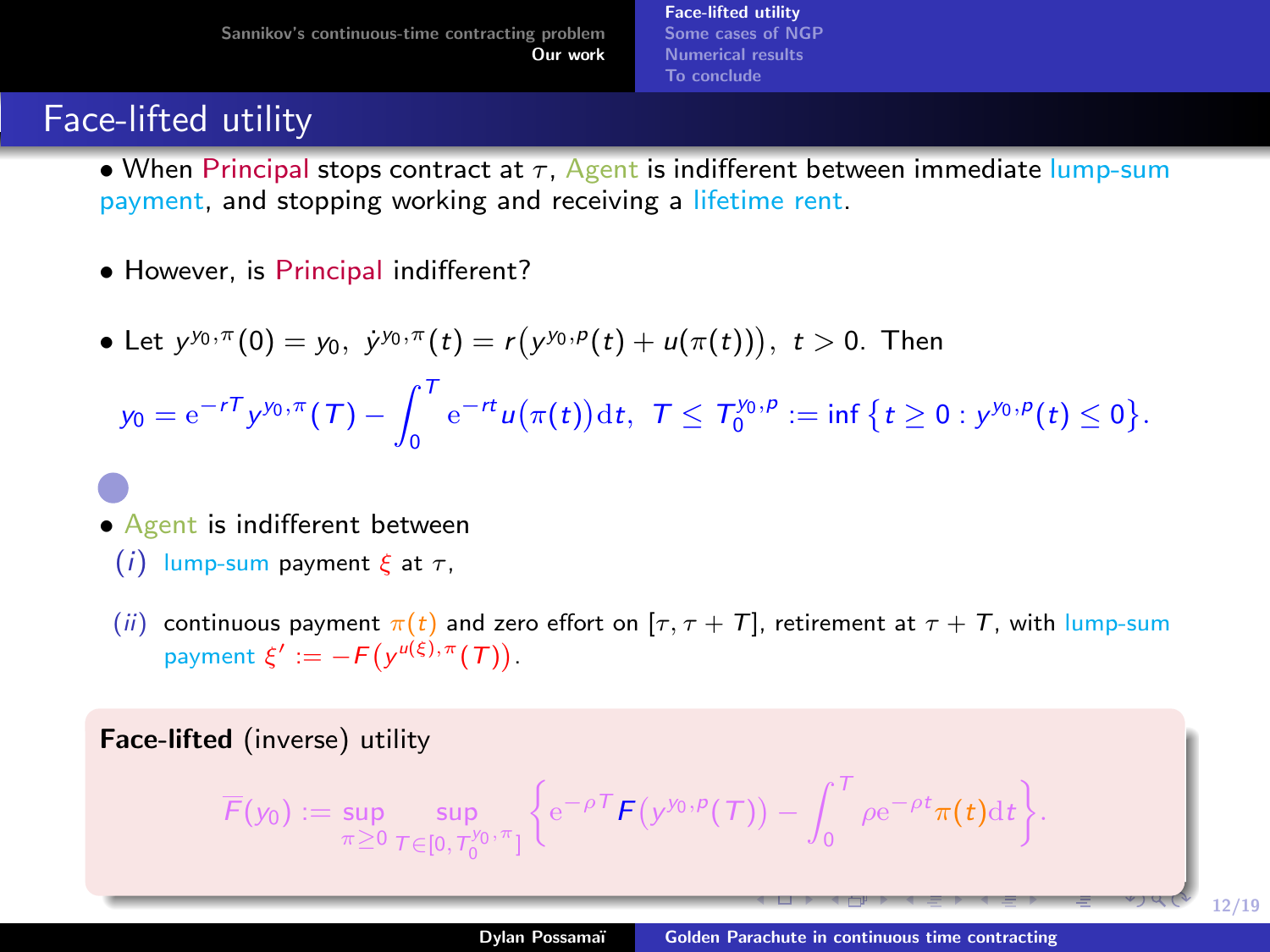[Face-lifted utility](#page-43-0) [Some cases of NGP](#page-60-0) [Numerical results](#page-63-0) [To conclude](#page-65-0)

#### Some comments

• When  $\delta = 1$ , Sannikov is right: no need to defer retirement, and F is the appropriate function for optimal stopping.

メロト オ母 トメミト メミト

13/19

 $E = \Omega Q$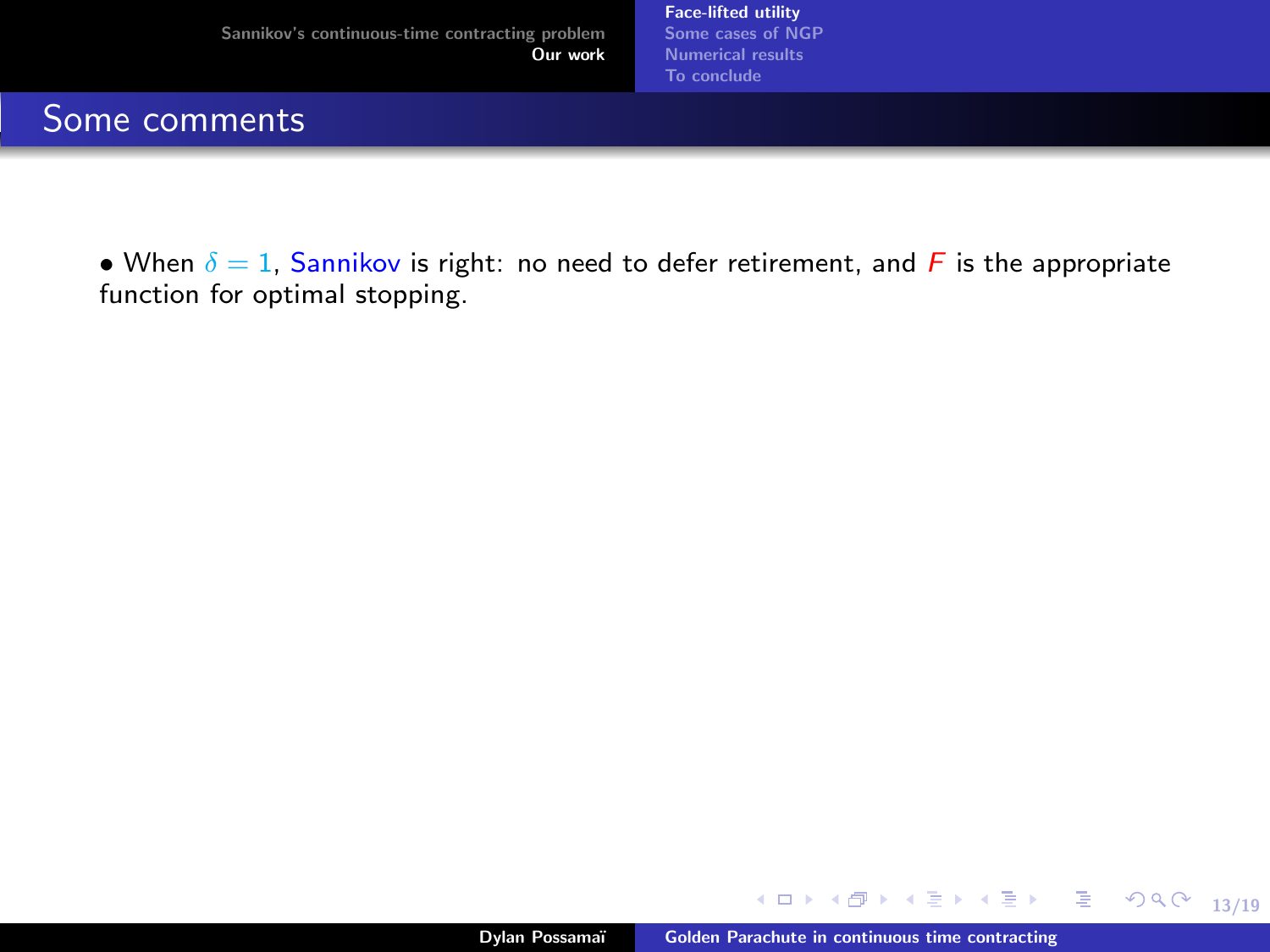- When  $\delta = 1$ , Sannikov is right: no need to defer retirement, and F is the appropriate function for optimal stopping.
- When  $\delta \neq 1$ ,  $\overline{F} > F$ , and deferring retirement until continuation utility reaches 0 is optimal!

∢ ロ ▶ ( 何 ) ( ミ ) ( ミ ) ( ニ )

13/19

GHT.  $299$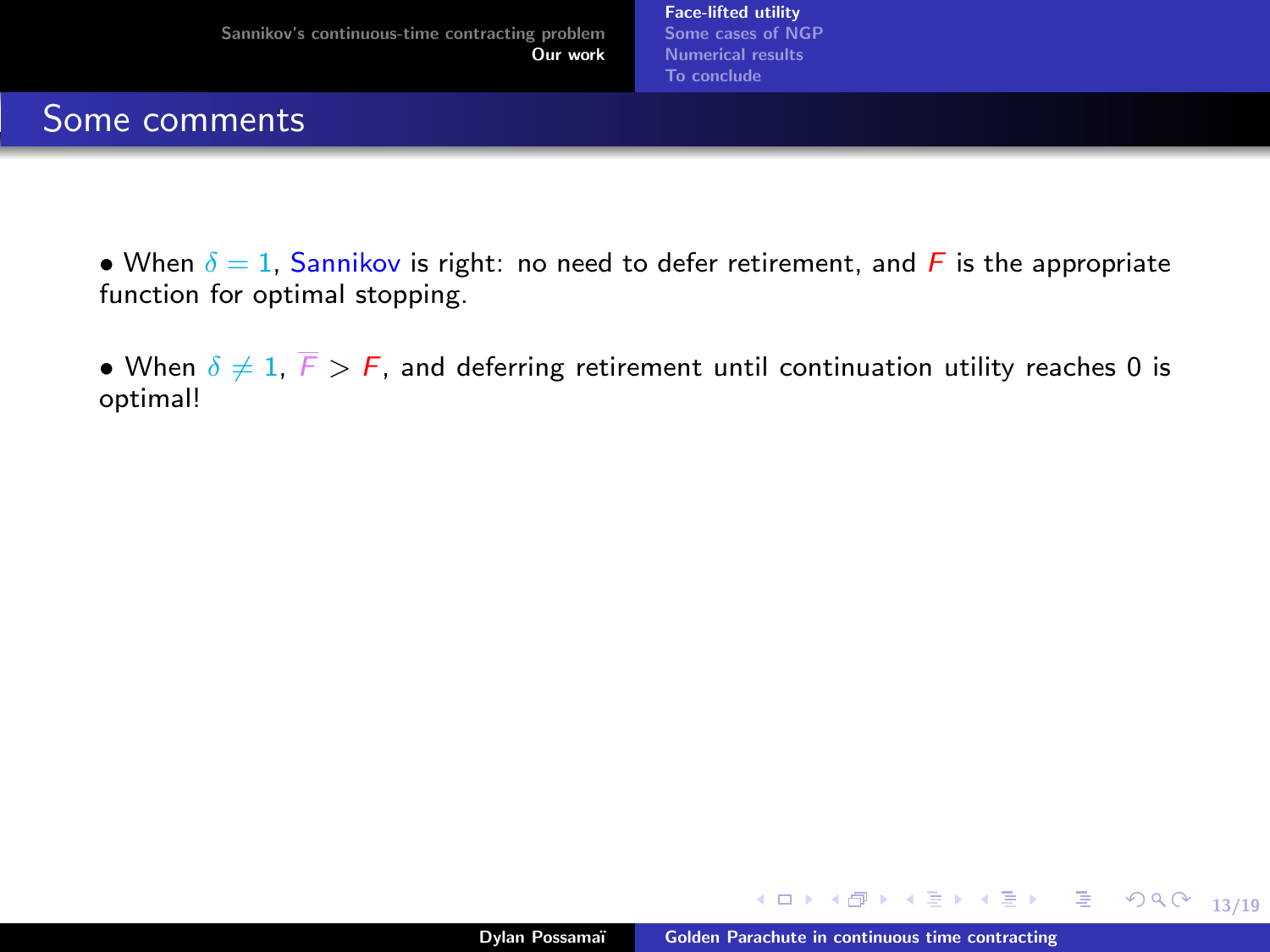- When  $\delta = 1$ , Sannikov is right: no need to defer retirement, and F is the appropriate function for optimal stopping.
- When  $\delta \neq 1$ ,  $\overline{F} > F$ , and deferring retirement until continuation utility reaches 0 is optimal!
- Two regimes however
	- (i) If  $\delta \gamma > 1$ , replace F by F in Principal's criterion (relaxed formulation).

イロト イ押ト イヨト イヨトー

13/19

**GRAN**  $299$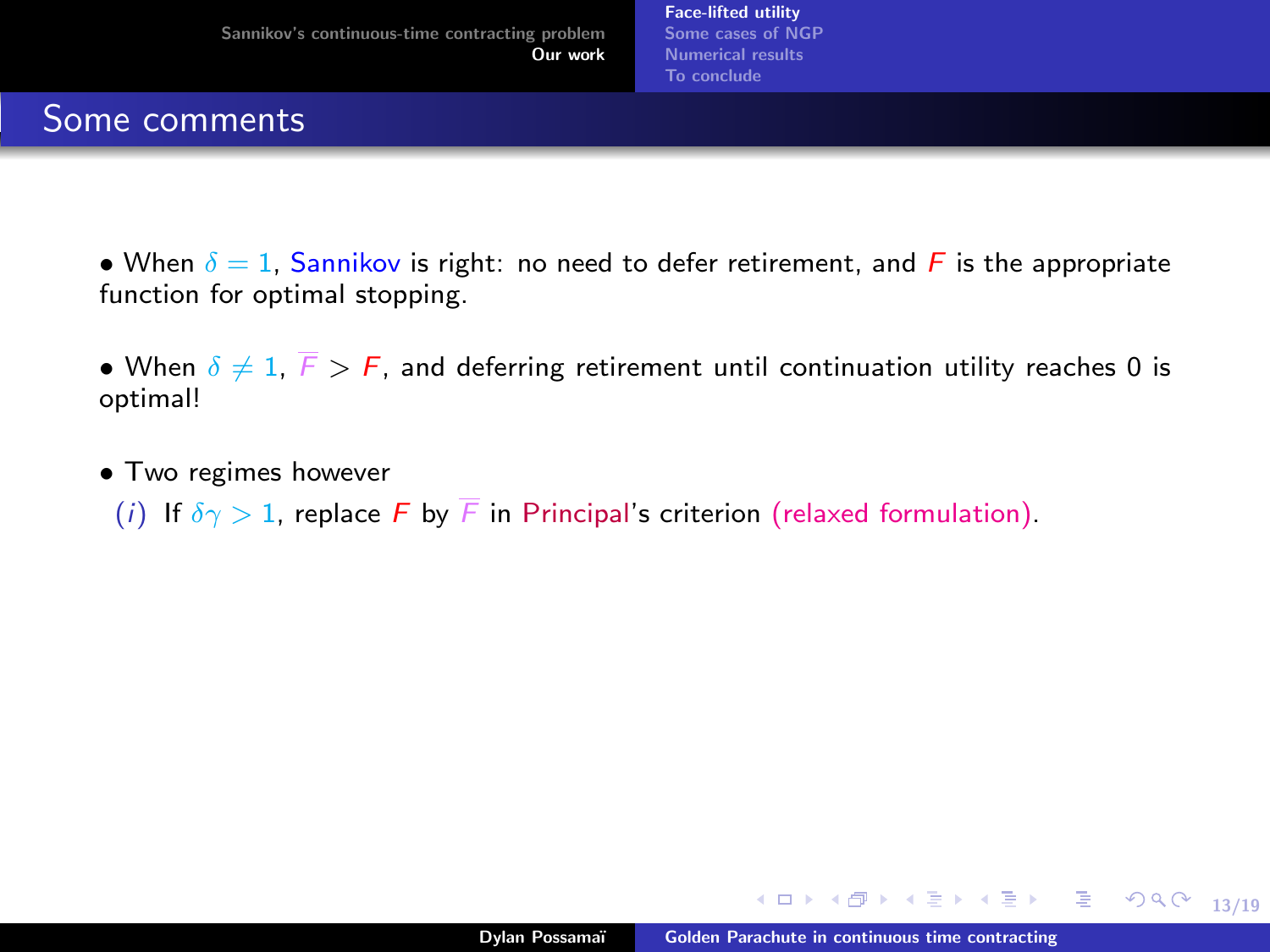- When  $\delta = 1$ , Sannikov is right: no need to defer retirement, and F is the appropriate function for optimal stopping.
- When  $\delta \neq 1$ ,  $\overline{F} > F$ , and deferring retirement until continuation utility reaches 0 is optimal!
- Two regimes however
	- (i) If  $\delta \gamma > 1$ , replace F by F in Principal's criterion (relaxed formulation).
- (ii) If  $\delta \gamma \leq 1$ , problem degenerates! Possible to find a sequence of contracts, for which

∢ ロ ▶ ( 何 ) ( ミ ) ( ミ ) ( ニ )

13/19

(B)  $299$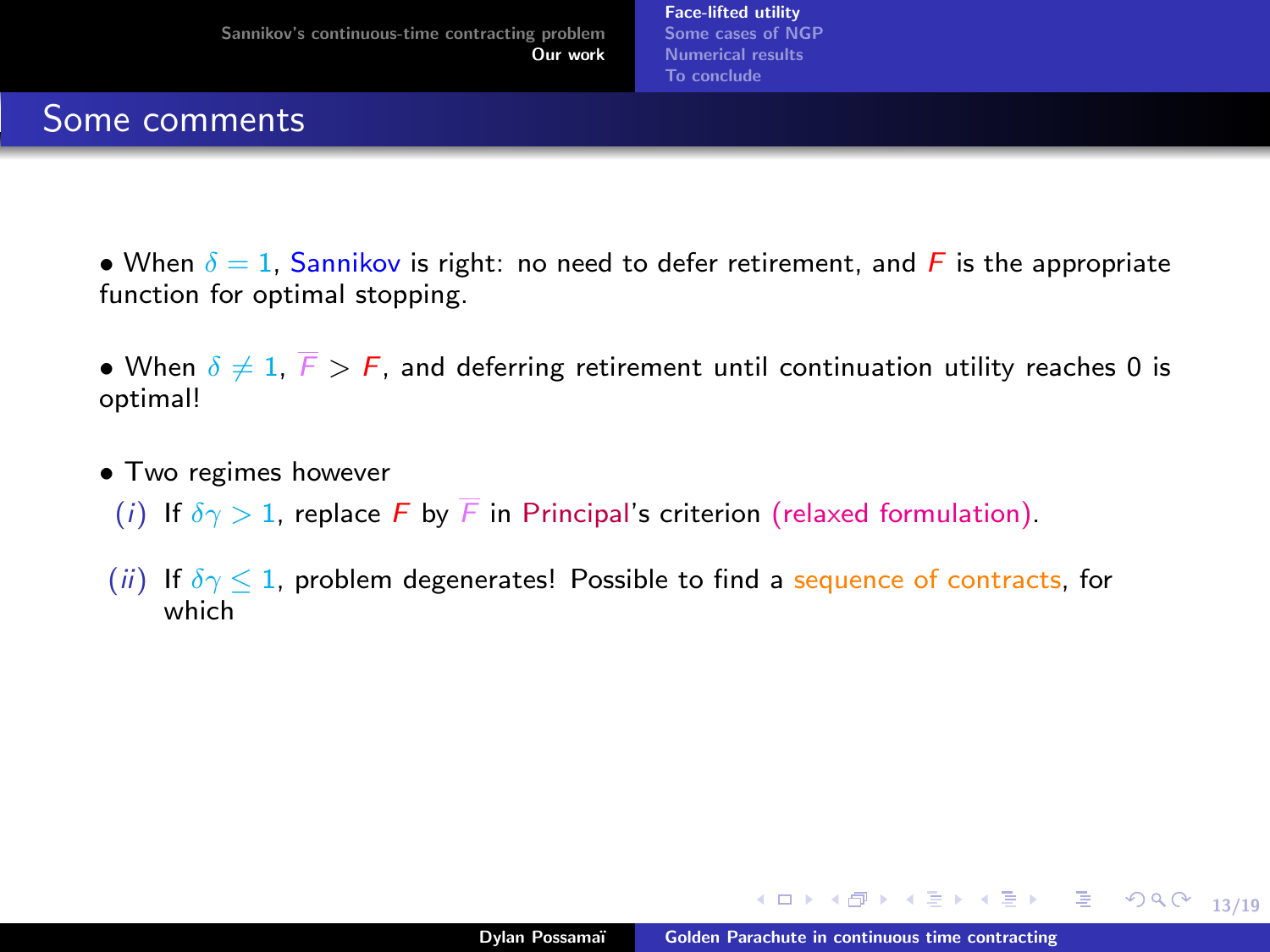- When  $\delta = 1$ , Sannikov is right: no need to defer retirement, and F is the appropriate function for optimal stopping.
- When  $\delta \neq 1$ ,  $\overline{F} > F$ , and deferring retirement until continuation utility reaches 0 is optimal!
- Two regimes however
	- (i) If  $\delta \gamma > 1$ , replace F by F in Principal's criterion (relaxed formulation).
- (ii) If  $\delta \gamma \leq 1$ , problem degenerates! Possible to find a sequence of contracts, for which
	- Agent makes maximal effort;

イロト イ押ト イヨト イヨトー

13/19

**GRAN**  $299$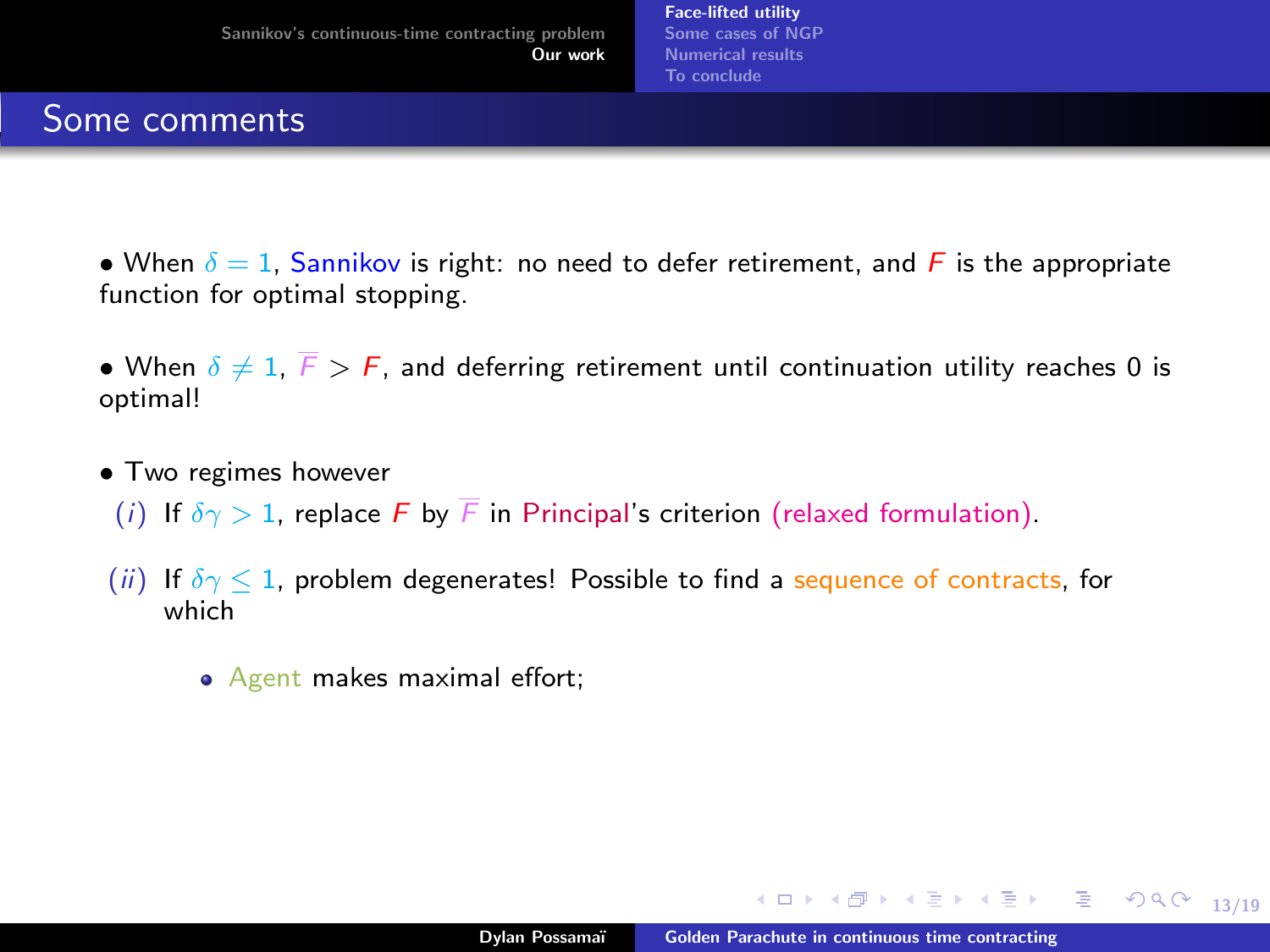- When  $\delta = 1$ , Sannikov is right: no need to defer retirement, and F is the appropriate function for optimal stopping.
- When  $\delta \neq 1$ ,  $\overline{F} > F$ , and deferring retirement until continuation utility reaches 0 is optimal!
- Two regimes however
	- (i) If  $\delta \gamma > 1$ , replace F by F in Principal's criterion (relaxed formulation).
- (ii) If  $\delta \gamma \leq 1$ , problem degenerates! Possible to find a sequence of contracts, for which
	- Agent makes maximal effort;
	- Agent receives infinite utility;

∢ ロ ▶ ( 何 ) ( ミ ) ( ミ ) ( ニ )

13/19

 $\equiv$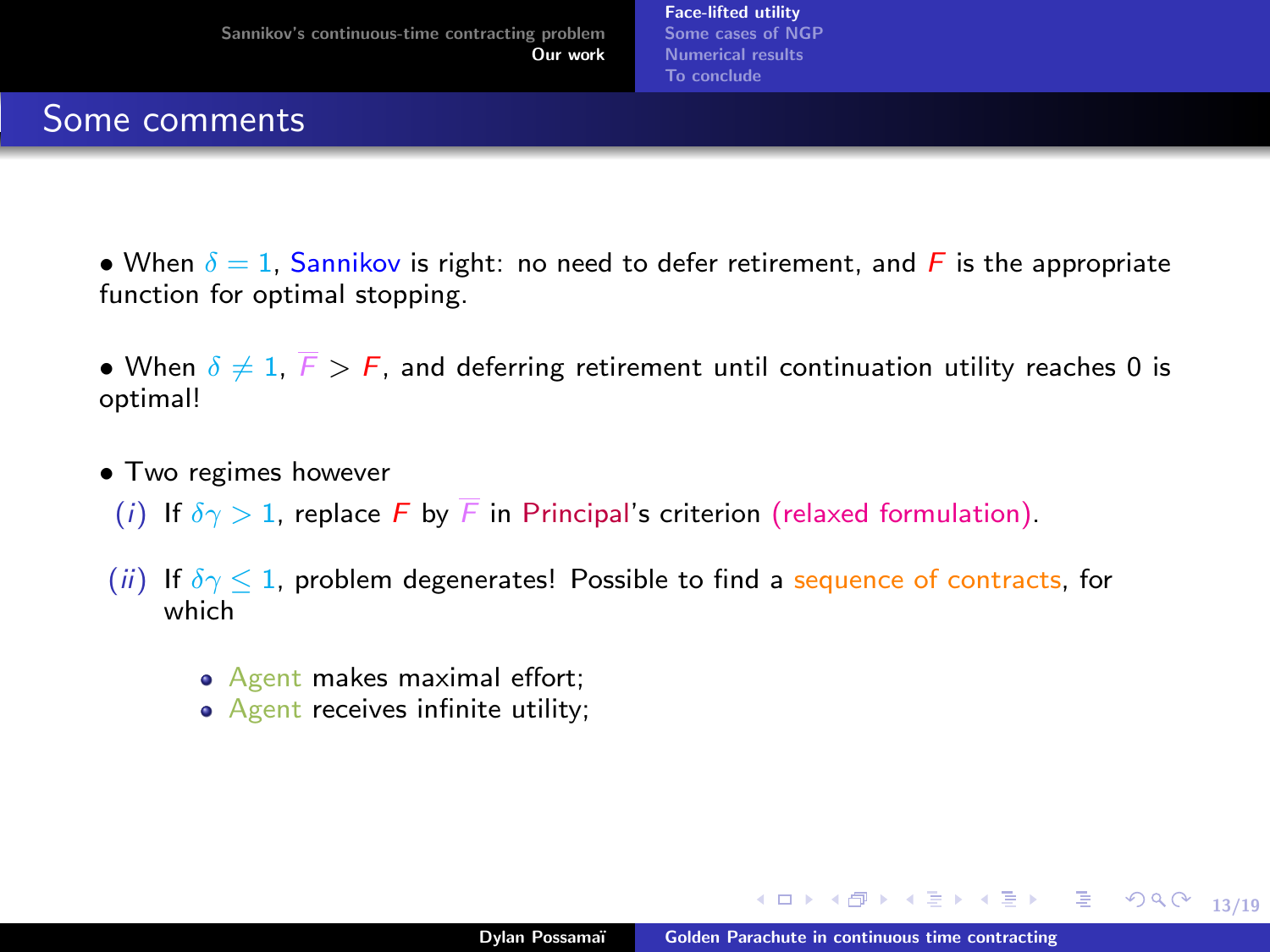- When  $\delta = 1$ , Sannikov is right: no need to defer retirement, and F is the appropriate function for optimal stopping.
- When  $\delta \neq 1$ ,  $\overline{F} > F$ , and deferring retirement until continuation utility reaches 0 is optimal!
- Two regimes however
	- (i) If  $\delta \gamma > 1$ , replace F by F in Principal's criterion (relaxed formulation).
- (ii) If  $\delta \gamma \leq 1$ , problem degenerates! Possible to find a sequence of contracts, for which
	- Agent makes maximal effort;
	- Agent receives infinite utility;
	- Principal reaches the upper bound of his utility.

∢ ロ ▶ ( 何 ) ( ミ ) ( ミ ) ( ニ )

13/19

 $\equiv$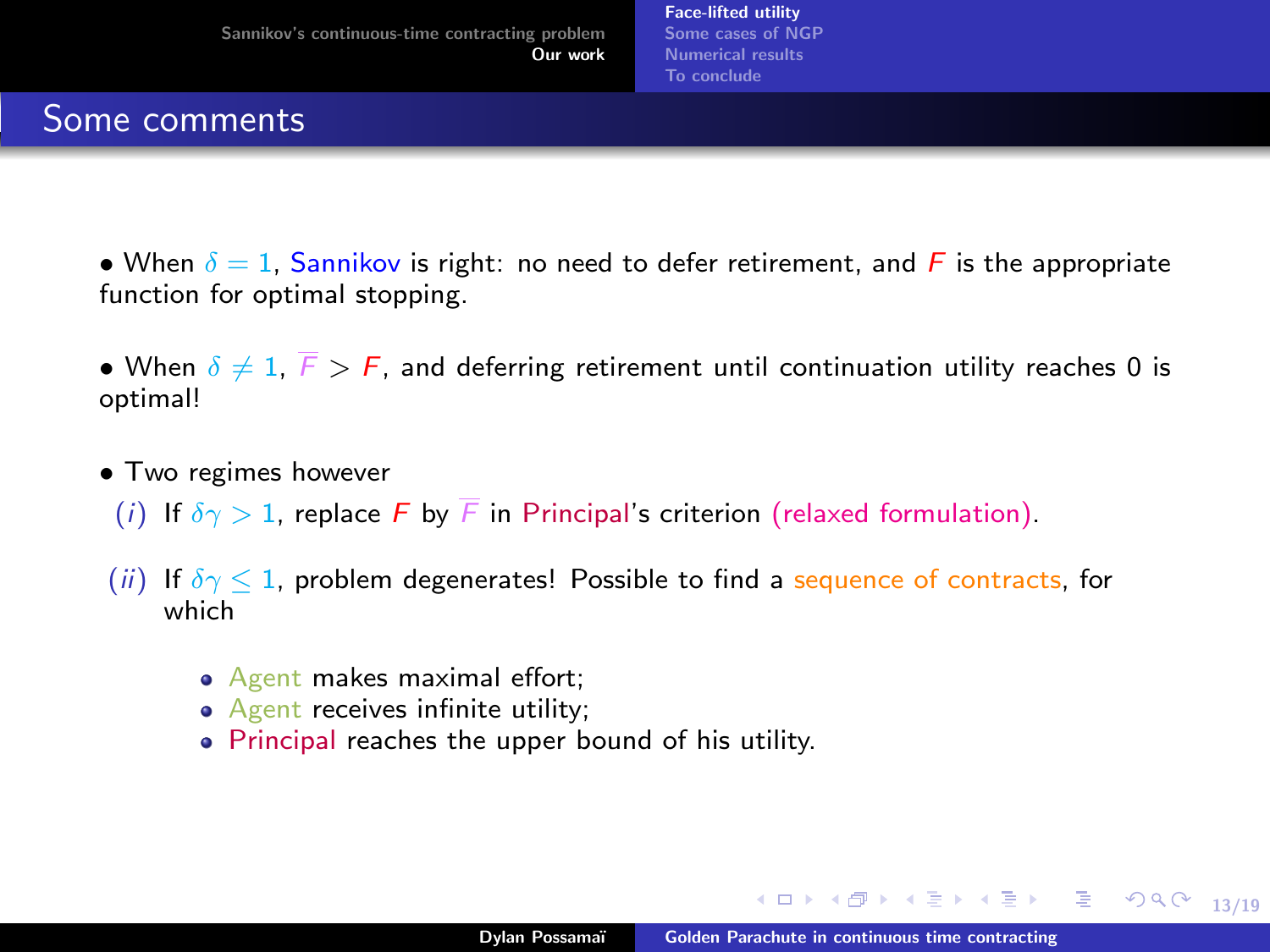[Face-lifted utility](#page-43-0) [Some cases of NGP](#page-60-0) [Numerical results](#page-63-0) [To conclude](#page-65-0)

#### Golden Parachute revisited

#### **Definition**

We say that the contracting model exhibits a Golden Parachute, if there exists an optimal contract  $(\tau^\star,\pi^\star,\xi^\star)\in\mathfrak{C}_R$  for the relaxed formulation of Principal's problem such that  $\tau^{\star} > 0$ , and  $\mathbb{P}[\xi^{\star} > 0] > 0$ .

14/19

 $\equiv$ 

医牙医的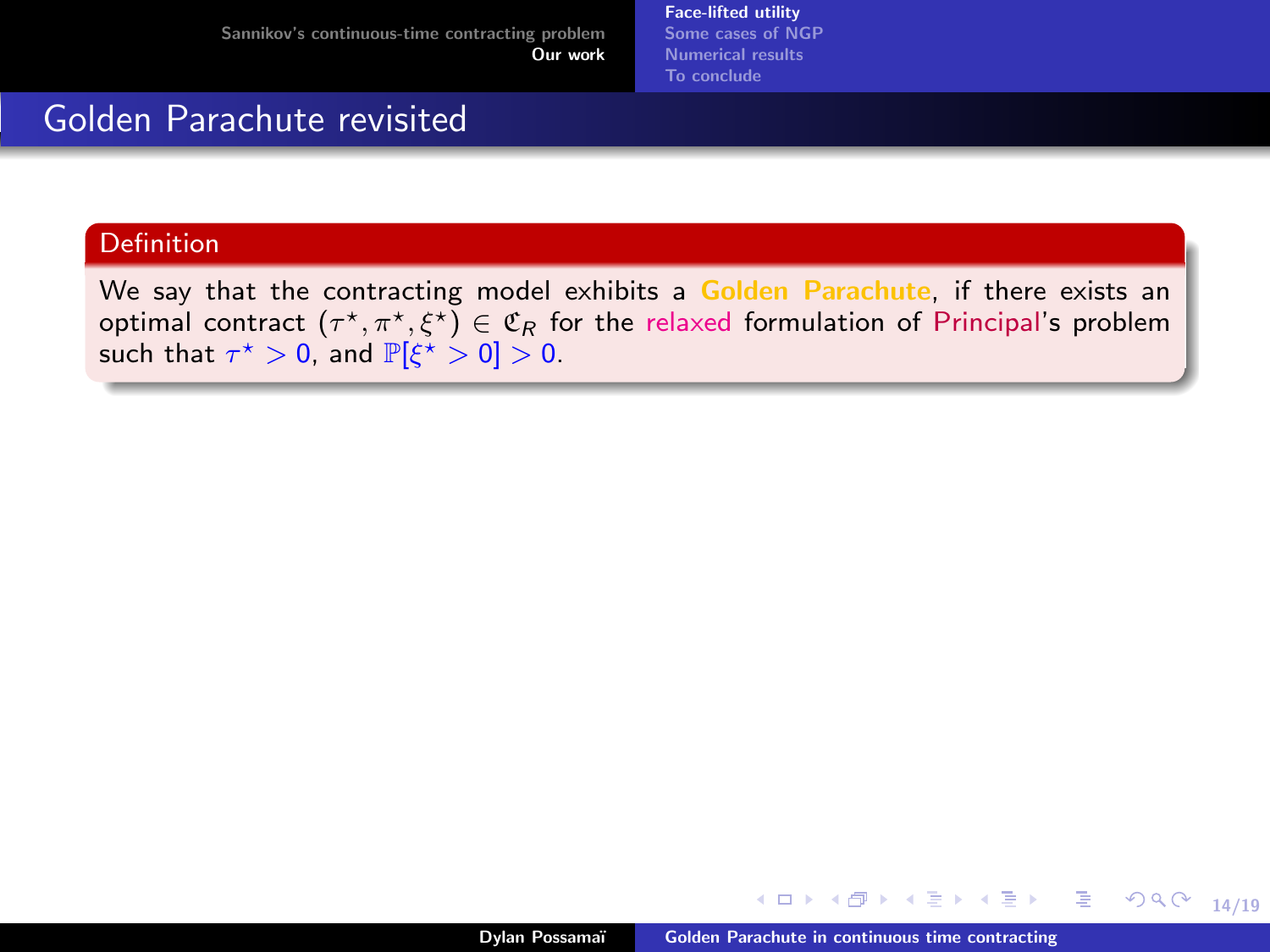[Face-lifted utility](#page-43-0) [Some cases of NGP](#page-60-0) [Numerical results](#page-63-0) [To conclude](#page-65-0)

#### Golden Parachute revisited

#### Definition

We say that the contracting model exhibits a Golden Parachute, if there exists an optimal contract  $(\tau^\star,\pi^\star,\xi^\star)\in\mathfrak{C}_R$  for the relaxed formulation of Principal's problem such that  $\tau^{\star} > 0$ , and  $\mathbb{P}[\xi^{\star} > 0] > 0$ .

In words, a Golden Parachute means that Agent

**•** ceases any effort at some positive stopping time:

14/19

 $299$ 

目

 $\rightarrow$   $\rightarrow$   $\rightarrow$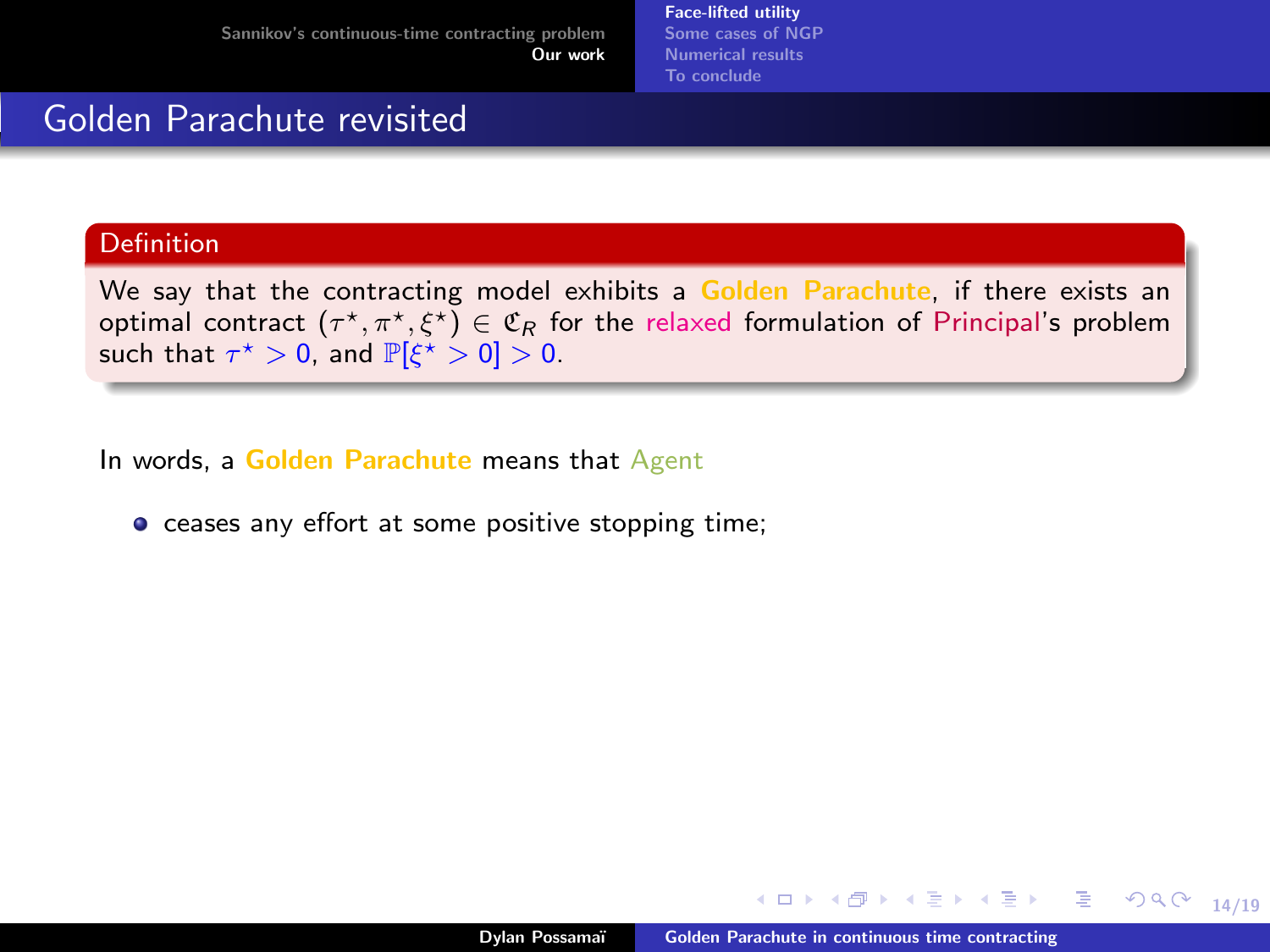[Face-lifted utility](#page-43-0) [Some cases of NGP](#page-60-0) [Numerical results](#page-63-0) [To conclude](#page-65-0)

#### Golden Parachute revisited

#### Definition

We say that the contracting model exhibits a Golden Parachute, if there exists an optimal contract  $(\tau^\star,\pi^\star,\xi^\star)\in\mathfrak{C}_R$  for the relaxed formulation of Principal's problem such that  $\tau^{\star} > 0$ , and  $\mathbb{P}[\xi^{\star} > 0] > 0$ .

In words, a Golden Parachute means that Agent

- **•** ceases any effort at some positive stopping time:
- and retires with non-zero payment (lump-sum or lifetime payment rate)

14/19

 $299$ 

目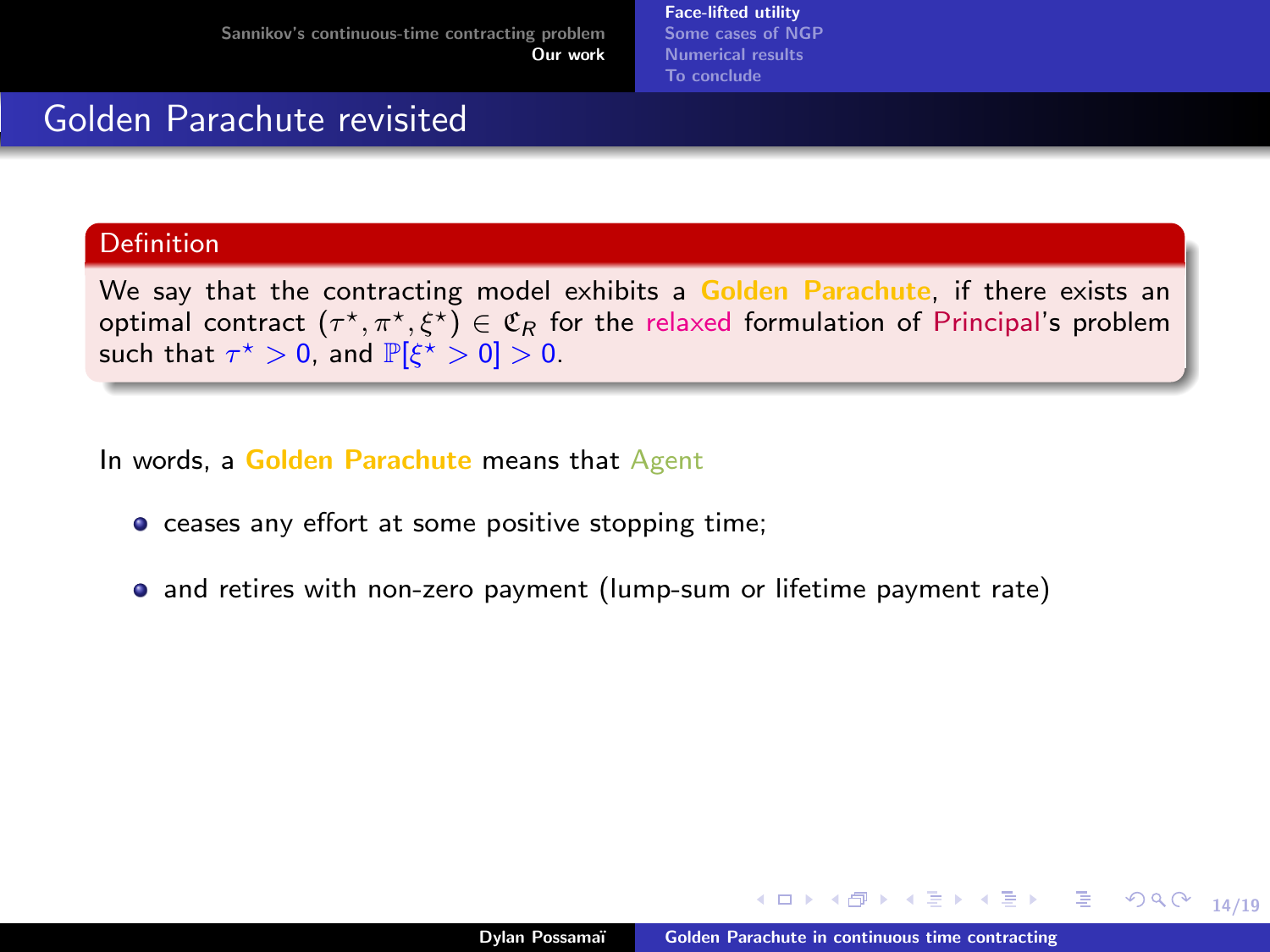[Face-lifted utility](#page-43-0) [Some cases of NGP](#page-60-0) [Numerical results](#page-63-0) [To conclude](#page-65-0)

#### Golden Parachute revisited

#### Definition

We say that the contracting model exhibits a Golden Parachute, if there exists an optimal contract  $(\tau^\star,\pi^\star,\xi^\star)\in\mathfrak{C}_R$  for the relaxed formulation of Principal's problem such that  $\tau^{\star} > 0$ , and  $\mathbb{P}[\xi^{\star} > 0] > 0$ .

In words, a Golden Parachute means that Agent

- **•** ceases any effort at some positive stopping time:
- and retires with non-zero payment (lump-sum or lifetime payment rate)

#### From the PDE point of view

#### **Definition**

The model exhibits a Golden Parachute if Principal's relaxed value function satisfies  $v = \overline{F}$  on  $[y_{\text{gn}}, +\infty)$  for some  $y_{\text{gn}} > 0$ .

14/19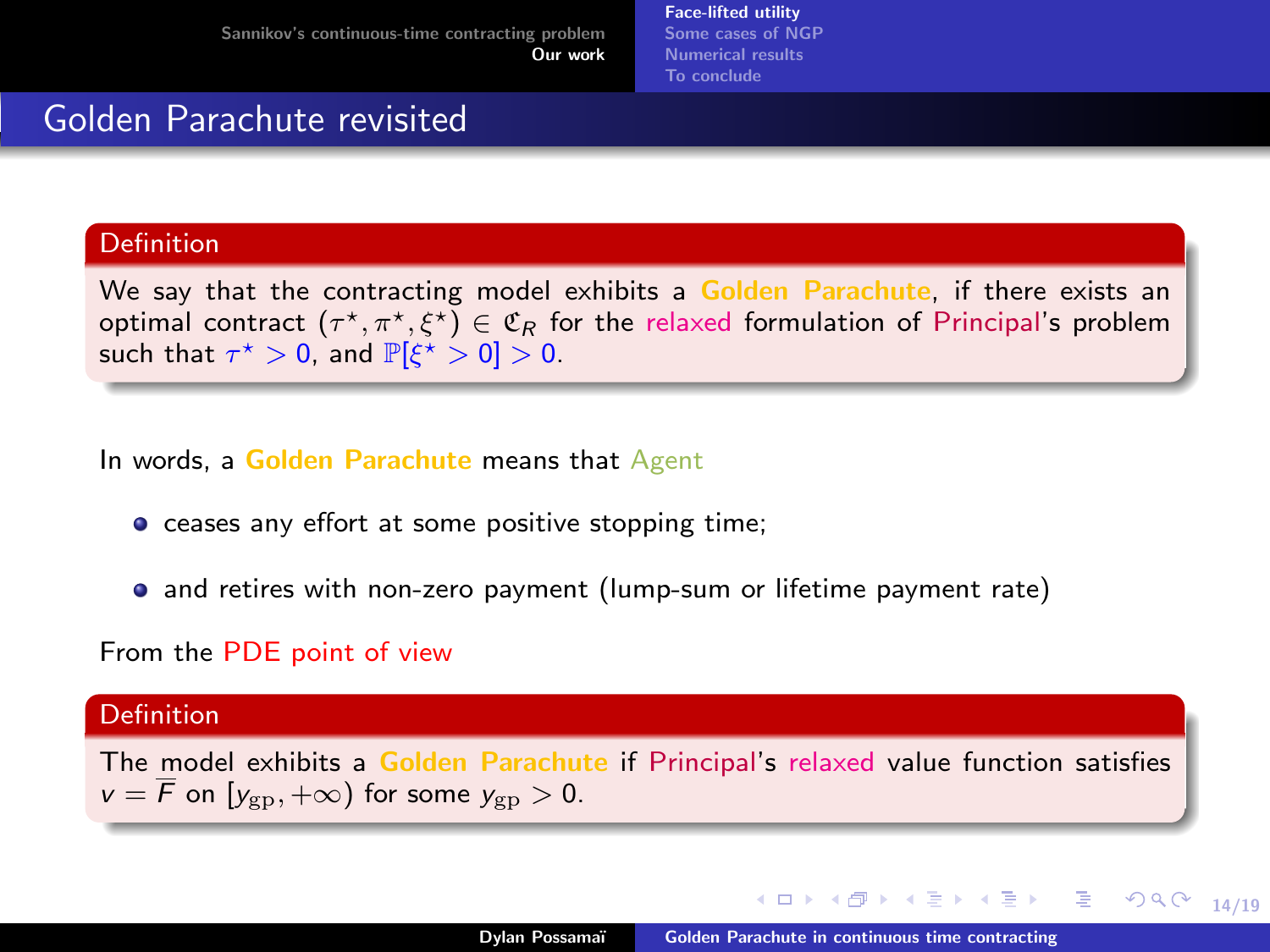<span id="page-60-0"></span>Some cases of NGP

[Face-lifted utility](#page-43-0) [Some cases of NGP](#page-62-0) [Numerical results](#page-63-0) [To conclude](#page-65-0)

#### Proposition

Let  $\beta := h'(0)$ . Then there is No Golden Parachute whenever either

(NGP1)  $\beta = 0$ ;

Dylan Possamaï [Golden Parachute in continuous time contracting](#page-0-0)

K ロ ▶ K 御 ▶ K 重 ▶ K 重 ▶ 「重 」 の Q Q →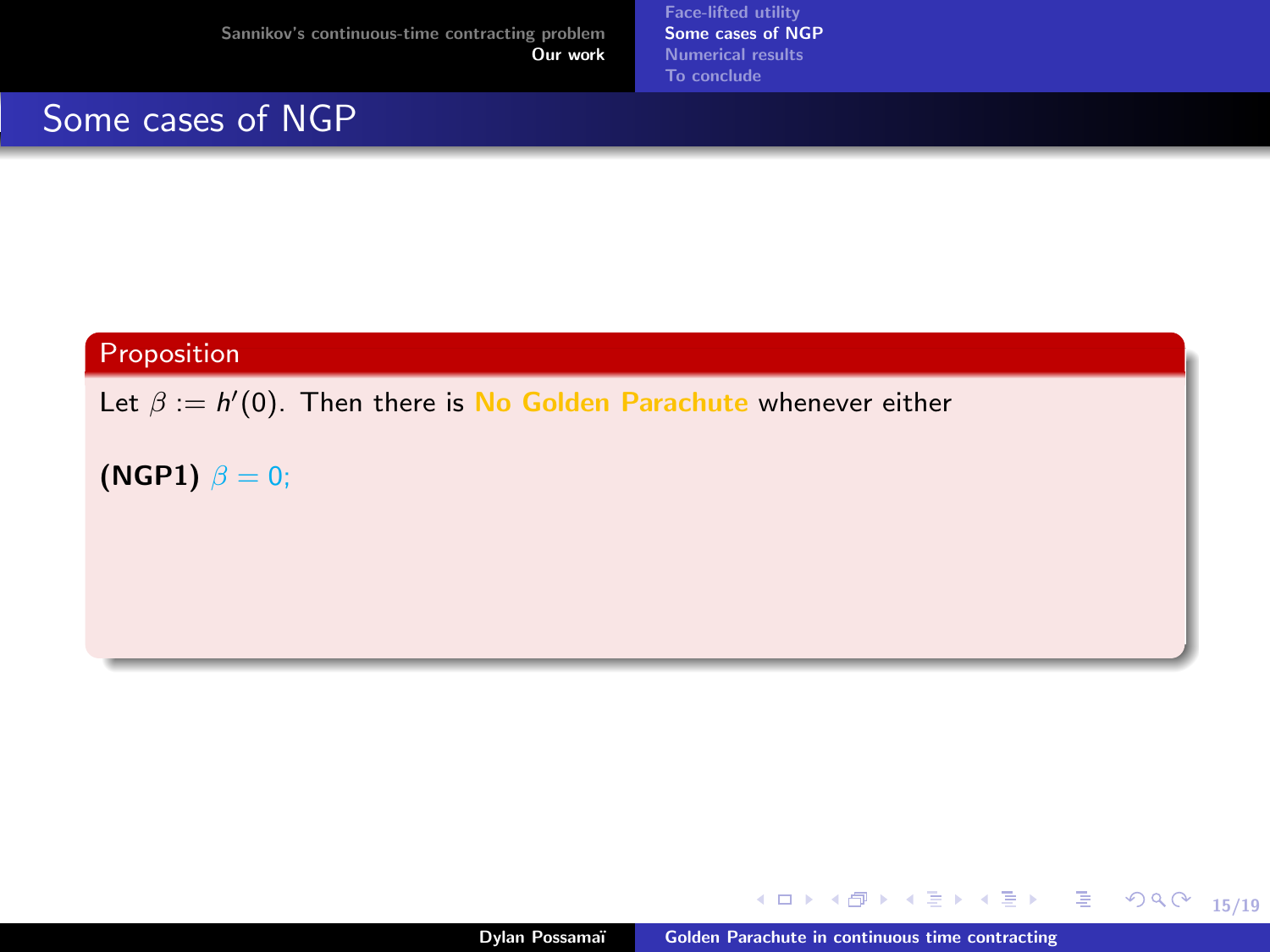Some cases of NGP

[Face-lifted utility](#page-43-0) [Some cases of NGP](#page-62-0) [Numerical results](#page-63-0) [To conclude](#page-65-0)

#### Proposition

Let  $\beta := h'(0)$ . Then there is No Golden Parachute whenever either

(NGP1)  $\beta = 0$ ;

(NGP2) or  $\beta > 0$ ,  $\overline{F}''$  is non-increasing, and " $\beta$  large enough";

K ロ ▶ K @ ▶ K 할 ▶ K 할 ▶ (할 수 있어 안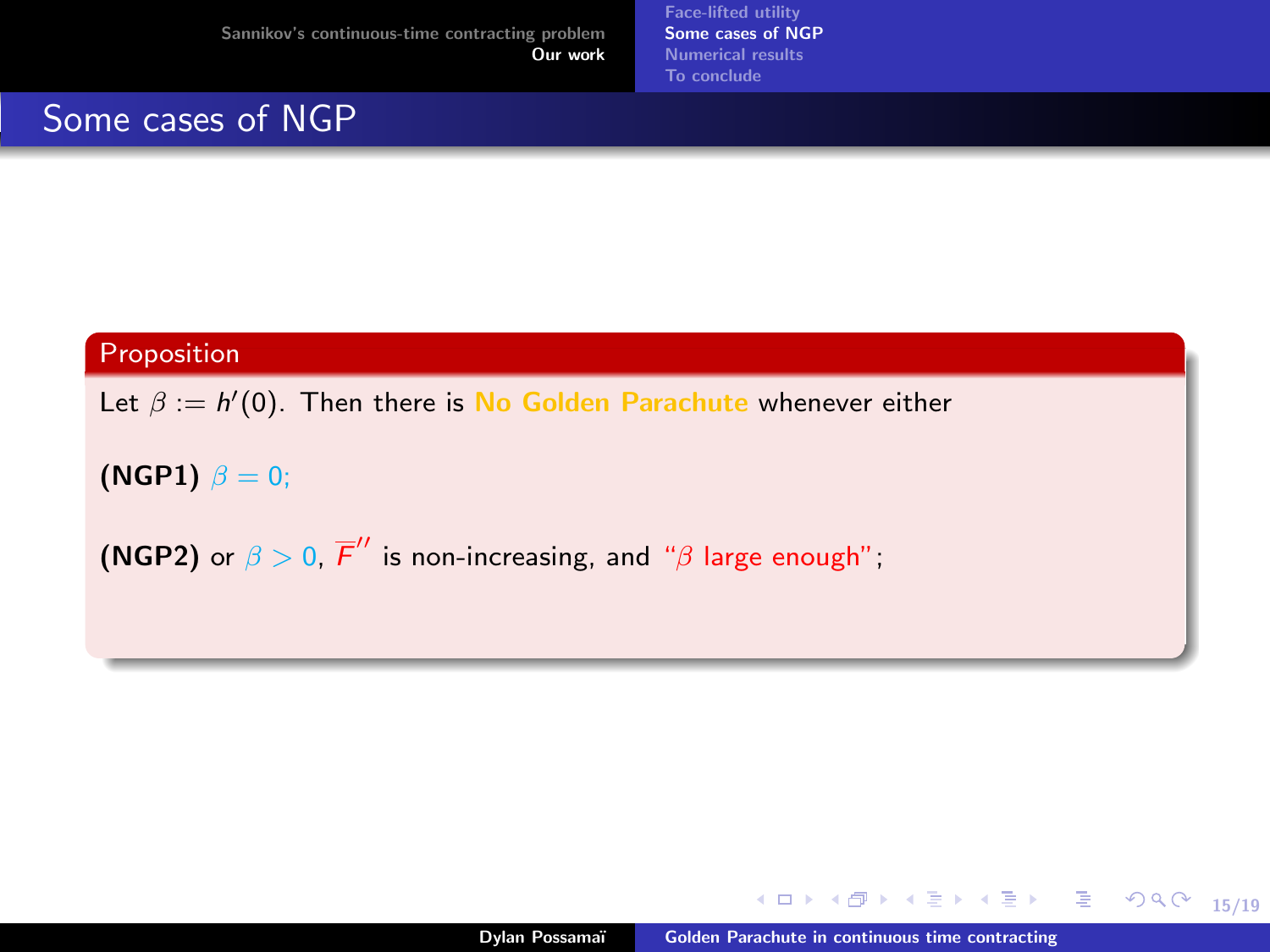<span id="page-62-0"></span>Some cases of NGP

[Face-lifted utility](#page-43-0) [Some cases of NGP](#page-60-0) [Numerical results](#page-63-0) [To conclude](#page-65-0)

#### Proposition

Let  $\beta := h'(0)$ . Then there is No Golden Parachute whenever either

(NGP1)  $\beta = 0$ ;

(NGP2) or  $\beta > 0$ ,  $\overline{F}''$  is non-increasing, and " $\beta$  large enough";

(NGP3) or  $\beta > 0$ , A is an interval, h' is convex, and " $\beta$  large enough".

K ロ ▶ K @ ▶ K 할 ▶ K 할 ▶ (할 수 있어 안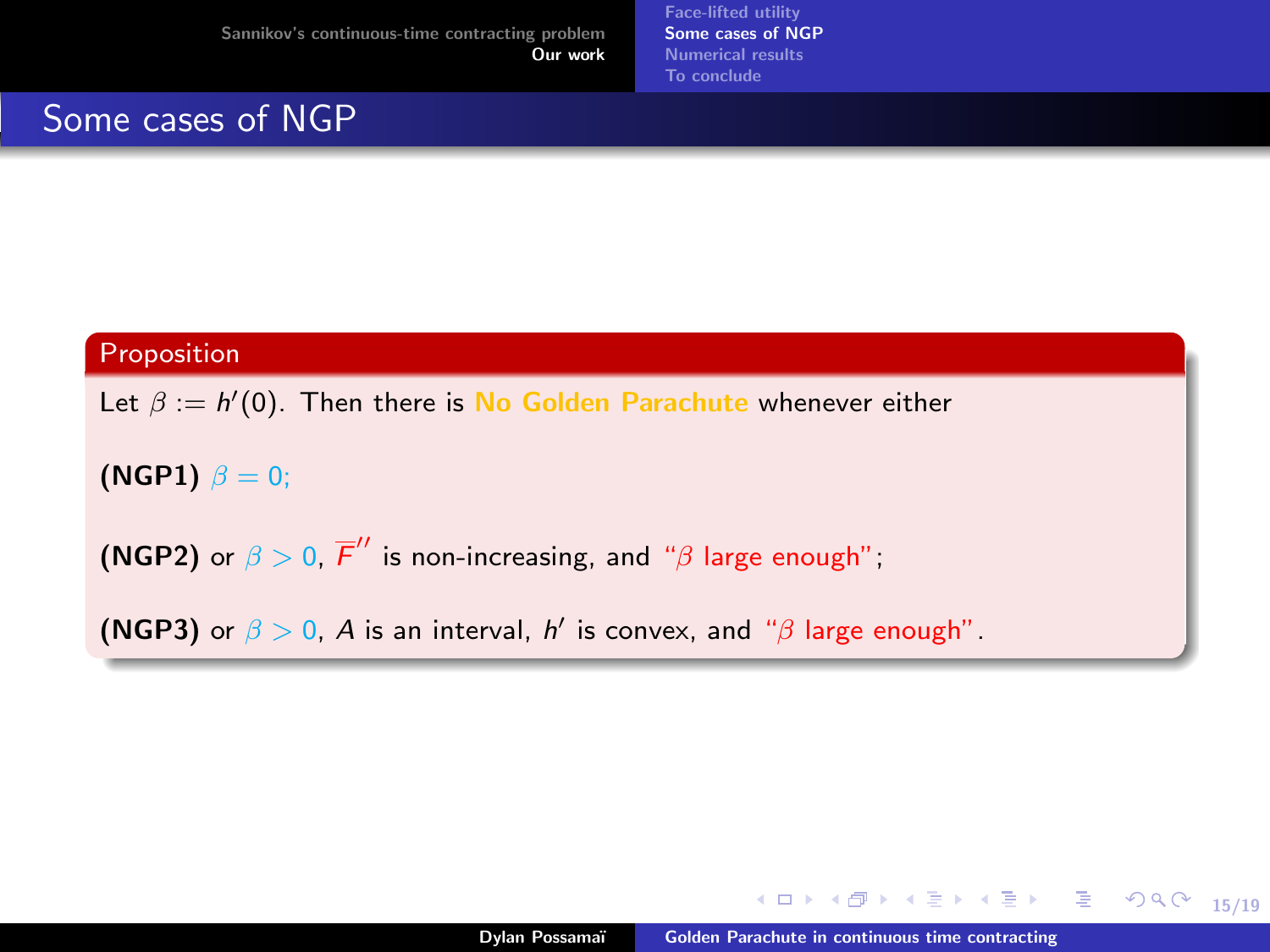[Face-lifted utility](#page-43-0) [Some cases of NGP](#page-60-0) [Numerical results](#page-63-0) [To conclude](#page-65-0)

# <span id="page-63-0"></span>Numerical result 1

Same parameters as in Sannikov '08:  $\gamma = 2$ ,  $\eta = 0.05$ ,  $h = 0.5$ ,  $\beta = 0.4$ , and  $\delta = 1$ 



Figure:  $v$  (red),  $F$  (blue): Golden Parachute exists

**Sec.** 

16/19

Þ

∍  $\sim$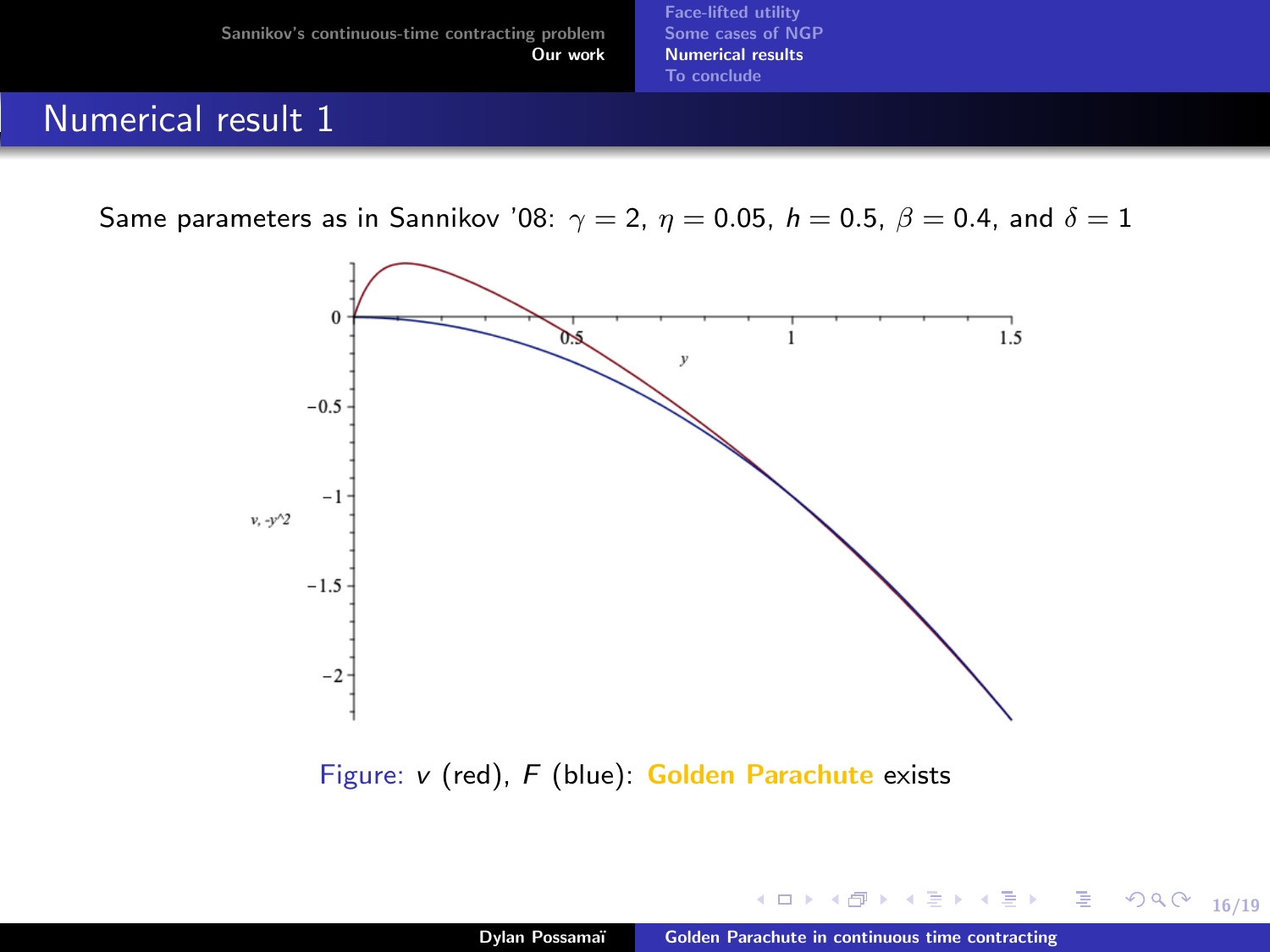[Face-lifted utility](#page-43-0) [Some cases of NGP](#page-60-0) [Numerical results](#page-63-0) [To conclude](#page-65-0)

# Numerical result 2

$$
\gamma=3/2,\ \eta=h=1,\ \beta=0.01,\ \text{and}\ \delta=3/4
$$



Figure: v (red),  $\overline{F}$  (green),  $F$  (blue), Golden Parachute exists

**Sec.** 

17/19

重

Þ  $\,$   $\,$ 

14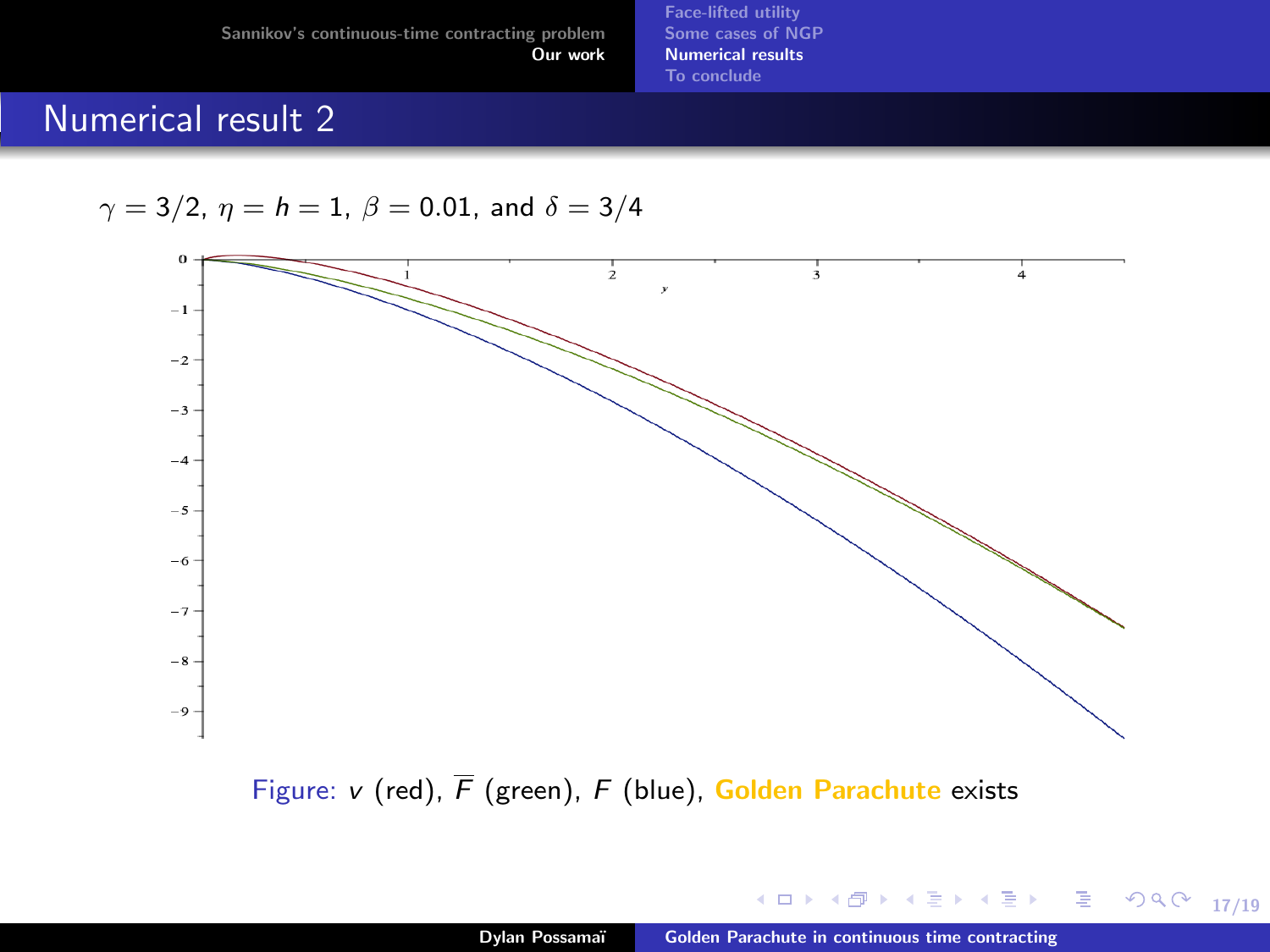[Face-lifted utility](#page-43-0) [Some cases of NGP](#page-60-0) [Numerical results](#page-63-0) [To conclude](#page-69-0)

# <span id="page-65-0"></span>**Conclusions**

• Proof of well-posedness of DPE is surprisingly hard (at least for us!).

Dylan Possamaï [Golden Parachute in continuous time contracting](#page-0-0)

**K ロ ト K 何 ト K** 

18/19

重  $OQ$ 

ほうしゅぼう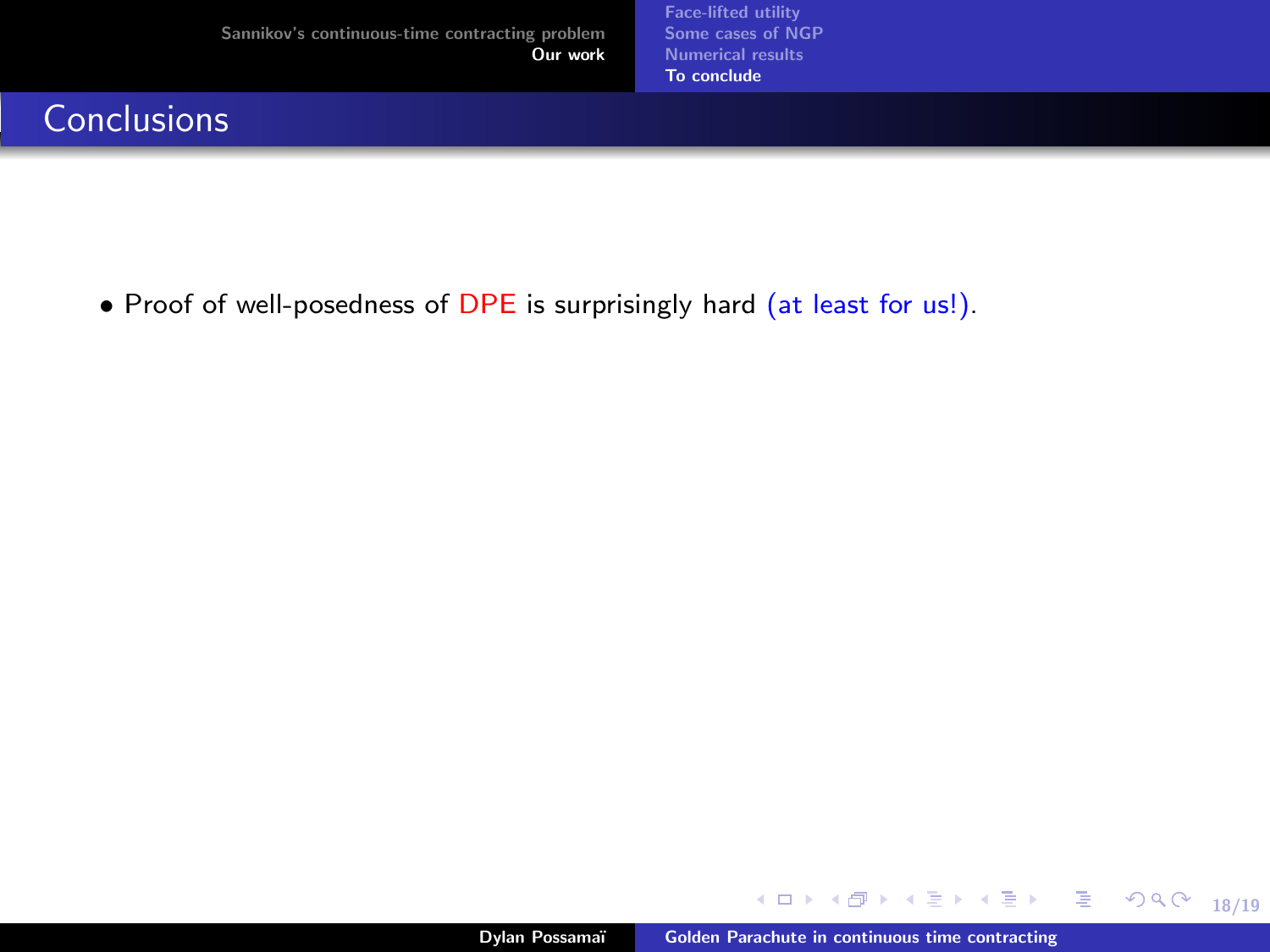# **Conclusions**

- Proof of well-posedness of DPE is surprisingly hard (at least for us!).
- Construct 'sharp' super-solutions, use Perron's method, and comparison theorem.

**K ロ ▶ K 何 ▶ K** 

18/19

E.  $2990$ 

ミドマミド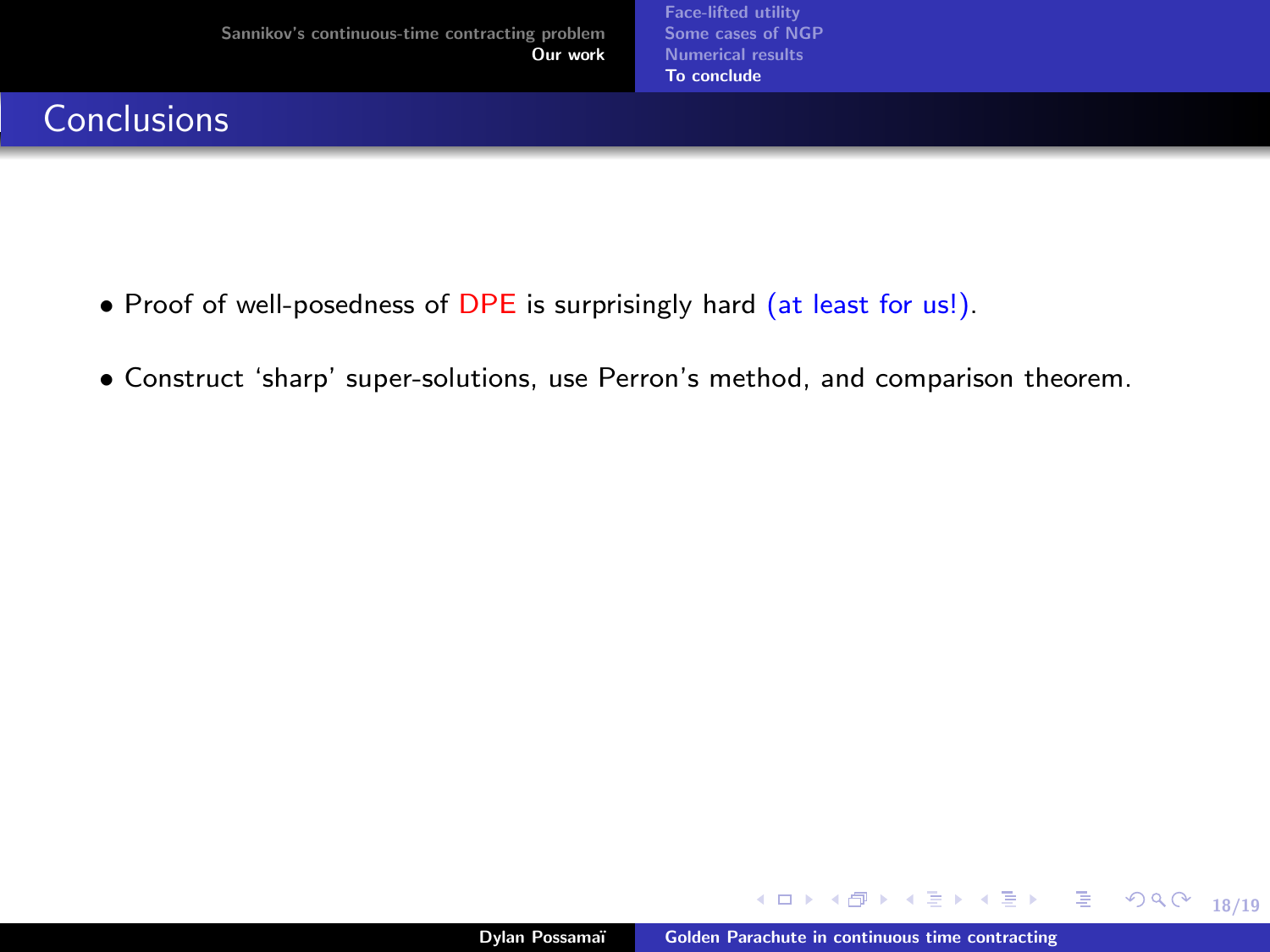# **Conclusions**

- Proof of well-posedness of DPE is surprisingly hard (at least for us!).
- Construct 'sharp' super-solutions, use Perron's method, and comparison theorem.
- Sannikov's proof has gaps, as he assumes that  $y_{\text{gp}}$  is always finite, which we cannot prove.

∢ ロ ▶ ( 何 ) ( ミ ) ( ミ ) ( ニ )

18/19

 $E = \Omega$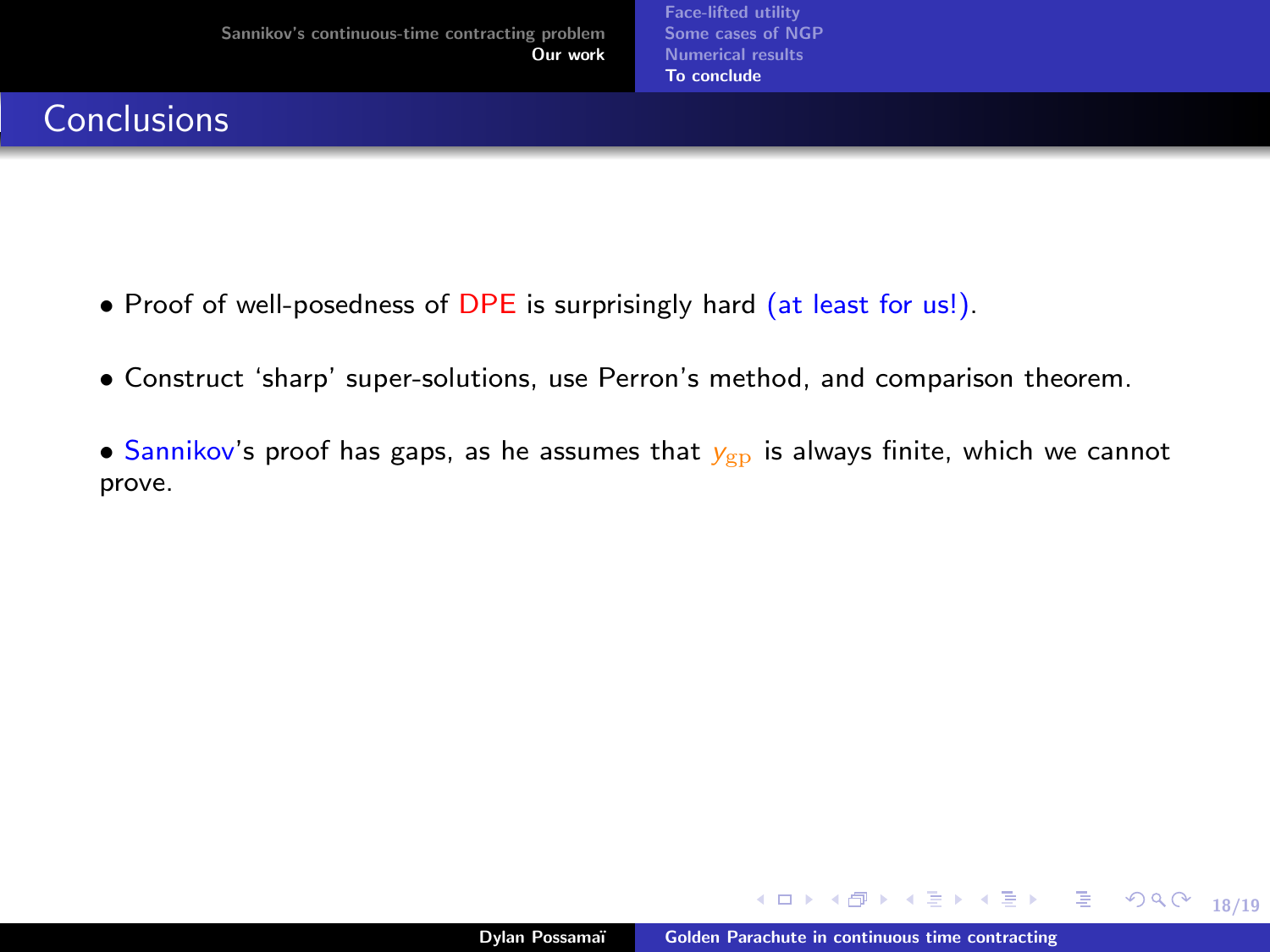# **Conclusions**

- Proof of well-posedness of DPE is surprisingly hard (at least for us!).
- Construct 'sharp' super-solutions, use Perron's method, and comparison theorem.
- Sannikov's proof has gaps, as he assumes that  $y_{\text{gp}}$  is always finite, which we cannot prove.
- When  $\delta > 1$ , solution must always be decreasing (meaning no informational rent), which is very different from Sannikov's message.

∢ ロ ▶ ( 何 ) ( ミ ) ( ミ ) ( ニ )

18/19

 $2990$ 

GB 11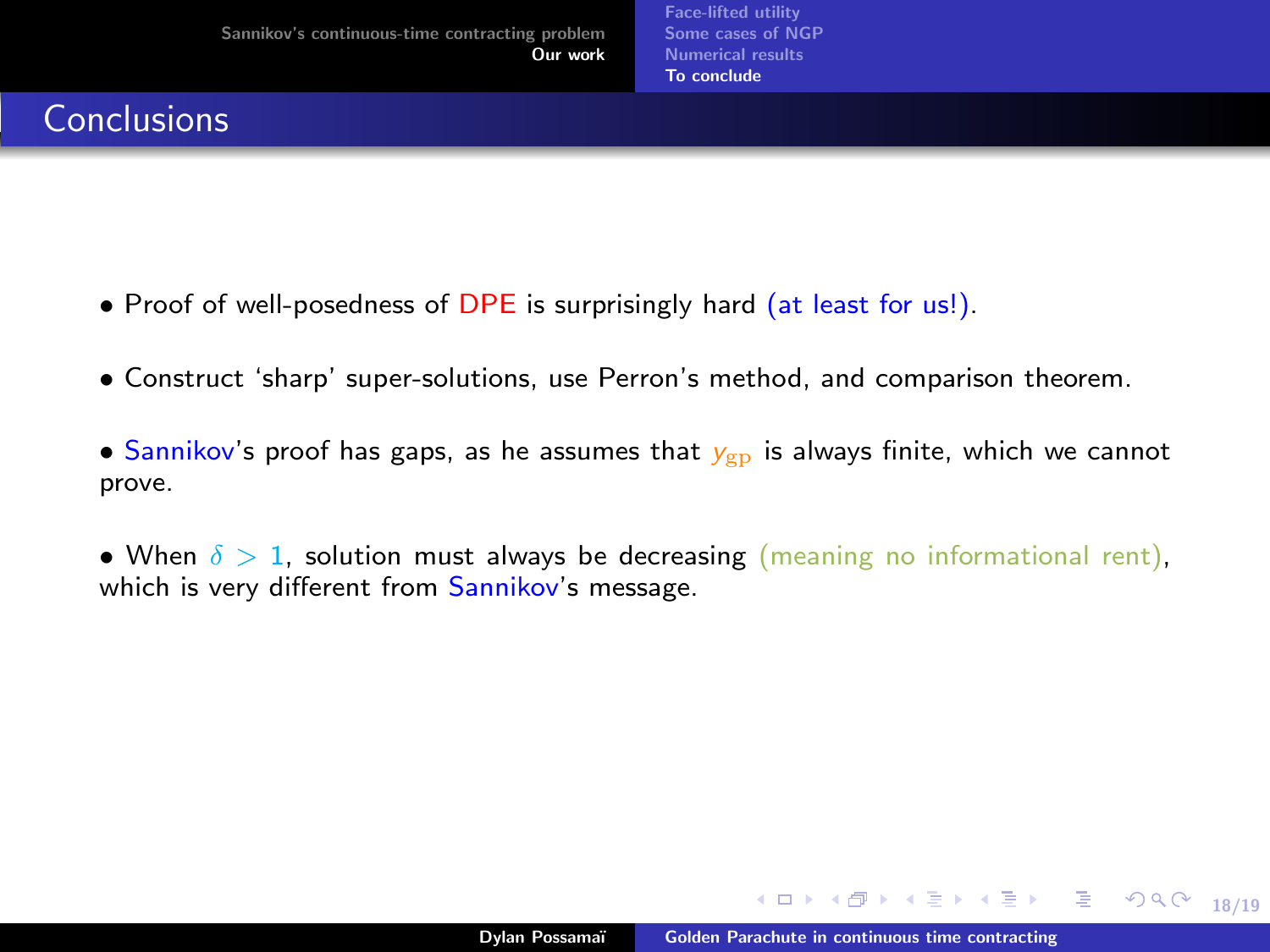### <span id="page-69-0"></span>**Conclusions**

- Proof of well-posedness of DPE is surprisingly hard (at least for us!).
- Construct 'sharp' super-solutions, use Perron's method, and comparison theorem.
- Sannikov's proof has gaps, as he assumes that  $y_{\text{gp}}$  is always finite, which we cannot prove.
- When  $\delta > 1$ , solution must always be decreasing (meaning no informational rent), which is very different from Sannikov's message.
- Preliminary results for more general utility functions (negative powers or logarithm) seem to show that solution is very sensitive to data.

∢ ロ ▶ ( 何 ) ( ミ ) ( ミ ) ( ニ )

18/19

 $299$ 

G.